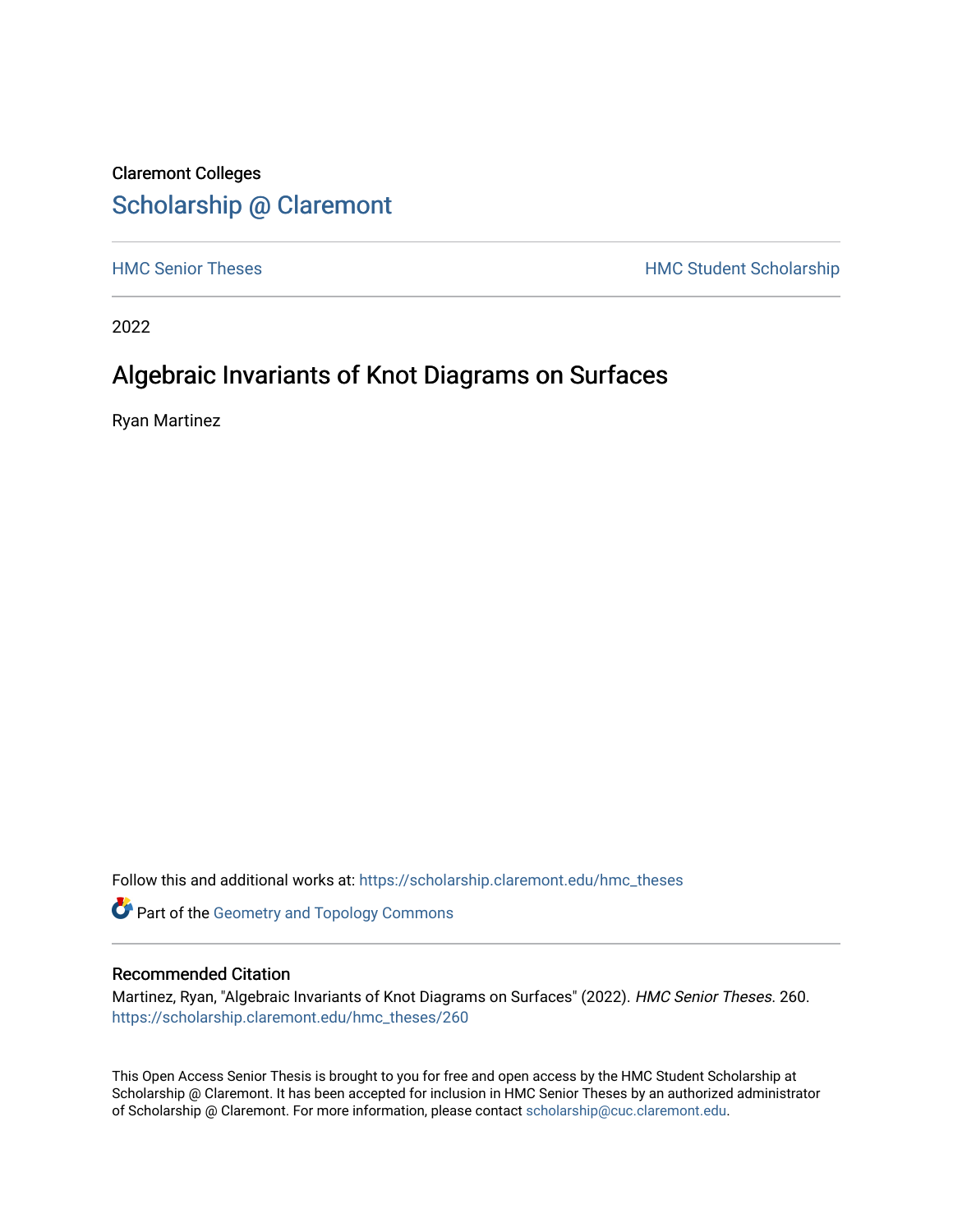### Algebraic Invariants of Knot Diagrams on Surfaces

**Ryan Martinez**

Sam Nelson, Advisor

Alfonso Castro, Reader



**Department of Mathematics**

May, 2022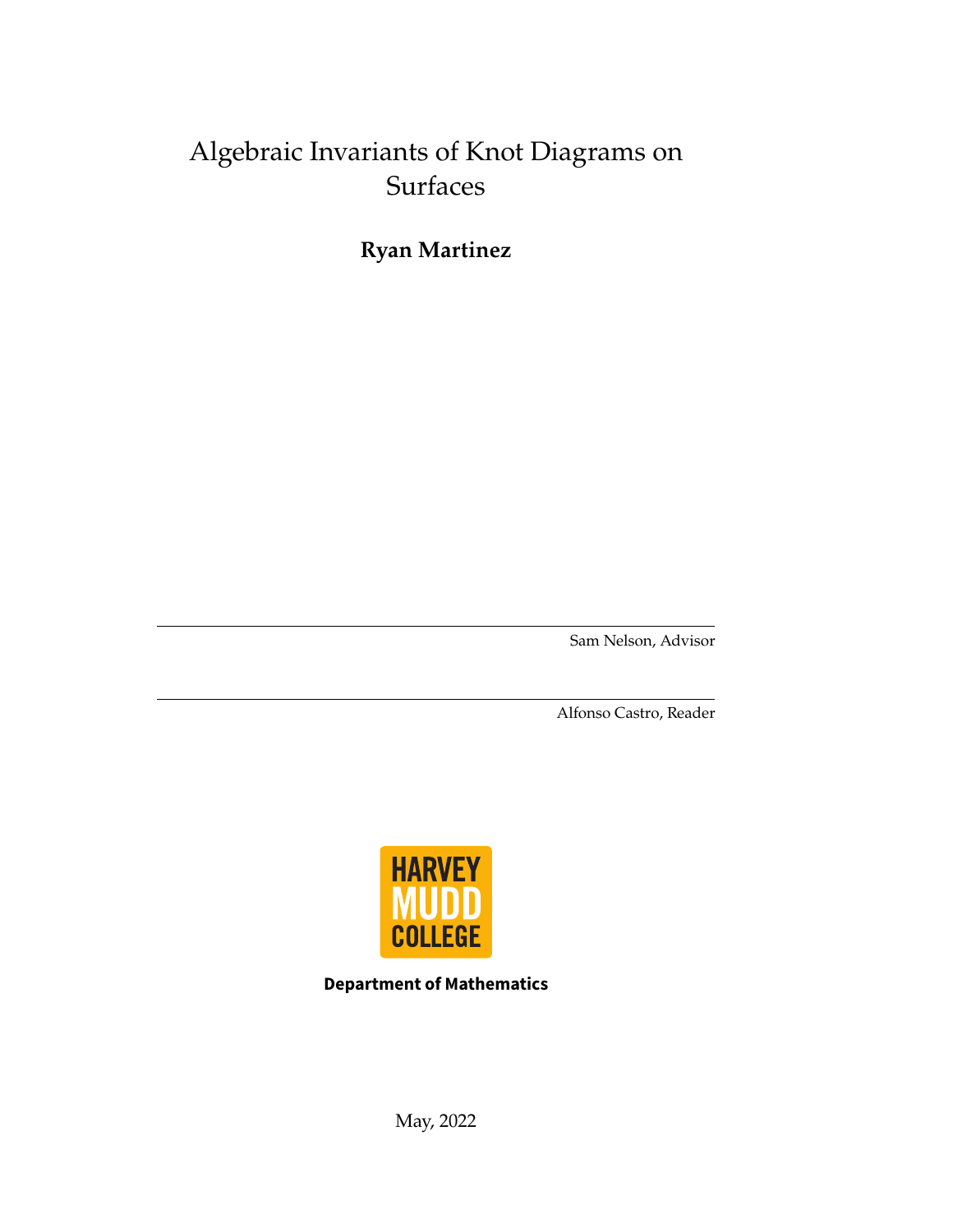Copyright © 2022 Ryan Martinez.

The author grants Harvey Mudd College and the Claremont Colleges Library the nonexclusive right to make this work available for noncommercial, educational purposes, provided that this copyright statement appears on the reproduced materials and notice is given that the copying is by permission of the author. To disseminate otherwise or to republish requires written permission from the author.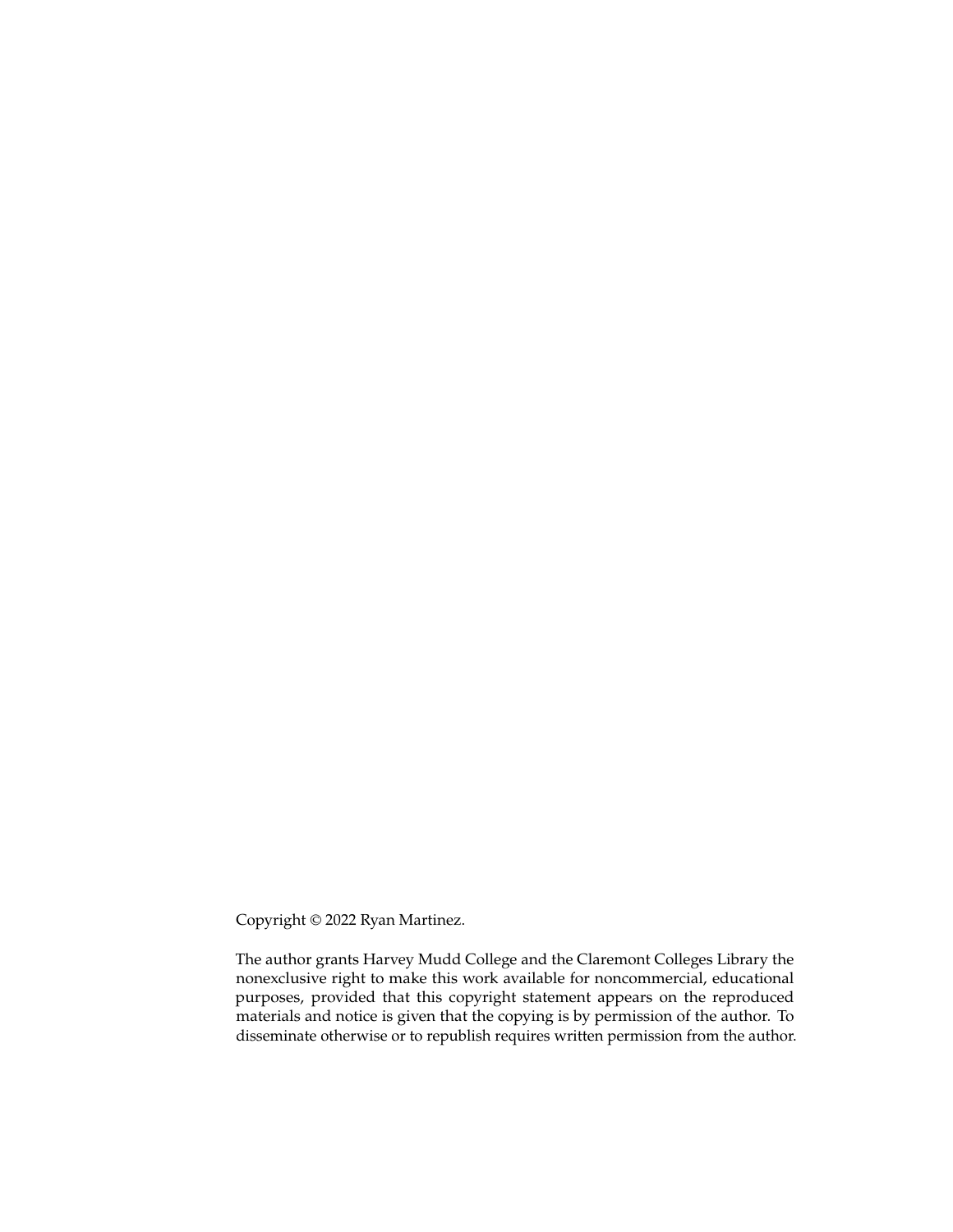## <span id="page-3-0"></span>**Abstract**

In this thesis we first give an introduction to knots, knot diagrams, and algebraic structures defined on them accessible to anyone with knowledge of very basic abstract algebra and topology. Of particular interest in this thesis is the concept of the *quandle* which "colors" knot diagrams. Usually, quandles are only used to color knot diagrams in the plane or on a sphere, so this thesis extends quandles to knot diagrams on any surface and begins to classify the fundamental quandles of knot diagrams on the torus.

This thesis also breifly looks into Niebrzydowski tribrackets which are a different algebraic structure which, in future work, may have interesting behavior on knot diagrams in arbitrary surfaces.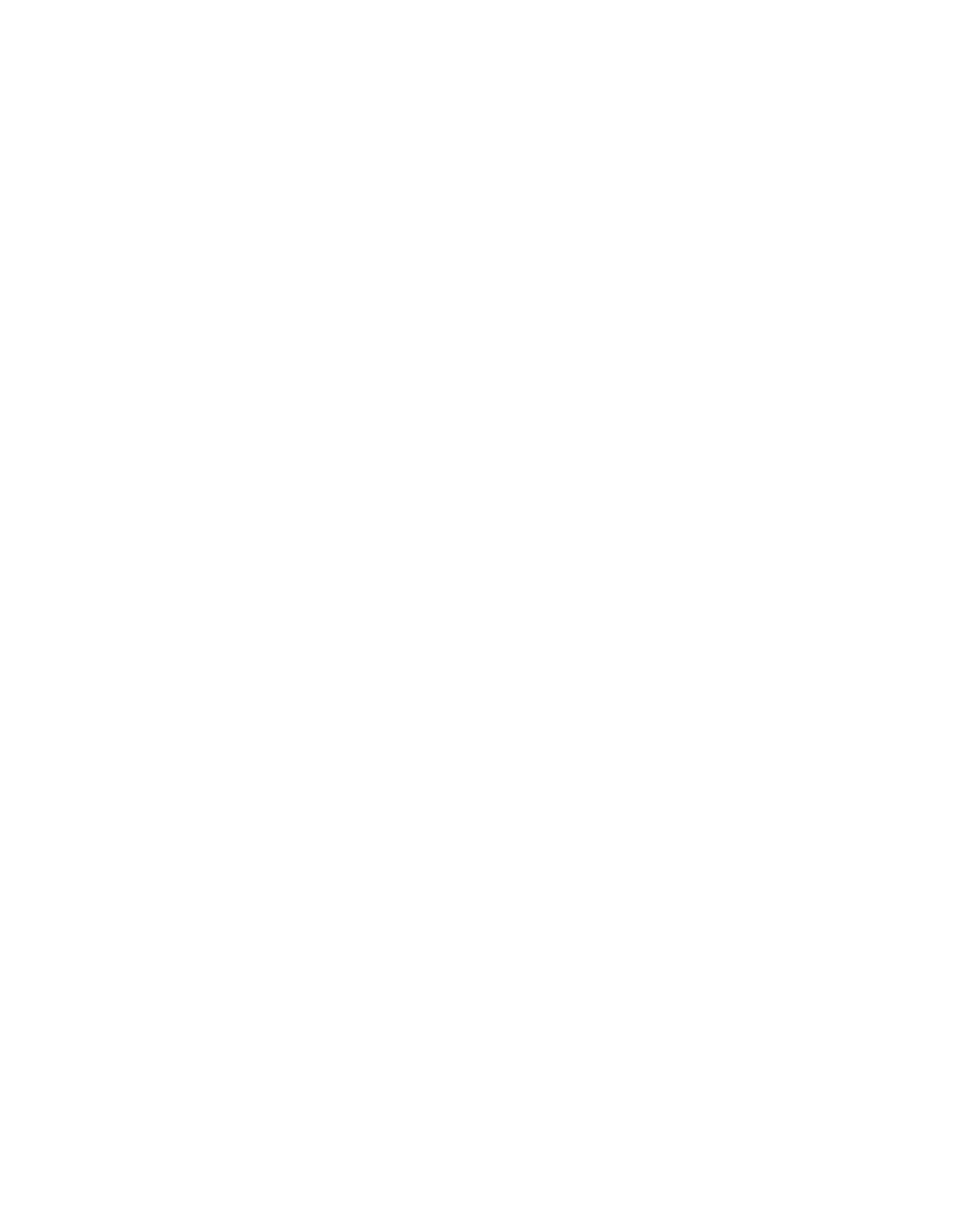## **Contents**

| Abstract        |                                     |                                                           |                |  |
|-----------------|-------------------------------------|-----------------------------------------------------------|----------------|--|
| Acknowledgments |                                     |                                                           |                |  |
| 1               |                                     | Introduction                                              | 1              |  |
| $\overline{2}$  |                                     | Preliminaries: Knots and Their Invariants                 | 3              |  |
|                 | 2.1                                 |                                                           | 3              |  |
|                 | 2.2                                 |                                                           | $\overline{4}$ |  |
|                 | 2.3                                 | Invariants                                                | 8              |  |
|                 | 2.4                                 |                                                           | 11             |  |
|                 | 2.5                                 |                                                           | 20             |  |
|                 | 2.6                                 |                                                           | 23             |  |
|                 | 2.7                                 |                                                           | 27             |  |
| 3               |                                     | <b>State Sums of Lower Dimension</b>                      | 31             |  |
|                 | 3.1                                 |                                                           | 31             |  |
| 4               | <b>Projections and Realizations</b> |                                                           | 35             |  |
|                 | 4.1                                 |                                                           | 35             |  |
|                 | 4.2                                 |                                                           | 40             |  |
|                 | 4.3                                 |                                                           | 43             |  |
|                 | 4.4                                 | Canonical Projections of Unknotted Diagrams               | 47             |  |
|                 | 4.5                                 |                                                           | 52             |  |
| 5               |                                     | <b>Future Work</b>                                        | 57             |  |
|                 | 5.1                                 |                                                           | 57             |  |
|                 | 5.2                                 | Complete the Trivial Quandle Classification for the Torus | 58             |  |
|                 | 5.3                                 |                                                           | 59             |  |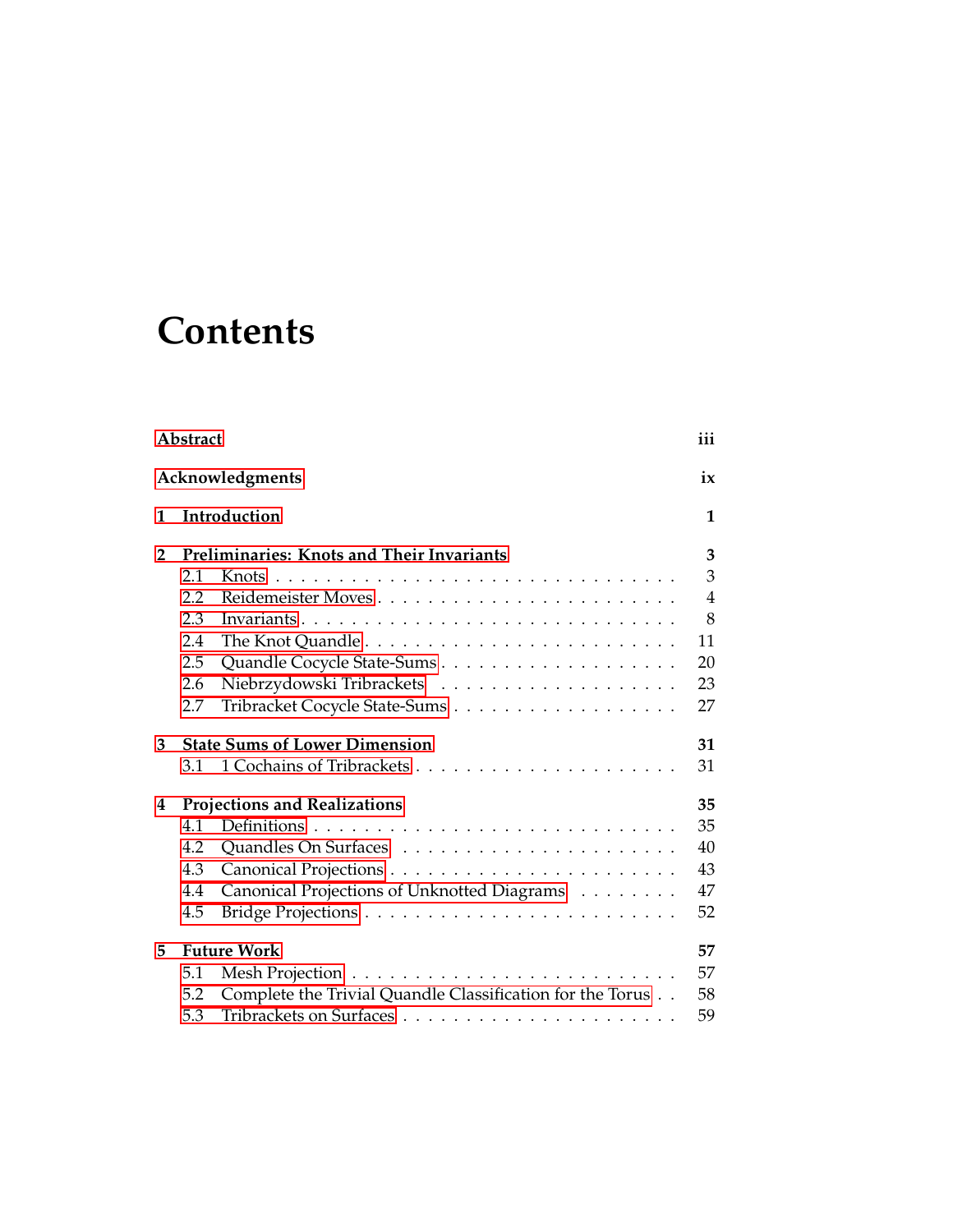| Bibliography |  |  |  |  |
|--------------|--|--|--|--|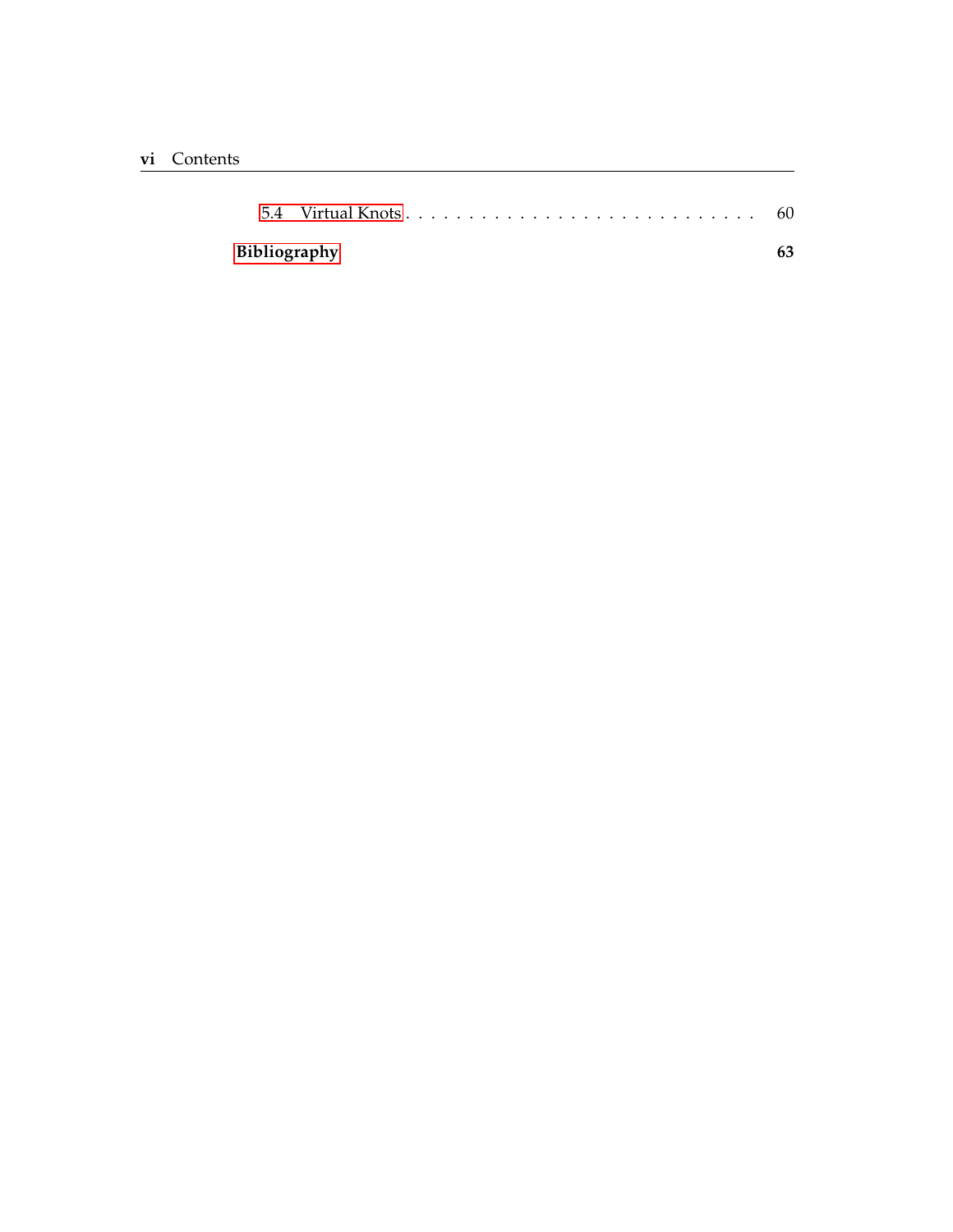# **List of Figures**

| 1.1  | The Trefoil Knot (left), the Unknot (middle), and a bent Unknot           |              |
|------|---------------------------------------------------------------------------|--------------|
|      |                                                                           | $\mathbf{1}$ |
| 2.1  | Two copies of the Trefoil knot $\dots \dots \dots \dots \dots \dots$      | 6            |
| 2.2  | Knot diagrams related by Reidemeister moves                               | 7            |
| 2.3  | The quandle rule. $\dots \dots \dots \dots \dots \dots \dots \dots \dots$ | 12           |
| 2.4  |                                                                           | 13           |
| 2.5  |                                                                           | 13           |
| 2.6  |                                                                           | 13           |
| 2.7  | The Fundamental Quandle associated to the Overhand knot                   | 16           |
| 2.8  | Trefoil (left) and unknot (right) with arc labels and relations.          | 19           |
| 2.9  |                                                                           | 20           |
| 2.10 |                                                                           | 21           |
|      | 2.11 State Sum Rule induced by Reidemeister 1                             | 21           |
|      | 2.12 State Sum Rule induced by Reidemeister 2                             | 22           |
|      | 2.13 State Sum Rule induced by Reidemeister 3.                            | 22           |
|      |                                                                           | 23           |
|      | 2.15 The vertical Niebrzydowski tribracket rule.                          | 24           |
|      | 2.16 Tribracket Rule induced from parallel Reidemeister 2                 | 24           |
|      | 2.17 Tribracket Rule induced from antiparallel Reidemeister 2             | 25           |
|      | 2.18 Tribracket Rule induced from Reidemeister 3                          | 25           |
|      | 2.19 The Full Vertical Niebrzydowski tribracket rule.                     | 26           |
| 3.1  | 1 Cochain coloring rule for tribrackets                                   | 32           |
| 3.2  | 1 Cochain Rule induced by Reidemeister 1                                  | 32           |
| 3.3  |                                                                           | 33           |
| 3.4  | 1 Cochain Rule induced by Reidemeister 2                                  | 33           |
| 3.5  | 1 Cochain Rule induced by Reidemeister 3                                  | 34           |
|      |                                                                           |              |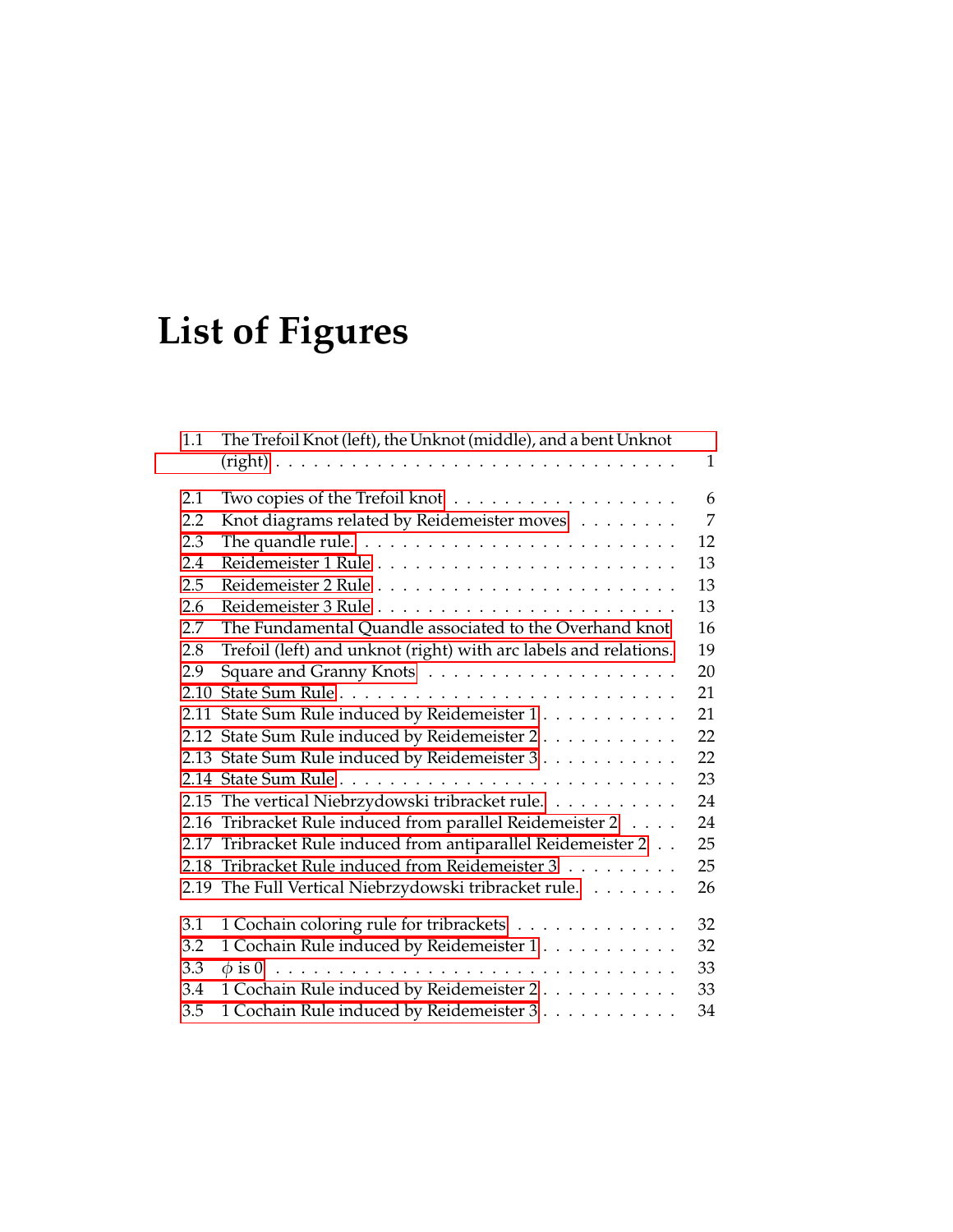| 4.1  | Examples of knot diagrams on a subsurface of the plane (left)<br>and on the torus (right) $\dots \dots \dots \dots \dots \dots \dots \dots$ | 36 |
|------|---------------------------------------------------------------------------------------------------------------------------------------------|----|
| 4.2  | The realization of a knot diagram on the sphere with outward                                                                                | 37 |
| 4.3  | The same knot diagram on the abstract torus (upper left) is                                                                                 |    |
|      | realized as 2 non-isotopic knots for different torus embeddings                                                                             | 39 |
| 4.4  | The unknot projected onto the Torus 3 distinct ways                                                                                         | 40 |
| 4.5  | Generators and relations for the fundamental quandle of the                                                                                 |    |
|      | knot diagram in 4.3 (left) and for an unknot diagram (right).                                                                               | 41 |
| 4.6  | The unknot diagram is related to its reversal by Reidemeister                                                                               |    |
|      | 1 moves.                                                                                                                                    | 42 |
| 4.7  | Removing a crossing by extruding a torus.                                                                                                   | 44 |
| 4.8  | A canonical projection of the Trefoil                                                                                                       | 45 |
| 4.9  | A canonical projection of the unknot                                                                                                        | 45 |
| 4.10 | Quandle Relations near a removed crossing                                                                                                   | 47 |
| 4.11 | Assigning a labeling to the crossing C.                                                                                                     | 49 |
|      | 4.12 The crossing $C$ in the knotoid $t$ cut near the crossing. $\ldots$ .                                                                  | 50 |
|      | 4.13 The unknotted knotoid.                                                                                                                 | 50 |
|      | 4.14 An over bridge (left) and under bridge (right).                                                                                        | 53 |
|      | 4.15 Removing an over bridge (top) and under bridge (bottom) by                                                                             |    |
|      |                                                                                                                                             | 54 |
|      | 4.16 Labelling the arcs of an under bridge.                                                                                                 | 55 |
|      | 4.17 The knotoid generated by cutting near an underbridge                                                                                   | 55 |
| 5.1  | Removing a "mesh" by extruding a torus.                                                                                                     | 57 |
| 5.2  | Removing a "mesh" by extruding a torus.                                                                                                     | 58 |
| 5.3  | A projection of the trefoil onto the torus with no crossings. .                                                                             | 59 |
| 5.4  | The unknot projected onto the abstract torus two ways with                                                                                  |    |
|      |                                                                                                                                             | 60 |
| 5.5  | The symbol for a virtual crossing $\dots \dots \dots \dots \dots$                                                                           | 61 |
| 5.6  | Virtual Reidemeister moves (Kauffman (1998))                                                                                                | 61 |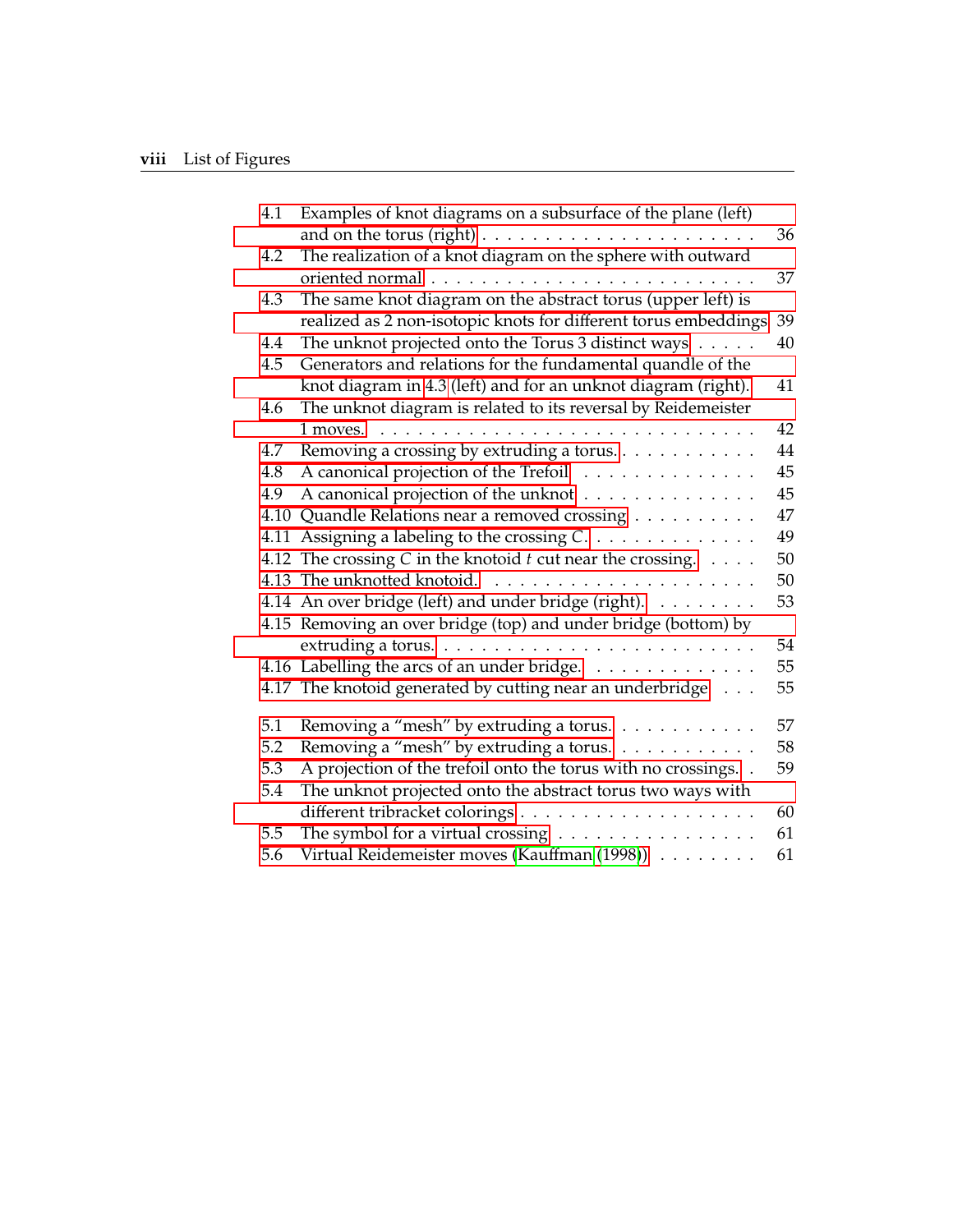## <span id="page-9-0"></span>**Acknowledgments**

I'd like to thank Sam Nelson for helping me push through all this cool math and Alfonso Castro for being my second reader and an all around supportive person.

Further, I'd like to thank Jon Jacobsen, Melissa Hernandez-Alvarez, DruAnn Thomas, and all the 2022 HMC Math Thesis students for forming and supporting the Math Thesis community this year - life is more fun with friends!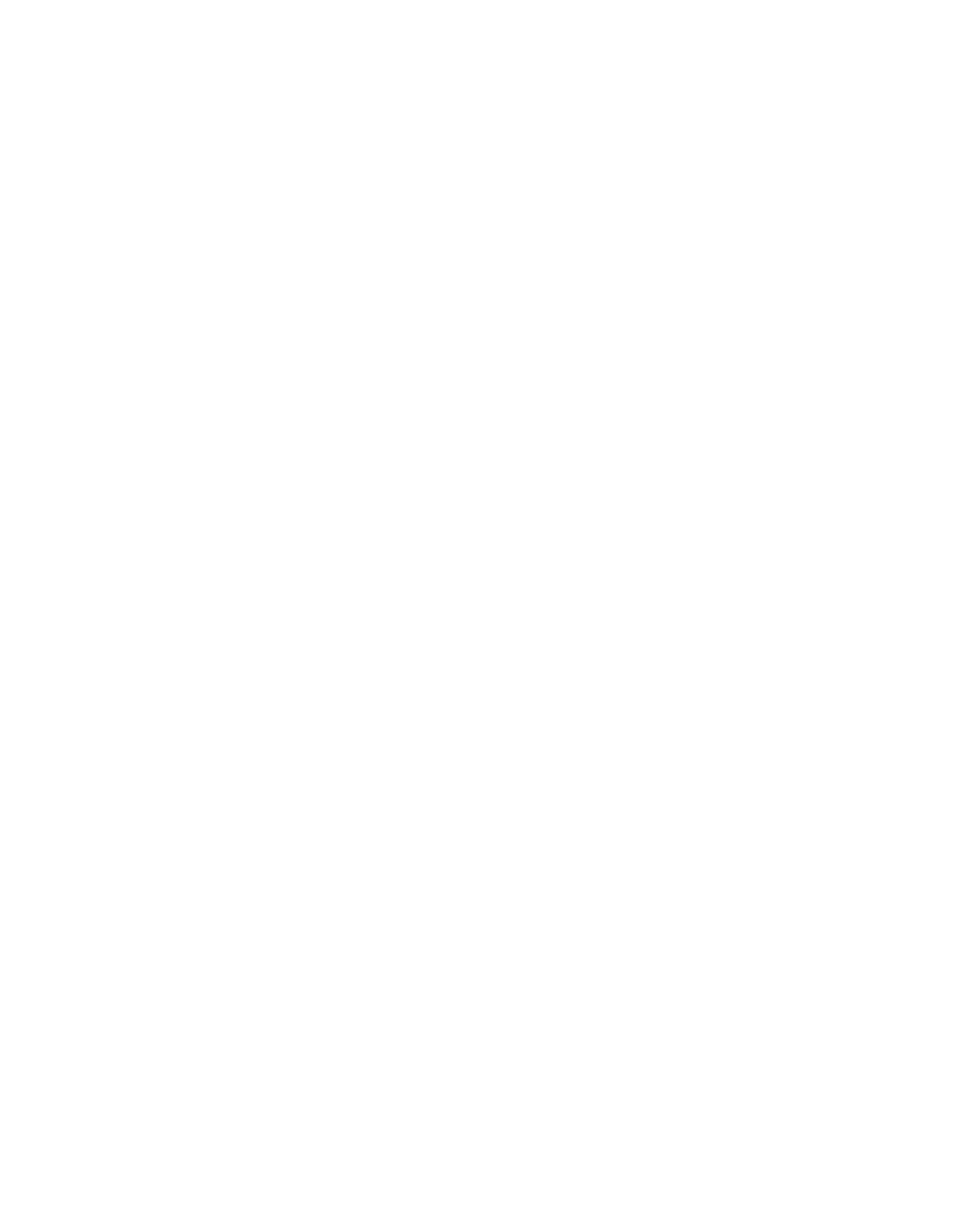### <span id="page-11-0"></span>**Chapter 1**

## **Introduction**

In this work we ask the following question: suppose we have a loop (or many loops) of wire tangled up in space. For instance, consider the thickened loops in figure [1.1.](#page-11-1)

<span id="page-11-1"></span>

**Figure 1.1** The Trefoil Knot (left), the Unknot (middle), and a bent Unknot (right)

It is a natural question to ask if these are the same or different. On one hand, they are differently embedded in space, so we might say that they are different for that reason. However, there's a natural way in which the middle and the right loops are the same: the right is simply the middle loop physically twisted in space (this is why we call both of them the "unknot.") If we allow the loop to phase through itself while we bend, then we can bend the left (and in fact any loop made this way) into the unknot as well. However, this does not match what happens physically. In particular, wire does not phase through itself, and if we want to study the properties of these wires we should disallow such phasing.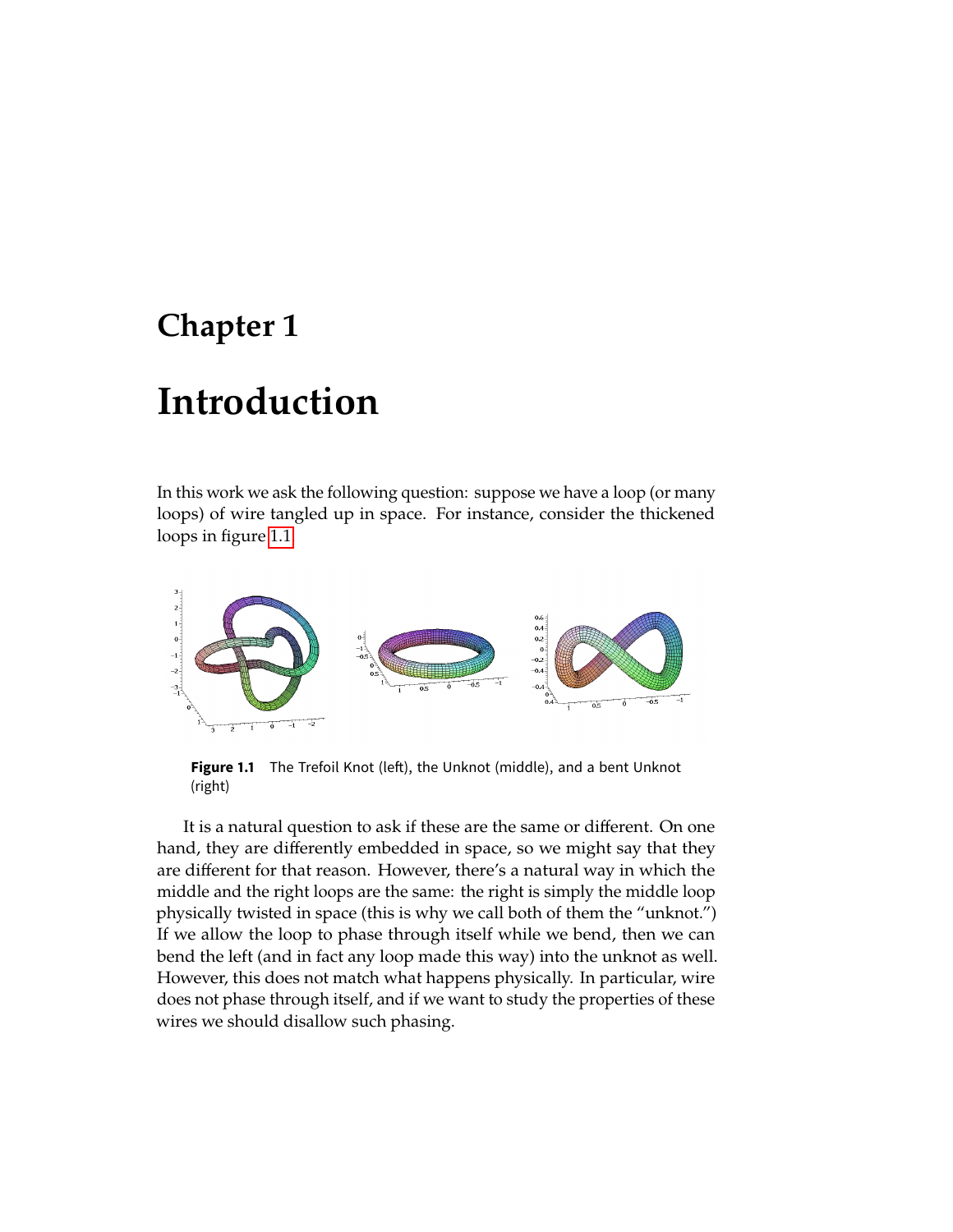#### **2** Introduction

It's natural to wonder if the left loop, which I've labeled "Trefoil" is the unknot or not. We may get an answer in one of the following to ways. On one hand, the left loop may be bendable without crossing such that it can be made to look identical to the unknot. But on the other, if there is no such bending we are left with a problem: how can we prove that there is *no* way to bend the Trefoil into the unknot.

The answer to this question lives in Knot Theory, which is the subject of this thesis.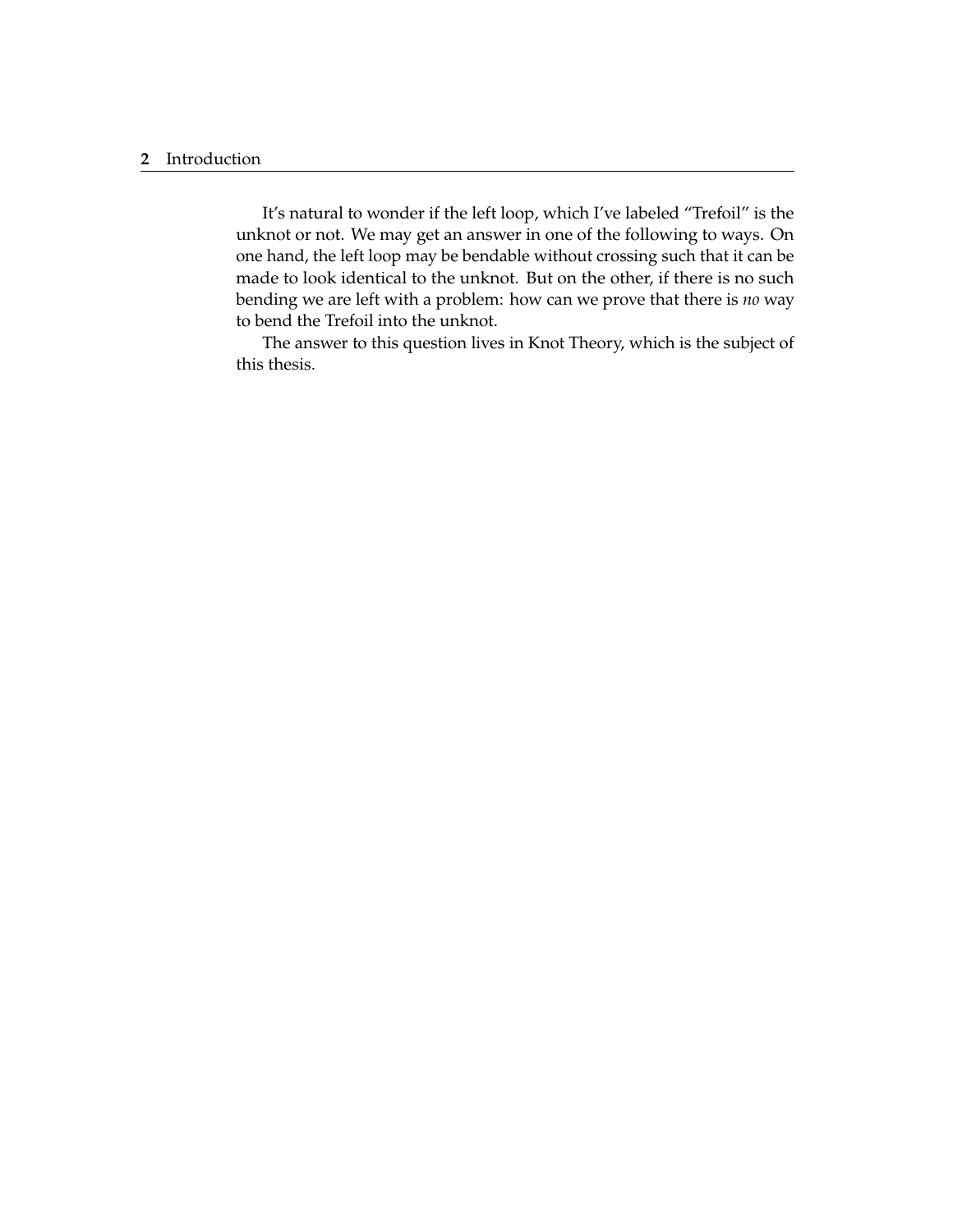### <span id="page-13-0"></span>**Chapter 2**

## **Preliminaries: Knots and Their Invariants**

#### <span id="page-13-1"></span>**2.1 Knots**

For the remainder of this thesis, we will formalize the notion of knots in the following way.

<span id="page-13-2"></span>**Definition 2.1.1** [\(Nosaka](#page-74-0) [\(2017\)](#page-74-0)). A *knot K* is a smooth one-to-one embedding of the circle  $\mathbb{S}^1$  into space  $\mathbb{R}^3$  (or sometimes the 3-sphere  $\mathbb{S}^3$ ). That is,

 $K: \mathbb{S}^1 \hookrightarrow \mathbb{R}^3$ 

We say two embeddings  $K_1$ ,  $K_2$  are *ambient isotopic* if there is a smooth map

 $H : \mathbb{R}^3 \times [0,1] \to \mathbb{R}^3$ 

such that for each  $t \in [0, 1]$ , the map  $x \mapsto H(x, t)$  is a diffeomorphism  $(\mathbb{R}^3 \cong H(\mathbb{R}^3, t)$  as smooth manifolds), and for all  $x \in \mathbb{R}^3$  and  $\theta \in \mathbb{S}^1$ ,

 $H(x, 0) = x$ ,  $H(K_1(\theta), 1) = K_2(\theta)$ 

We think of two knots as being the same if and only if they are ambient isotopic.

Definition [2.1.1](#page-13-2) agrees with our intuition in the following way. First, it defines a knot as a smooth one-to-one embedding of a circle, which represents our wire. We use a circle because we want the loop to be closed.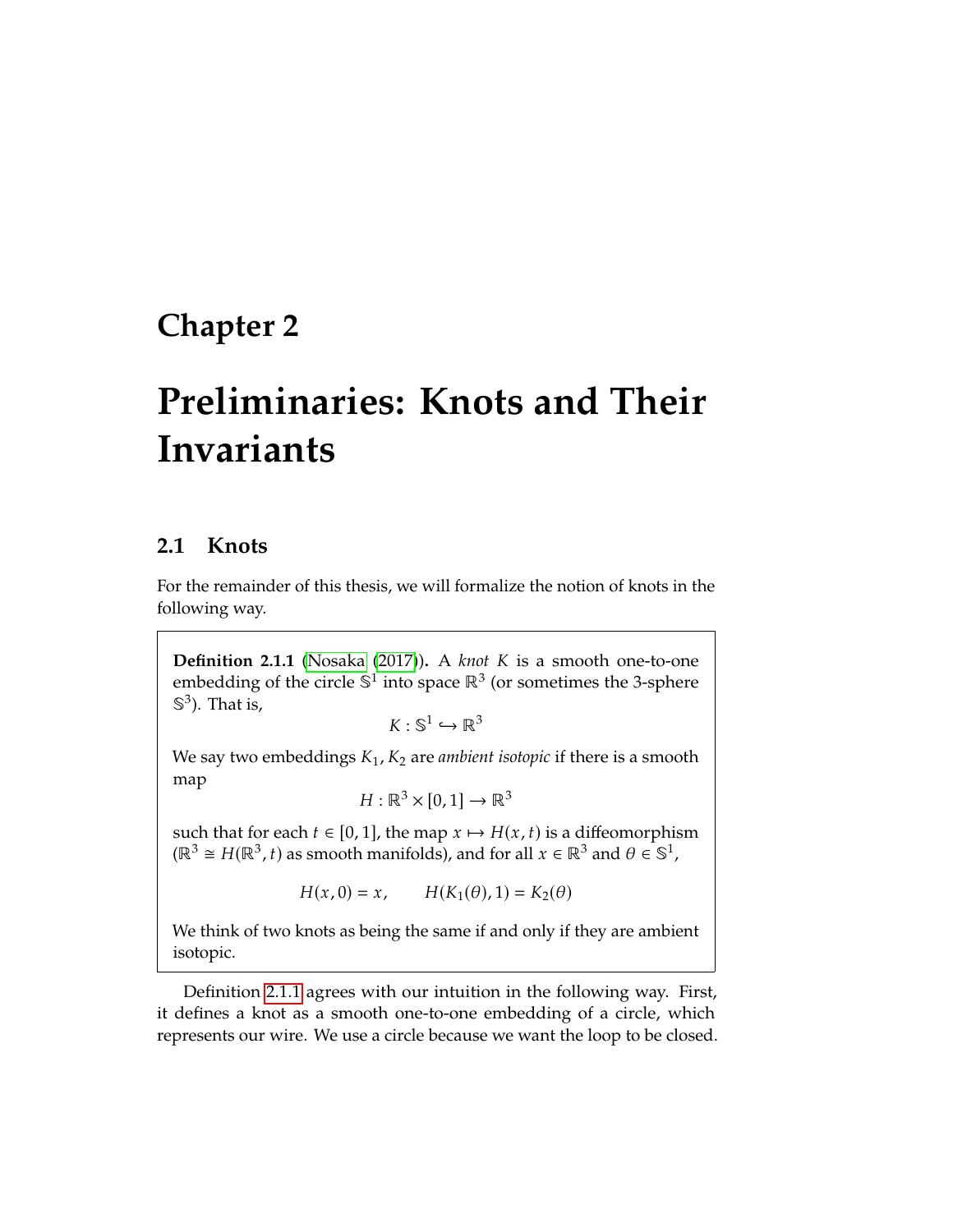We choose a smooth embedding because we want to avoid any kinks or other odd non-differentiable elements in our wire, which would only confuse the underlying questions we have.

Secondly, this definition encodes the bending as a smooth family of diffeomorphisms  $H$ . Let  $K_1$  and  $K_2$  be embeddings of the circle into space and let  $H$  be an ambient isotopy between them as in the definition. Since differential geometry is not the focus of this thesis, we leave out some detail here, but the intuition behind this definition is as follows. The function  $H$  at each time  $t$  represents a smooth transformation of space into itself. Since  $H$ is smooth as a function of  $t$  as well, we can think of  $H$  as smoothly deforming  $\mathbb{R}^3$  as t goes from 0 to 1.

Now consider  $H(K_1(\theta), t)$  as t goes from 0 to 1. Since the composition of smooth maps is smooth and the composition of injections is injective, we have that for each  $t \in [0, 1]$ ,  $\theta \mapsto H(K_1(\theta), t)$  is a smooth, injective embedding of the circle into ℝ<sup>3</sup>. In other words, each  $t \in [0, 1]$  gives us a knotted loop in space, such that at  $t = 0$ , we have  $K_2$  and at  $t = 1$  we have  $K_3$ knotted loop in space, such that at  $t = 0$ , we have  $K_1$  and at  $t = 1$  we have  $K_2$ . Since *H* is smooth in all variables, we have that  $H(K_1(\theta), t)$  literally traces out the bending of  $K_1$  into  $K_2$  as  $t$  goes from 0 to 1!

While this definition matches our physical intuition very well, it does not help us determine if two knots are the same or different. This is because, in general, it is a non-trivial problem to write down an ambient isotopy given two embeddings of the same knot. Further, we do not have any tools with which to prove that two embeddings are definitely *not* isotopic. We develop the tools formulated by Knot Theorists previously in the remainder of this section.

#### <span id="page-14-0"></span>**2.2 Reidemeister Moves**

In the 1930's, Kurt Reidemeister significantly simplified the issue by giving a small set of intermediate moves that completely categorize all ambient isotopies of knots (the history is described by [Colberg](#page-73-2) [\(2017\)](#page-73-2)).

We build up the details to give the theorem.

First we will want to give a lower dimensional representation of our knots. In particular, consider a projection a knot K into  $\mathbb{R}^2$ . In general, this<br>projection fails to be injective. But, we can do some small ambient isotopies projection fails to be injective. But, we can do some small ambient isotopies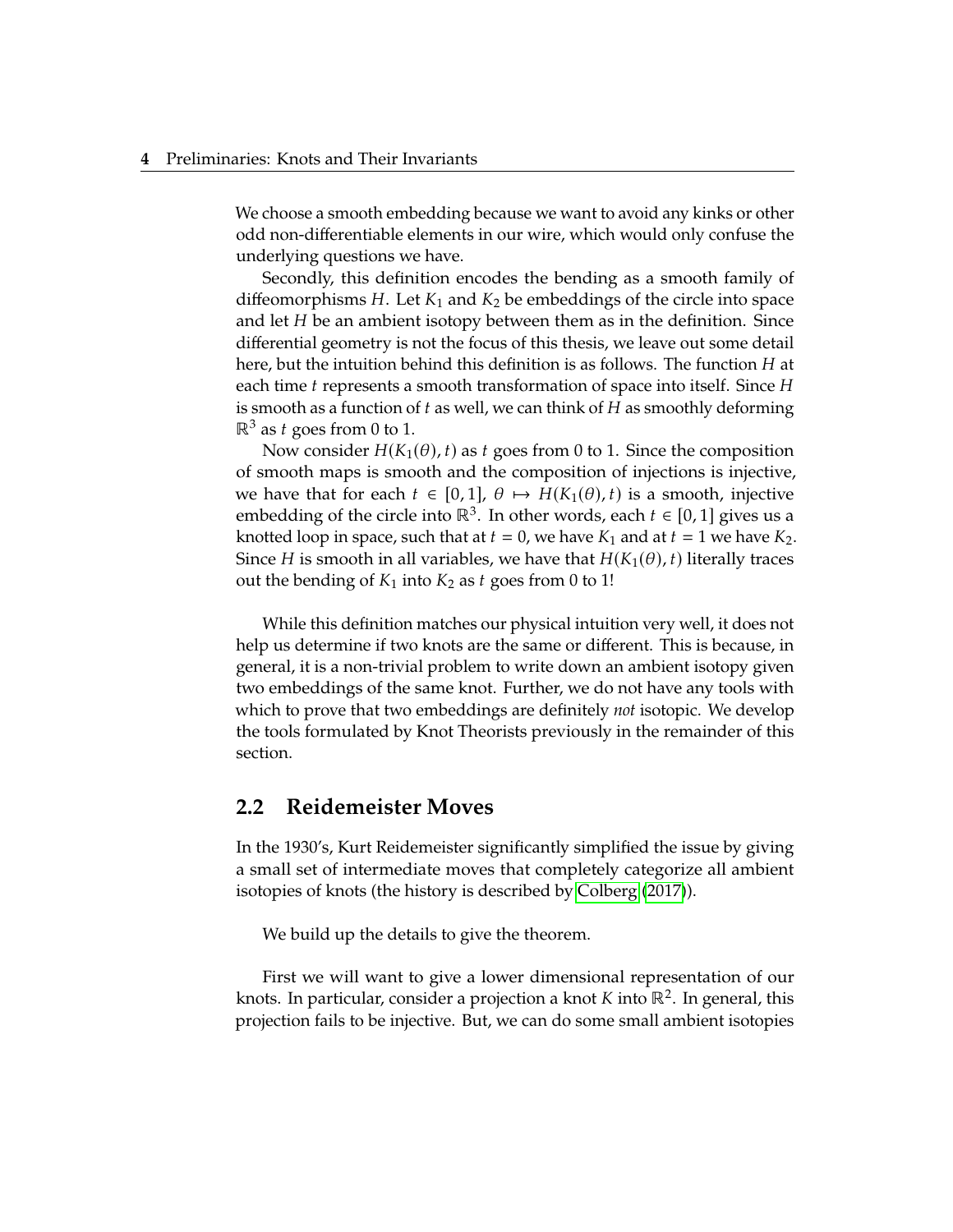as well as rotations of the projection plane to guarantee that there are only finitely many non-injectivities and that each represents a crossing of only two strands. In order, to recover an ambient isotopic copy of our original knot it turns out we just need to know which arc of the knot is "closer" to the viewer. Rigorously, this can be computed by a selection of a normal on the plane. A more general and complete analysis of this kind of process is given in [4.1.](#page-45-1) For now, here is a formal definition of the type of object we just produced:

**Definition 2.2.1.** A *knot diagram* in the plane is a smooth directed closed curve in  $\mathbb{R}^2$  with finitely many self-intersections, each of which "looks" like an  $X$ , and for each self intersection data about which arc is "over" the other.

More formally we may say that a knot diagram is a smooth function

$$
f: \mathbb{S}^1 \to \mathbb{R}^2
$$

with the following properties

- There are only finitely many pairs  $\theta_1 \neq \theta_2 \in \mathbb{S}^1$  for which  $f(\theta_1) = f(\theta_1)$ . (Einitely many celf intercostions)  $f(\theta_2)$ . (Finitely many self intersections).
- $\forall \theta_1, \theta_2, \theta_3 \in \mathbb{S}^1$  if  $f(\theta_1) = f(\theta_2) = f(\theta_3)$  then two of  $\theta_1, \theta_2$ , and  $\theta_3$  are the same. (No points of triple intersection)  $\theta_3$  are the same. (No points of triple intersection).
- If  $\theta_1 \neq \theta_2 \in \mathbb{S}^1$  with  $f(\theta_1) = f(\theta_2)$  then the tangent vectors are unoqual:  $f'(\theta_1) \neq f'(\theta_2)$  (No intersections with tangency) unequal:  $f'(\theta_1) \neq f'(\theta_2)$ . (No intersections with tangency).

along with information at each intersection  $\theta_1 \neq \theta_2 \in \mathbb{S}^1$  with  $f(\theta_1) = f(\theta_1)$  about which of  $\theta_1$  or  $\theta_2$  is "over" the other  $f(\theta_2)$  about which of  $\theta_1$  or  $\theta_2$  is "over" the other.

Now we can draw our knots as *knot diagrams* in the plane as in figure [2.1](#page-16-0) by representing the "under" arc by having a gap in it.

In figure [2.1,](#page-16-0) we have also included a direction of the knot. If we choose a direction of the circle  $\mathbb{S}^1$ , this induces an orientation in our knots, which is preserved by ambient isotopy. In particular, if two knots have the same image but opposite directions, they need not be ambient isotopic. This follows from the fact that  $\mathbb{R}^3$  is orientable.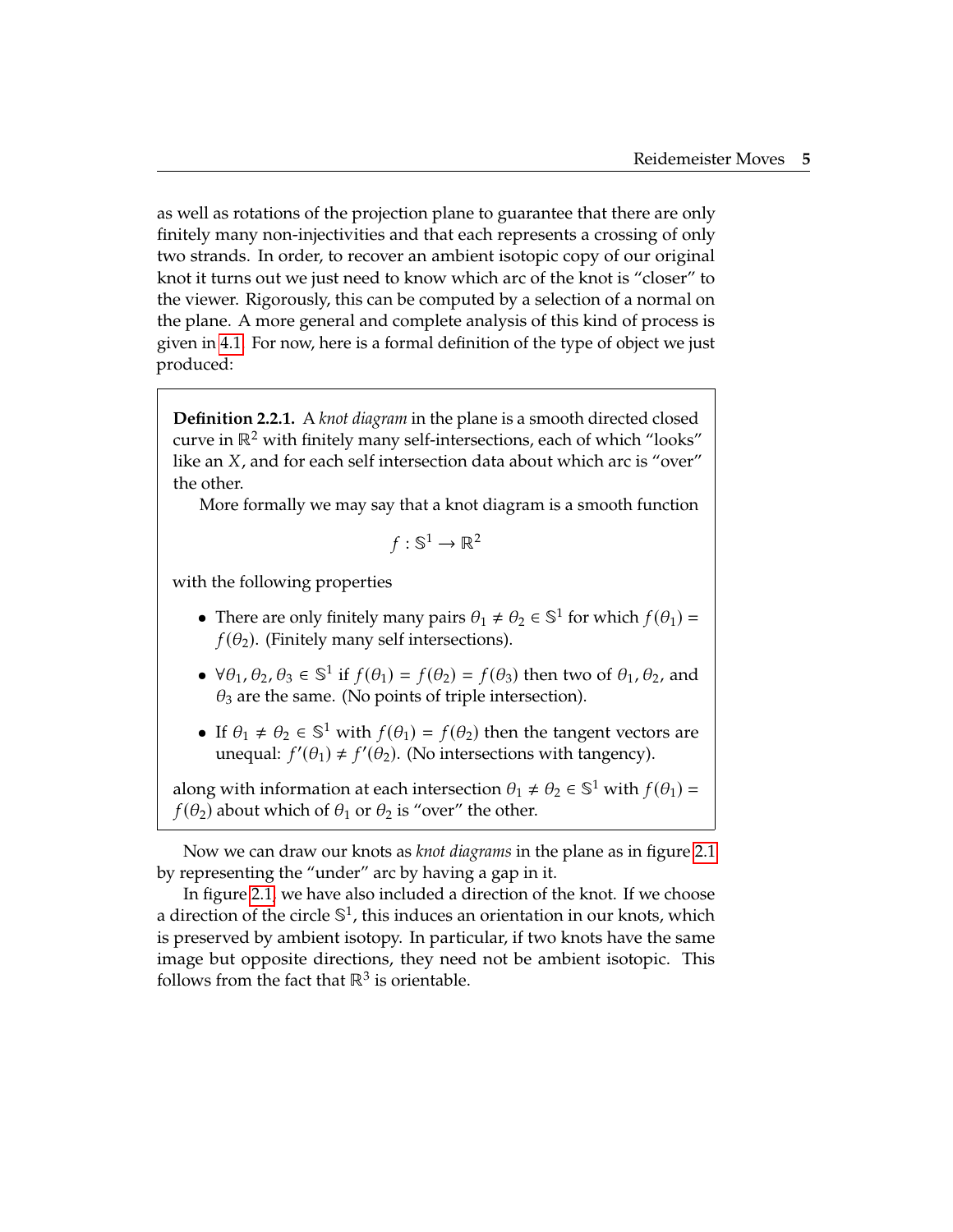#### **6** Preliminaries: Knots and Their Invariants

<span id="page-16-0"></span>

**Figure 2.1** Two copies of the Trefoil knot

**Proposition 2.2.2.** *A knot (as defined in Definition [2.1.1\)](#page-13-2) is determined uniquely, up to ambient isotopy, by it's projection in the plane along with crossing information and direction.*

*Remark.* We can use the same ambient isotopy as before in the plane. It is fairly reasonable that an ambient isotopies in the plane will induce ambient isotopies of corresponding knots back in  $\mathbb{R}^3$ ; that is if the projections of two knots are ambient isotopic in  $\mathbb{R}^2$  then the knots themselves are ambient isotopic in  $\mathbb{R}^3$ .

However, doing a little mental gymnastics reveals that the two projections in figure [2.1](#page-16-0) come from ambient isotopic knots in  $\mathbb{R}^3$ ! However, an ambient isotopy of the plane will never change the number of crossings in a projection. In particular, ambient isotopy in the plane is not a complete picture of ambient isotopy back in  $\mathbb{R}^3$ .

Luckily, the following theorem closes the gap.

**Definition 2.2.3** (Reidemeister Moves, [Nelson](#page-73-3) [\(2018\)](#page-73-3))**.** Consider the following set of diagrams.

$$
\text{C} \left(\begin{array}{c} \frac{1}{4} \\ \frac{1}{4} \\ \frac{1}{4} \end{array} \right) \text{C} \left(\begin{array}{c} \frac{1}{4} \\ \frac{1}{4} \\ \frac{1}{4} \end{array} \right) \text{C}
$$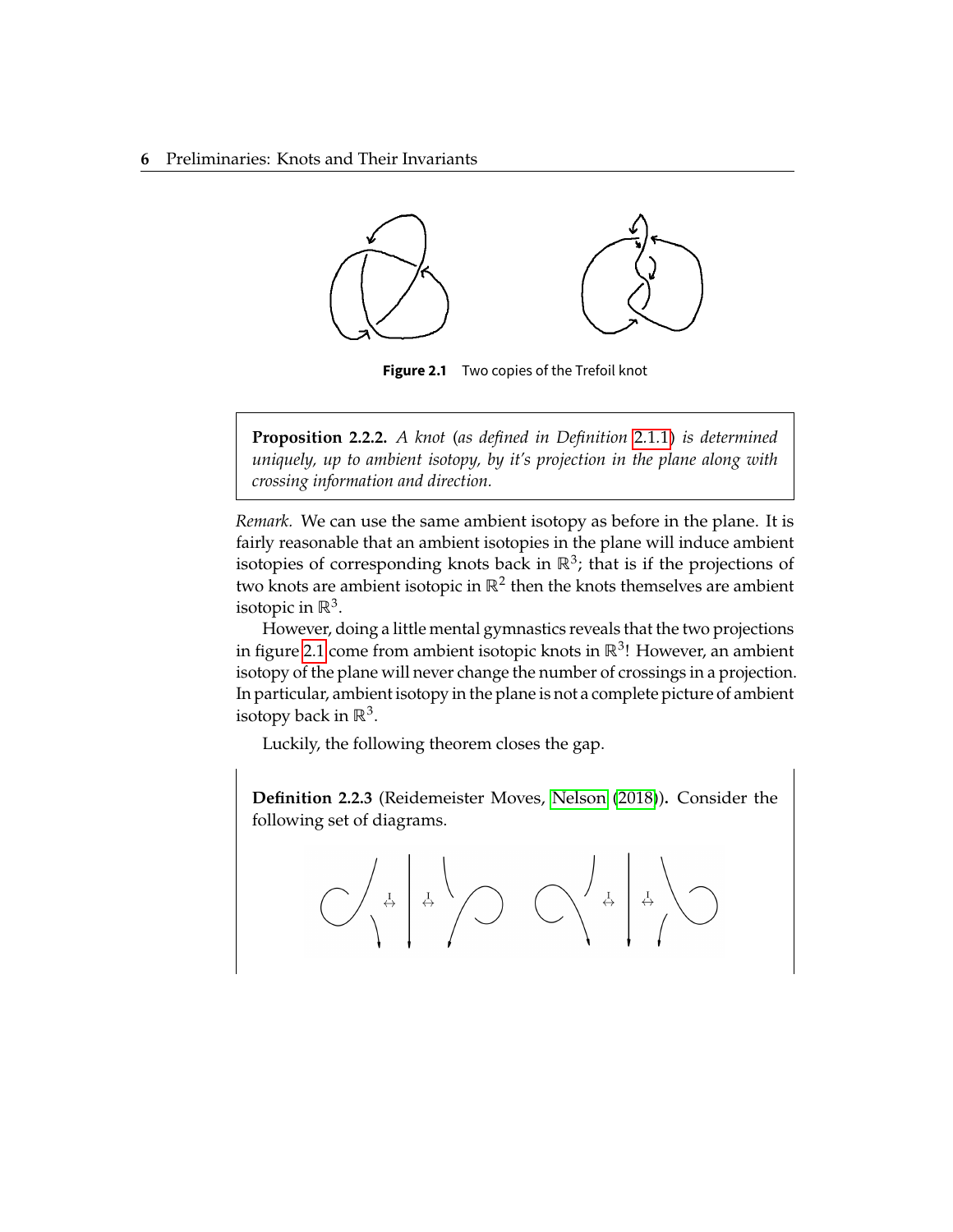

We interpret each as a transition of a local piece of a projection of a knot. We say that two projections of knots  $P_1$  and  $P_2$  are *related by a Reidemeister move* if there is some simply connected open set of the plane such that  $P_1$ is ambient isotopic to one of these diagrams in that region, and making a substitution along one of the arrows in  $P_1$  gives a projection that is ambient isotopic to  $P_2$ .

**Example 2.2.4.** To make this clear, consider the set of knot diagrams related by Reidemeister moves in figure [2.2.](#page-17-0)

<span id="page-17-0"></span>

Figure 2.2 Knot diagrams related by Reidemeister moves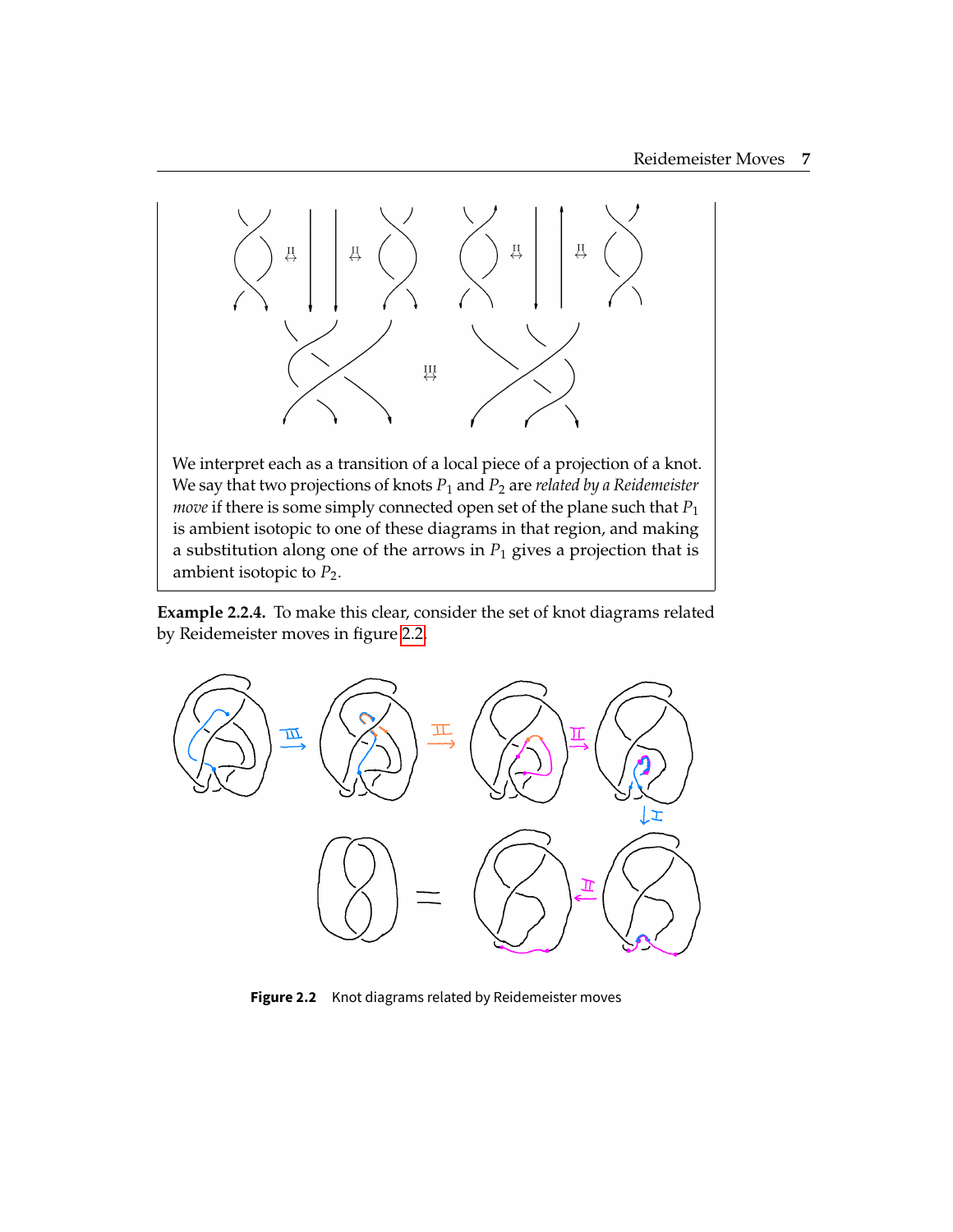*Remark.* Note that in this last step we have applied an ambient isotopy. In the plane, it is fairly easy to tell if two knots are ambient isotopic because the crossings are unaffected (up to sliding around) by ambient isotopy. We will still say that ambient isotopic knots are related by (the empty set of) Reidemeister moves, but it is important to note that ambient isotopy in the plane does not give us much trouble (unlike in space).

<span id="page-18-1"></span>**Theorem 2.2.5** (Reidemeister). Let  $K_1$ ,  $K_2$  be knots as usual and let  $P_1$  and  $P_2$  *be projections of*  $K_1$  *and*  $K_2$  *into (potentially different) planes. Then*  $K_1$  *and*  $K_2$  *are ambient isotopic if and only if*  $P_1$  *and*  $P_2$  *are related by a finite set of Reidemeister moves.*

Because of this theorem, we may refer to a knot by its projection in some plane without losing any information. Thus, for the remainder of this chapter (before we start delving into different projections in [4\)](#page-45-0), we will refer to the knots by their embeddings in space and projections in the plane interchangibly.

#### <span id="page-18-0"></span>**2.3 Invariants**

Consider the following situation.

Suppose we have two knots in space and we want to know if they are ambient isotopic. We pick a arbitrary plane and project the knots onto said plane in the way described above. There are two things that can happen.

- If the knots truly are the same, then we should be able to find a finite set of Reidemeister moves that relate the two projections, and this will suffice as a proof that the knots are the same.
- Otherwise, if the knots are truly different, then we will not be able to find a finite set of Reidemeister moves to relate the two knots.

The issue is this: how will we be able to distinguish the case where the knots are the same and we aren't good at using the Reidemeister moves, and the case where the knots are different and the knots are not related by Reidemeister moves?

Thus, we would benefit from tools that help us in this second case, which leads us to the study of knot Invariants. We use the tools of Category Theory.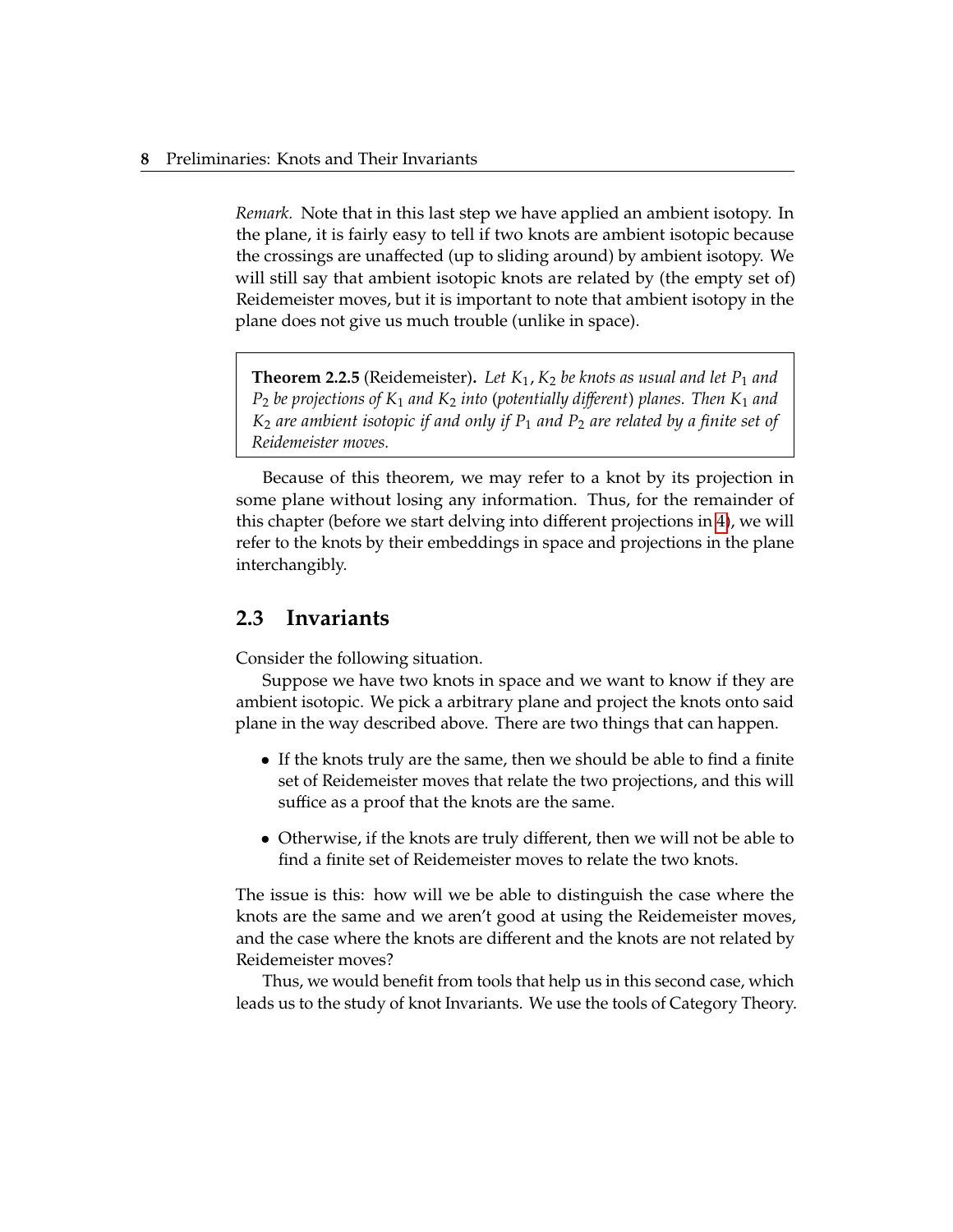**Definition 2.3.1** (Category, [Hatcher](#page-73-4) [\(2002\)](#page-73-4)). A *category* C consists of the following three things:

- A collection  $Ob(C)$  of *objects*.
- Set  $Hom(X, Y)$  of *morphisms* for each pair  $X, Y \in Ob(C)$ , including a distinguished 'identity' morphism  $1_X \in \text{Hom}(X, X)$  for each  $X \in Ob(C)$ .
- A 'composition' map  $\circ : Hom(X, Y) \times Hom(Y, Z) \rightarrow Hom(X, Z)$ for each triple  $X$ ,  $Y$ ,  $Z \in Ob(C)$ , satisfying for each  $f \in Hom(X, Y)$ ,  $g \in \text{Hom}(Y, Z)$  and  $h \in \text{Hom}(X, Z)$ ,

$$
f \circ \mathbb{1}_X = f
$$
,  $\mathbb{1}_Y \circ f = f$ ,  $(f \circ g) \circ h = f \circ (g \circ h)$ 

We call  $X, Y \in Ob(C)$  *isomorphic* if there exists  $f \in Hom(X, Y)$  and  $g \in Hom(Y, X)$  such that  $g \circ f = \mathbb{1}_X$  and  $f \circ g = \mathbb{1}_Y$ . In this situation we write  $g = f^{-1}$  or  $f = g^{-1}$  and call  $f$  and  $g$  *inverse morphisms*.

Some familiar examples of categories are

- Groups with group homomorphisms as morphisms.
- Rings with ring homomorphisms as morphisms.
- Topological spaces with continuous functions as morphisms.

**Example 2.3.2.** We will consider the collection of knot diagrams,  $K$  to be category in the following way.

- Let  $Ob(K)$  be the collection of all knot diagrams in the plane.
- For each pair of knot diagrams  $k_1, k_2 \in Ob(K)$ , let  $Hom(k_1, k_2)$  be the set of all finite lists of Reidemeister moves that send  $k_1$  to  $k_2$  up to redundancies in the list. That is we identify a list of Reidemeister moves with the same list but with all redundant Reidemeister moves (a move immediately followed by its inverse) removed.

Note that  $Hom(k_1, k_2)$  is empty if  $k_1$  and  $k_2$  are not equivalent knot diagrams. Further set  $\mathbb{I}_k$  to be the empty list of Reidemeister moves applied to the knot diagram  $k$ .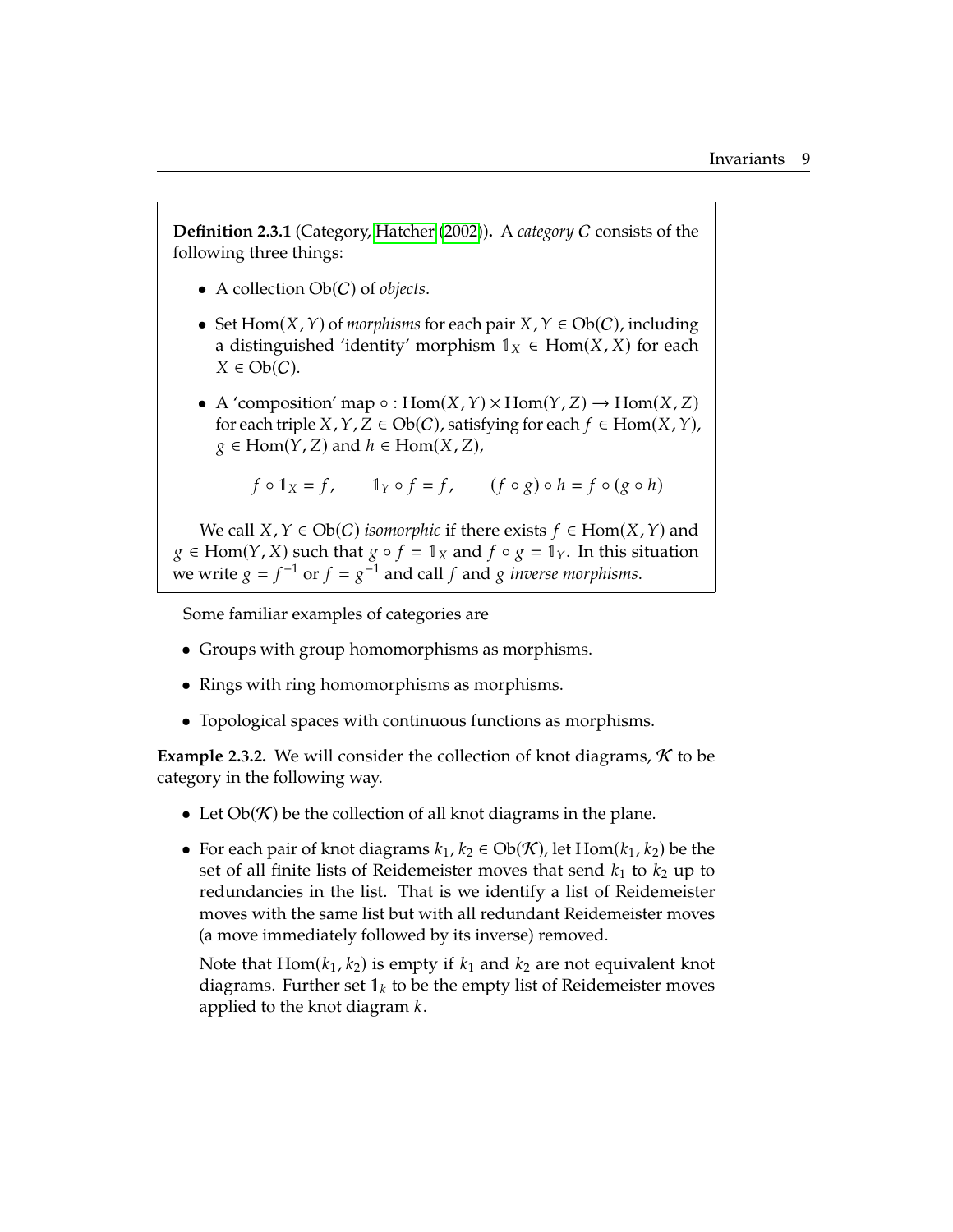• Let  $\circ$  : Hom( $k_1, k_2$ )  $\times$  Hom( $k_2, k_3$ )  $\rightarrow$  Hom( $k_1, k_3$ ) be defined by appending lists in the order they appear, again up to redundancies. We see that this is associative because appending lists is associative, and respects the identity since appending the empty list does not change a list.

Note that every morphism in  $K$  has an inverse generated by spelling the list of Reidemeister moves backwards and inverting each. In particular, two knot diagrams are isomorphic in  $P$  if and only if they are related by Reidemeister moves! By Theorem [2.2.5,](#page-18-1) two knot diagrams are isomorphic in  $K$  if and only if the knots they represent are ambient isotopic in space. Thus, in this language, our problem becomes determining if knot diagrams are isomorphic.

**Definition 2.3.3** ((Covariant) Functor [Hatcher](#page-73-4) [\(2002\)](#page-73-4))**.** A *(covariant) functor* F from a category C to D assigns to each object  $X \in Ob(C)$  an object  $F(X) \in Ob(\mathcal{D})$  and assigns to each morphism  $f \in Hom(X, Y)$  in C a morphism  $F(f) \in \text{Hom}(F(X), F(Y))$  in  $\mathcal D$  such that for each  $X \in \text{Ob}(C)$ ,  $F(1_X) = 1_{F(X)}$  and for each  $f \in Hom(X, Y)$  and  $g \in Hom(Y, Z)$  in  $C$ 

$$
F(f \circ g) = F(f) \circ F(g).
$$

*Remark.* Note that we could also consider the collection of knots in space a category with ambient isotopy as morphism. Then projecting onto the plane is a covariant functor from knots to knot diagrams.

What is important to us about functors is the following result:

**Proposition 2.3.4.** Let F be a (covariant) functor between categories C and  $\n *D*$  *and let*  $X, Y \in Ob(C)$ *. If*  $X$  *is isomorphic to*  $Y$ *, then*  $F(X)$  *is isomorphic to*  $F(Y)$ .

*Usually, we use the contrapositive of this statement: If* 𝐹(𝑋) *is not isomorphic to*  $F(Y)$  *then*  $X$  *is not isomorphic to*  $Y$ *.* 

*Proof.* Suppose  $X$  and  $Y$  are isomorphic. Then there exists morphisms  $f \in \text{Hom}(X, Y)$  and  $g \in \text{Hom}(Y, X)$  with  $g \circ f = \mathbb{1}_X$  and  $f \circ g = \mathbb{1}_Y$ . Note that since F is a functor we have morphisms  $F(f) \in Hom(F(X), F(Y))$  and  $F(g) \in \text{Hom}(F(Y), F(X))$ . Futher, since F is a covariant functor we have

$$
F(f) \circ F(g) = F(f \circ g) = F(\mathbb{1}_Y) = \mathbb{1}_{F(Y)}
$$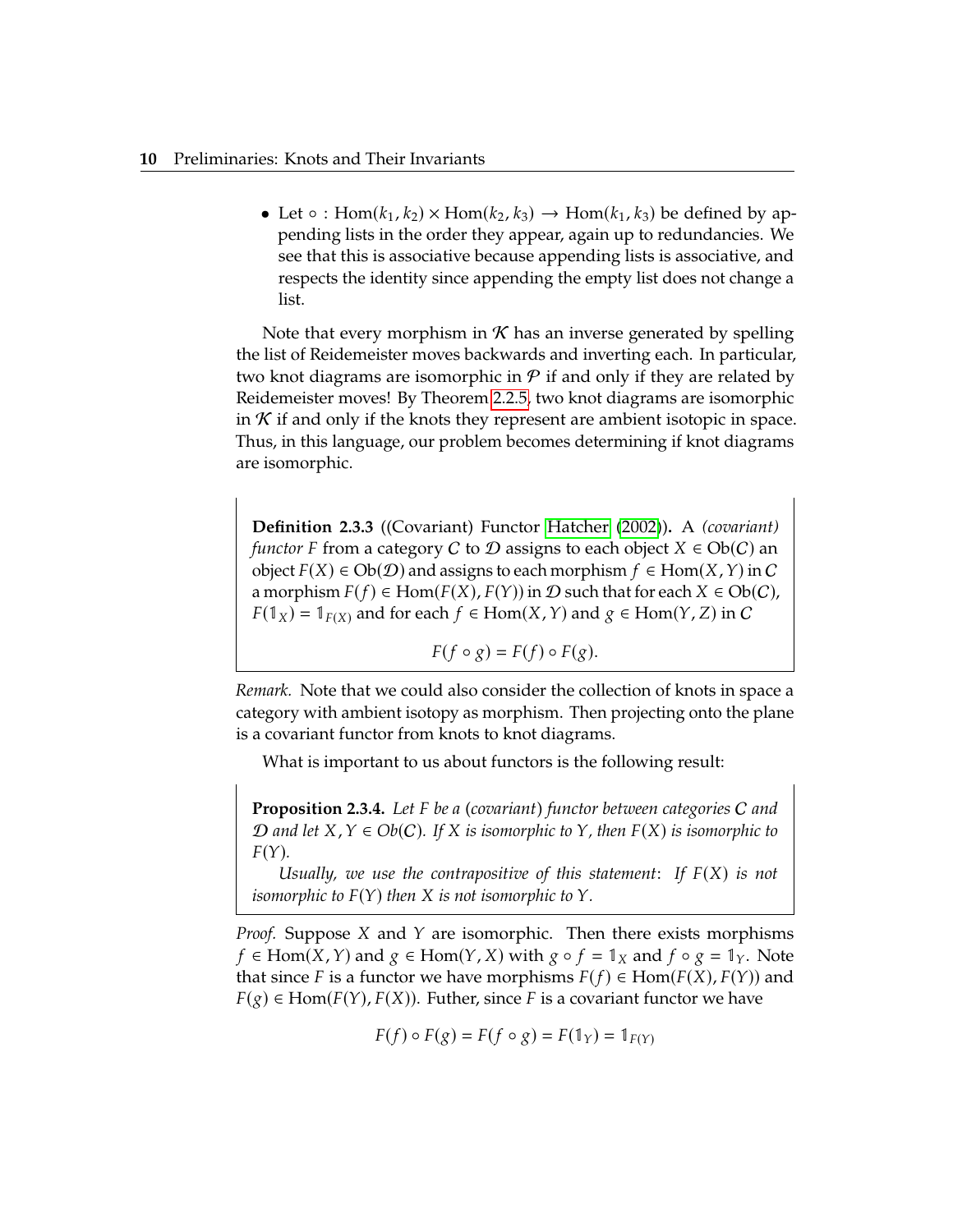and similarly

$$
F(g) \circ F(f) = F(g \circ f) = F(\mathbb{1}_X) = \mathbb{1}_{F(X)}.
$$

In particular,  $F(X)$  and  $F(Y)$  are isomorphic.

*Remark.* We use this to help us distinguish non-isomorphic knots in the following way. Suppose  $k_1$  and  $k_2$  are arbitrary knot diagrams, and we have some functor  $F$  from the category of knot diagrams, to another category C where isomophism is easy to compute. If  $F(k_1)$  is not isomorphic to  $F(k_2)$ , then we know that  $k_1$  and  $k_2$  are non-isomorphic knot diagrams! In particular, this gives us an easier way to compute when two knots are different.

However, it is important to know that if  $F(k_1)$  and  $F(k_2)$  are isomorphic in whichever category they live in, this *does not* tell us that  $k_1$  and  $k_2$  are the same!

We call functors from the category of knot diagrams to another category *knot invariants* because the output of the functor does not vary over isomorphic knot diagrams.

In the next sections we discuss two particular invariants.

#### <span id="page-21-0"></span>**2.4 The Knot Quandle**

In this section we give a definition for the algebraic structure of *quandles*, which we will see form a category, and which we can easily create a functor to from the category of knot diagrams. Quandles were first introduced in [Joyce](#page-73-5) [\(1982\)](#page-73-5) for studying knots in exactly the way we will here.

The axiomatic definition is given in Definition [2.4.1.](#page-24-0) However, the quandle can be thought of as coming from the Reidemeister moves in the following way.

Say we have a knot presented in the plane. We wish to generate a category, which we will call the category of *Quandles*, and a (hopefully simple) functor from the category of knot diagrams to the category of quandles. That is, to each knot diagram, we want to associate a quandle, such that any knot diagram morphism induces a quandle morphism.

In particular, since all knot diagram morphisms are finite lists of Reidemeister moves and are all invertible, we want each Reidemeister move on an arbitrary knot to induce an isomophism on the category of quandles.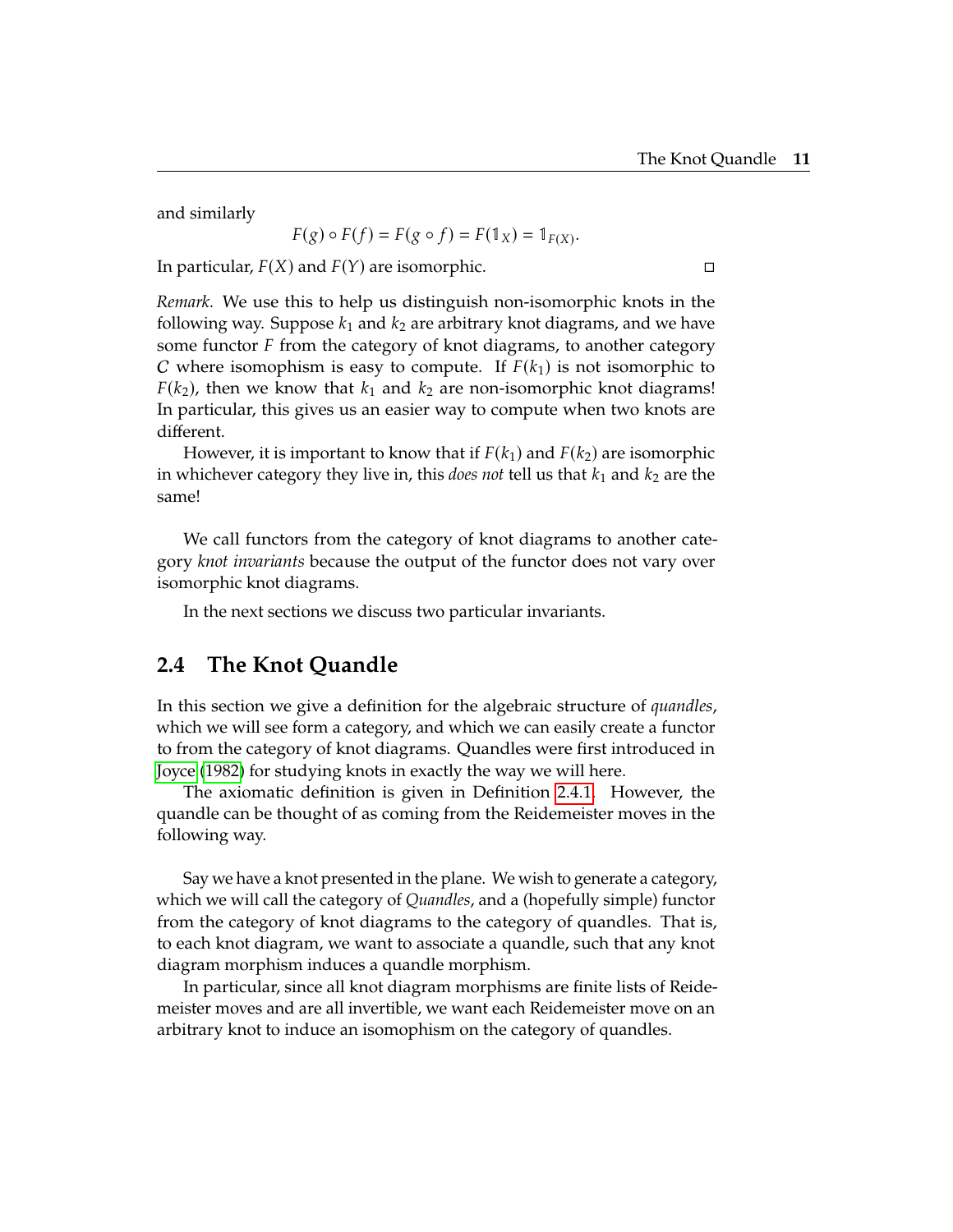<span id="page-22-0"></span>If we take a quandle to be a set X, with some binary operation  $\triangleright$  :  $X \times X \rightarrow X$  (as is a usual playground for categories), we can think of the elements of  $X$  as coloring the diagram of a knot in the plane, such that at each crossing we apply the operation according to figure [2.3.](#page-22-0) That is, when an arc of the diagram goes under another arc oriented down, we apply the operation on the under strand's left color to get the under strand's right color.



**Figure 2.3** The quandle rule.

Now, given this set up, the Reidemeister moves induce rules on our quandle operation in the following way. Suppose we have a quandle that colors a given knot in the plane according to the rule given in figure [2.3.](#page-22-0) Now, suppose there is an open disk of the plane that contains arcs where we can apply a Reidemeister move. Since applying the Reidemeister move will give us an isomorphic knot, then the new knot should be colorable by an isomorphic quandle (and in particular, given our morphisms, the same quandle).

We can color the part of the knot not involved in the move the same and everything there will work the same way as it did before the move. But in the region of the move, we need a unique element of the quandle to color each arc such that our rule is satisfied. It needs to be unique, or else the Reidemeister moves will not induce well defined isomophisms on quandles. How this applies to each Reidemeister move is given in the following figures.

We see that the first Reidemeister move, in figure [2.4,](#page-23-0) induces the rule: for all  $x \in X$ ,  $x \triangleright x = x$ . This is because the outside of the region must still be labeled  $x$  since it hasn't changed. Further, we see that this must apply to all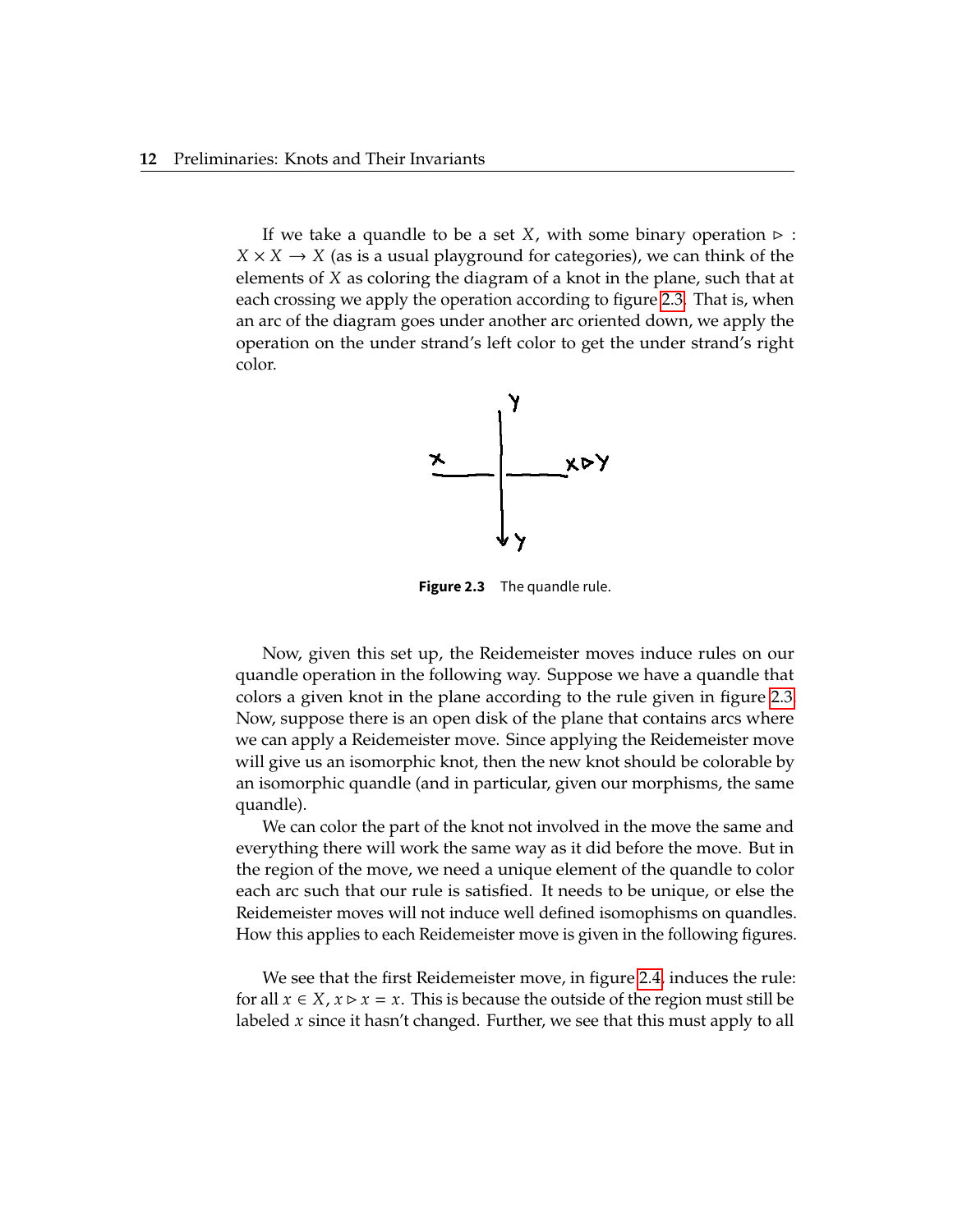<span id="page-23-0"></span> $x$ , because any arc may be labeled  $x$  and each arc can have the Reidemeister 1 applied to it.



**Figure 2.4** Reidemeister 1 Rule

We see that the second Reidemeister move, in figure [2.5](#page-23-1) induces the rule: for all  $y \in X$ , the function  $x \mapsto x \triangleright y$  is a bijection. This is because we required uniqueness. So the two ways of doing Reidemeister 2 must each give unique results, and since they give inverse applications of  $\triangleright$ , we see that  $\triangleright$  must be bijective on the left.

<span id="page-23-1"></span>

**Figure 2.5** Reidemeister 2 Rule

Finally, the third Reidemeister move in figure [2.6](#page-23-2) gives us: for all  $x, y, z \in X$ ,

$$
(x \triangleright y) \triangleright z = (x \triangleright z) \triangleright (y \triangleright z)
$$

<span id="page-23-2"></span>since the ends must agree. This is again because the remainder of the knot we intend to be colored the same as before the move.



**Figure 2.6** Reidemeister 3 Rule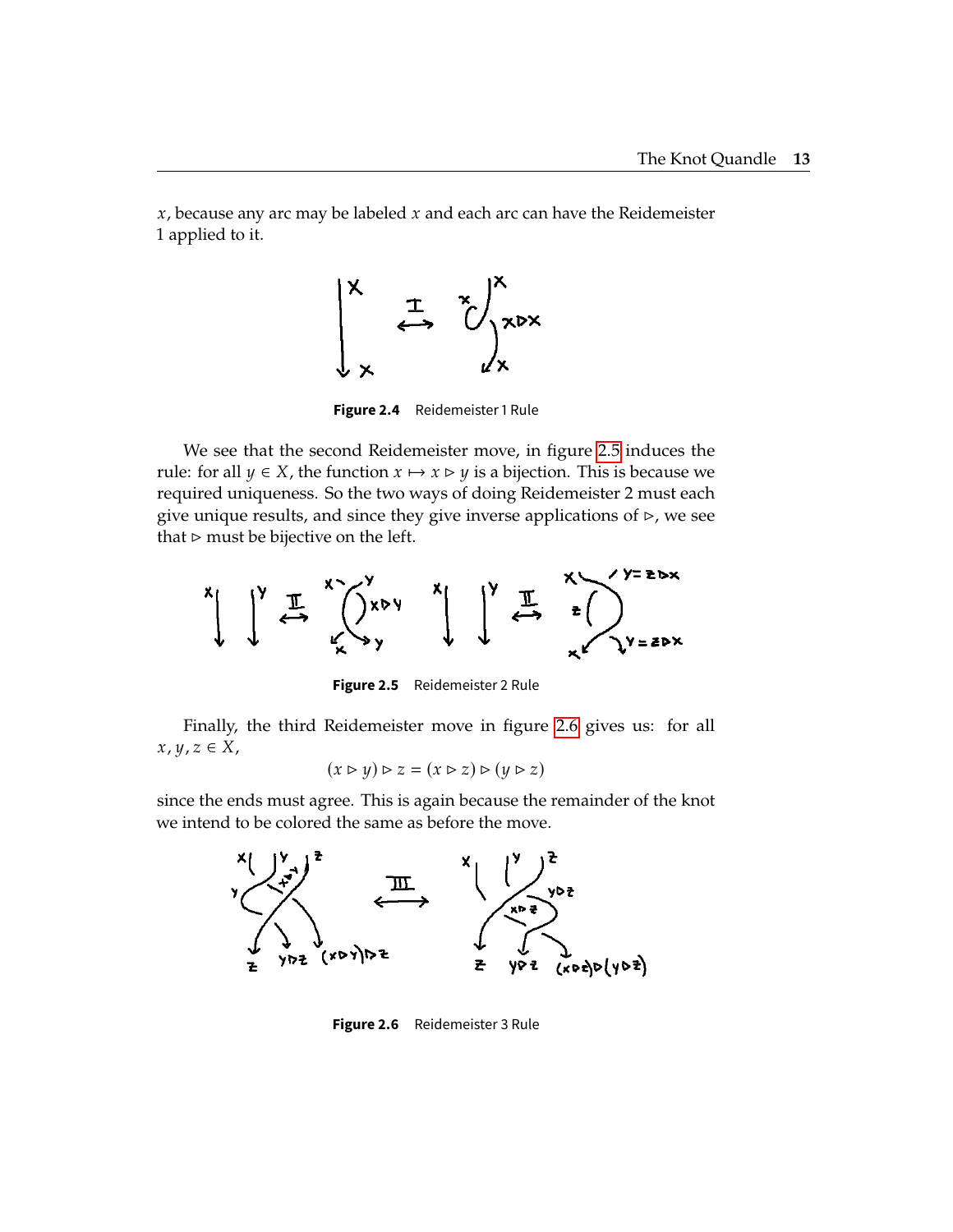We collect these rules into the following definition.

<span id="page-24-0"></span>**Definition 2.4.1** (Quandle, [Nosaka](#page-74-0) [\(2017\)](#page-74-0)). A *quandle* is a set *X* with a binary operation  $\triangleright$  :  $X \times X \rightarrow X$  satisfying the following three conditions:

- For all  $a \in X$ ,  $a \triangleright a = a$ ,
- For all *b* in *X* the map  $a \mapsto a \triangleright b$  is a bijection.
- For all  $a, b, c \in X$ ,  $(a \triangleright b) \triangleright c = (a \triangleright c) \triangleright (b \triangleright c)$ .

Further, for quandles *X*, *Y* with operations  $\triangleright_X$  and  $\triangleright_Y$  respectively, a map  $f: X \to Y$  is called a *quandle homomorphism* if for all  $a, b \in X$ ,

$$
f(a \rhd_X b) = f(a) \rhd_Y f(b)
$$

Here are some familiar examples of quandles.

**Example 2.4.2.** (Trivial Quandles) A set *X* with  $x \triangleright y = x$  for all  $x, y \in X$ .

This immediately gives us that there is a quandle of every cardinality. Note that in this thesis we call the trivial quandle with one element the *singleton quandle*.

**Example 2.4.3.** (Group Conjugation) A group *G* with  $x \triangleright y = yxy^{-1}$ .

**Example 2.4.4.** (Alexander Quandles) A ring R with unit  $u$  and  $x \triangleright y =$  $y + u(x - y)$ 

Setting  $R = \mathbb{Z}/n\mathbb{Z}$  and  $u = -1$ , we have  $x \triangleright y = 2y - x$  which gives a non-trivial quandle on each  $n \geq 3$  elements.

*Remark.* Currently, there is no definitive classification of all finite quandles.

**Proposition 2.4.5.** *Quandles form a category with quandle homomorphisms as morphisms.*

To continue, we need a way to assign a specific quandle to each knot diagram. We get this through the following definitions.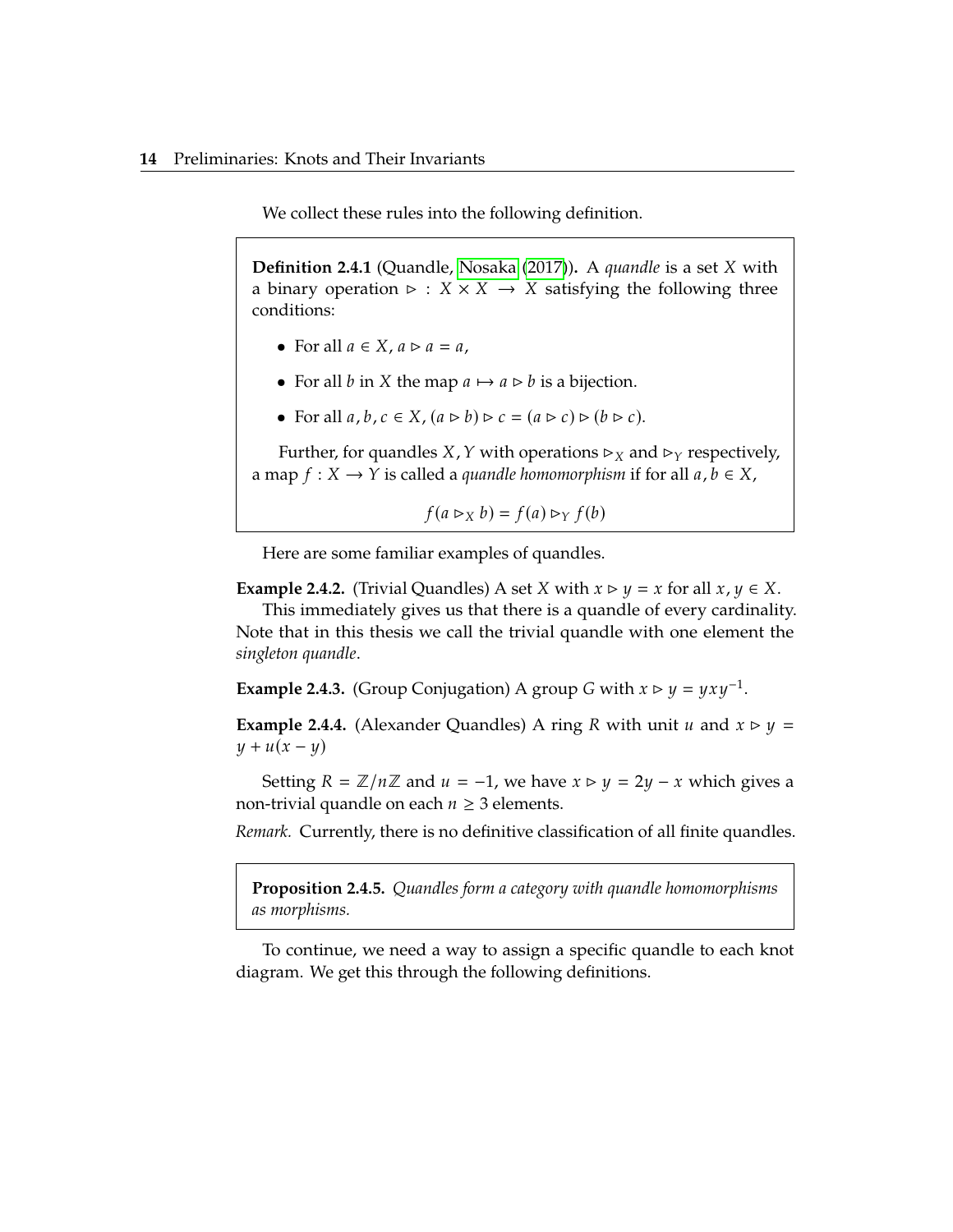**Definition 2.4.6.** We say a quandle *X colors* a diagram of a knot *K* if there is a map from the set of arcs of  $K$  (that is, the set of unbroken lines in  $K$ ), to  $X$  such that at each crossing of  $K$ , the relation in figure [2.3](#page-22-0) holds.

Now we may give the functor from the category of knots to the category of quandles.

<span id="page-25-0"></span>**Definition 2.4.7.** For a knot K presented in the plane, label each arc of K with a unique arbitrary symbol, and at each crossing note the relation given by the quandle rule in figure [2.3.](#page-22-0) Then, the quandle associated to this knot is the free quandle generated by these symbols mod the given relations. That is, the quandle associated to  $K$  is the set of formal strings of arc labels separated by  $\triangleright$  and  $\triangleright^{-1}$  using parentheses to indicate association. with the relations given by the crossings of  $K$  according to the quandle rule in figure [2.3.](#page-22-0) For instance

$$
(w \triangleright (x \triangleright^{-1} y)) \triangleright z
$$

Further, to each isomorphism of knots we assign the unique isomorphism of quandles induced by the Reidemeister moves in the preceding discussion.

In this thesis we call this pairing the *fundamental quandle* of a knot, but in the literature you may also see *knot quandle*.

Finally, note that the fundamental quandle of  $K$  colors  $K$  by construction and is in fact the "most free" coloring of K.

*Remark.* We include the symbol  $\triangleright^{-1}$  to indicate the inverse guaranteed by the bijectivity of  $a \mapsto a \triangleright b$ . In particular, if  $c = a \triangleright b$  then  $a = c \triangleright^{-1} b$ . Note that homomorphisms between quandles that respect  $\triangleright$  will also respect  $\triangleright^{-1}$ so that respecting  $\triangleright$  is all we need to worry about.

**Example 2.4.8.** We can best see this in figure [2.7.](#page-26-0)

We write the fundamental quandle using the same generator notation for groups. That is something of the form

$$
\langle a_1,\ldots,a_n \mid a_i = a_j \rhd a_k \ldots \rangle
$$

where the  $a_i$  before the bar are the list of generators and the equalities on the right tell us how we can simplify formal words and come from the relations at the crossings given by the quandle rule in figure [2.3.](#page-22-0)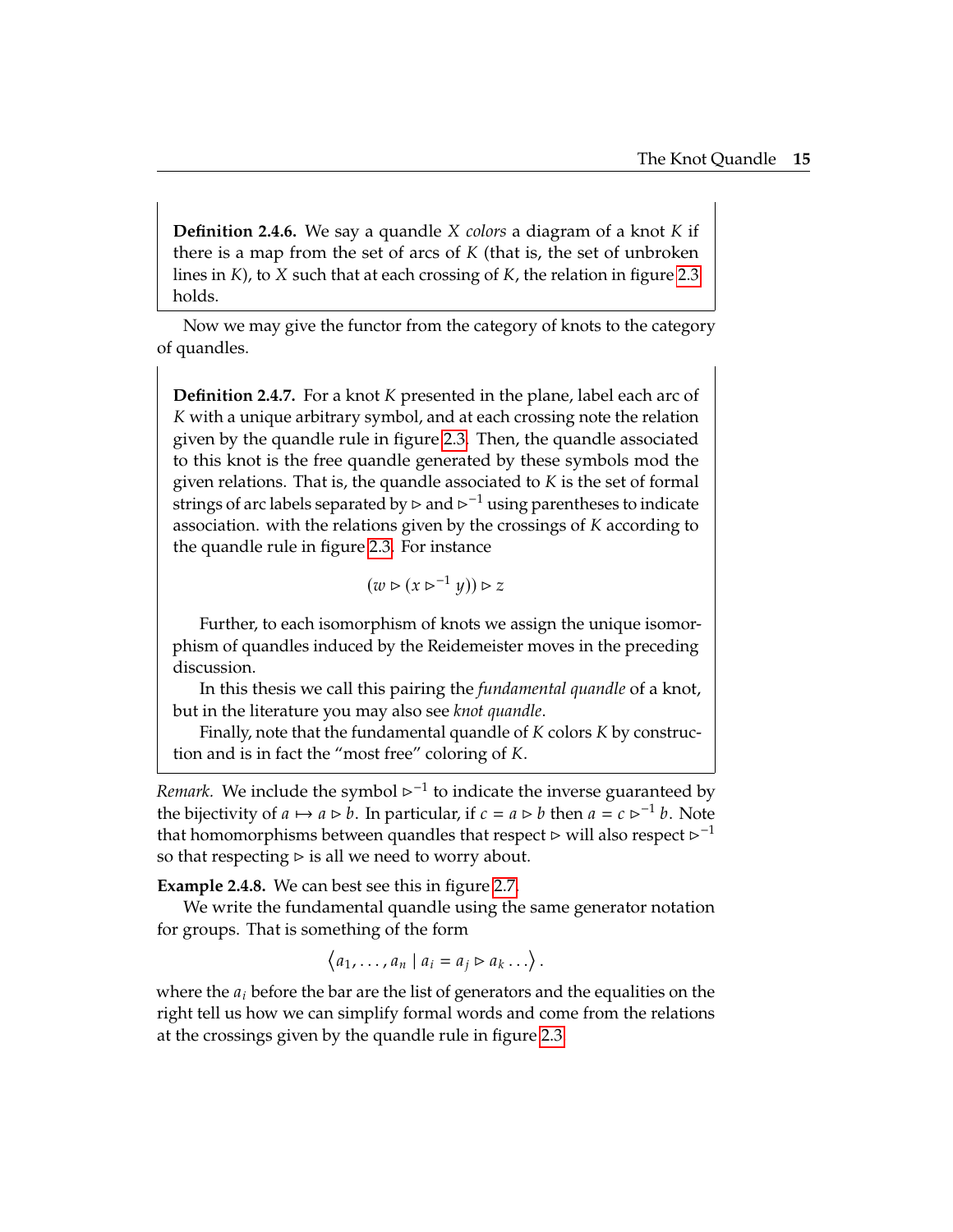<span id="page-26-0"></span>

**Figure 2.7** The Fundamental Quandle associated to the Overhand knot

The fundamental quandle of the knot in figure [2.7](#page-26-0) is

$$
\langle a,b,c \mid a=b \rhd c, b=c \rhd a, c=a \rhd b \rangle.
$$

**Proposition 2.4.9** (Theorem 15.1, [Joyce](#page-73-5) [\(1982\)](#page-73-5))**.** *The assignment given by Definition [2.4.7](#page-25-0) is a covariant functor from the category of knot diagrams to the category of quandles.*

*Proof.* This follows by the assigment of Reidemeister moves to quandle isomorphism in the discussion above. This is the same argument Joyce used originally.

It follows that the fundamental quandle is an invariant of knots. It turns out that the situation is better which is given in the next theorem.

**Theorem 2.4.10** (Corollary 16.3, [Joyce](#page-73-5) [\(1982\)](#page-73-5)). Let *K* and *K'* be two oriented knot in the 3 culture  $\mathbb{S}^3$  and let *k* and *k'* be their associated knot discrepancy  $k$ nots in the 3-sphere,  $\mathbb{S}^3$ , and let  $k$  and  $k'$  be their associated knot diagrams.<br>Then  $K'$  is ambient isotopic to either  $K$  ar the mirror image of  $K$  with *Then K*' is ambient isotopic to either *K* or the mirror image of *K* with the mirror image of *K* with *direction reversed if and only if the fundamental quandles of* K and K' are<br>isomornhis *isomorphic.*

Now, we build up some intuition about quandles to better decide when two quandles are isomorphic or not.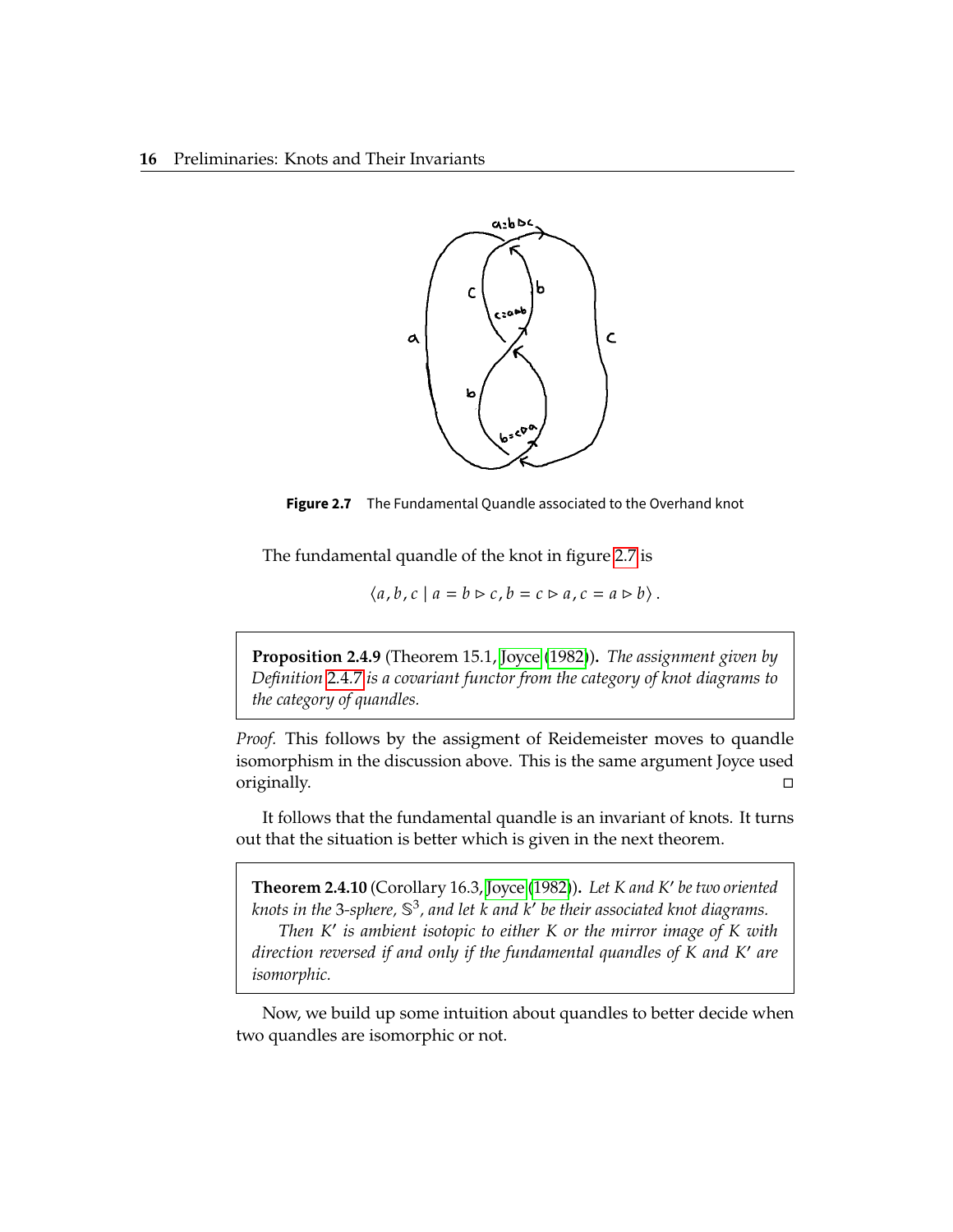**Example 2.4.11.** First, consider the free quandle on one element  $\langle a | \rangle$  which is the fundamental quandle of a the unknot (which has one arc and no crossings). By the first property of quandles (coming from Reidemeister 1), we have  $a \triangleright a = a$ . Thus, every formal string using  $\triangleright$  collapses down to a. In particular,

$$
\langle a|\rangle = \{a\}.
$$

There is clearly only one quandle on 1 element, and it is the trivial quandle on 1 element. We call this quandle the singleton quandle.

WARNING: This notion of "freeness" for quandles *does not* match up with the usual definition of free for modules. In particular, the rules of quandles induced by the Reidemeister moves prevent us from having a notion of basis or anything like this.

<span id="page-27-0"></span>**Example 2.4.12.** Now let's consider the free quandle on two elements  $\langle a, b \rangle$ , which doesn't correspond to a single knot, but a pair of disjoint, unconnected unknots (groups of knots are called links). It turns out that the quandle axioms make no assertion about what  $a \triangleright b$  should be. In particular,  $a \triangleright b \neq a$ and  $a \triangleright b \neq b$ . This continues to give unique elements of the form

$$
a \triangleright (b \triangleright (a \triangleright (\cdots))).
$$

The reason that this does not collapse down is because the first and third rules don't apply (we have no  $x \triangleright x$  or situation to right distribute), and the second Reidemeister move doesn't give us any ground to collapse the situation. Thus, the free quandle on 2 generators is infinite.

Example [2.4.12](#page-27-0) hints at the following issue: *Most fundamental quandles are infinite.* This is a problem since it is in general a non-trivial task to distinguish infinite quandles from their presentation (much like how distinguishing group presentations is undecidable), and we chose this approach to make things easier!

The solution comes from an application of the following proposition:

**Proposition 2.4.13.** Let *K* be a knot presented in the plane and let *X* be its *fundamental quandle. Then for any quandle Y, Y colors K if and only if there is a quandle homomorphism from*  $X$  *to*  $Y$ *.* 

*Proof.* ( $\implies$ ) We construct the quandle homomorphism in the following way. Since both X and Y color K, there are maps  $\varphi$ ,  $\psi$  from the arcs of K to X and  $Y$  respectively. In the case of the fundamental quandle  $X$ , we know that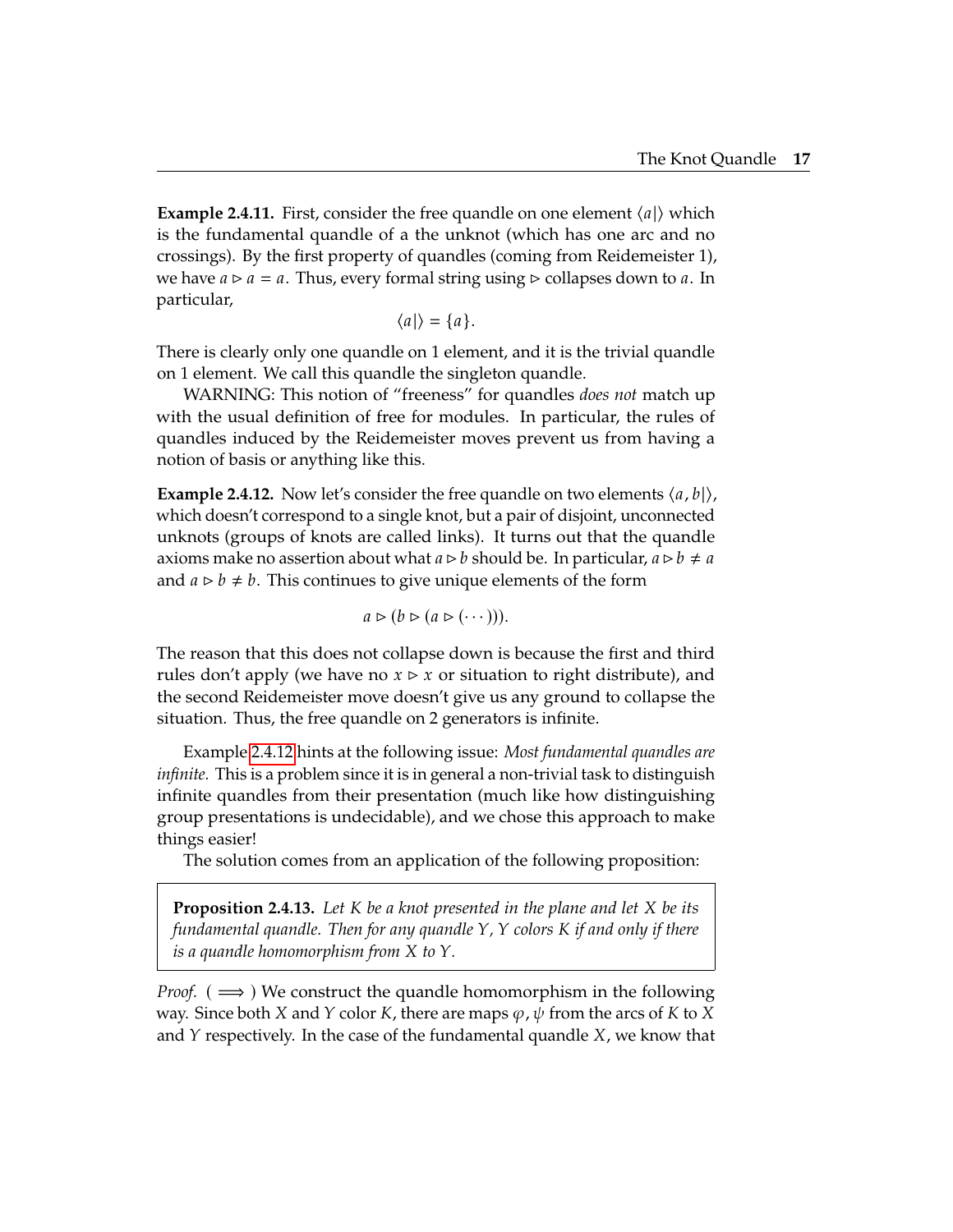each arc of K is mapped to a unique generator of X. That is  $\varphi$  is invertible on the set of generators for X. Let  $f : X \to Y$  be defined on the generators  $of X by$ 

$$
f = \varphi^{-1} \circ \psi
$$

and extend "linearly." That is, for any formal string of operations in  $X$ written in terms of the generators of  $X$ , we simply take  $f$  of each generator. For example,

$$
f((a \triangleright b) \triangleright ((c \triangleright b) \triangleright a)) = (f(a) \triangleright f(b)) \triangleright ((f(c) \triangleright f(b)) \triangleright f(a)).
$$

Unlike in the case of vector spaces or free modules, this is not trivially well defined. However, we have that both  $X$  and  $Y$  obey the same relations at the crossings.

With some work, it follows that  $f$  is well defined by induction.

 $($   $\Leftarrow$  ) If there is a homomorphism  $f: X \rightarrow Y$ , then since we know K is colored by  $X$ , we have a map  $\varphi$  from the arcs of  $K$  to  $X$  and thus we have a map  $\varphi \circ f$  from the arcs of K to Y. Now, at each crossing we have to satisfy a relation in *Y* of the form  $f(a) \triangleright f(b) = f(c)$ . But since *X* satisfies the relation at the crossing we have  $a \triangleright b = c$  and so

$$
f(c) = f(a \triangleright b) = f(a) \triangleright f(b).
$$

 $\Box$ 

It follows from this proposition that in fact *any* quandle is an invariant of knots. In particular, say we pick two isomorphic knots  $K_1$  and  $K_2$  with fundamental quandles  $X_1$  and  $X_2$ . Then for any quandle  $Y$ , we have a quandle homomorphism from  $X_1$  to  $Y$  if and only if we have a quandle homomorphism from  $X_2$  to  $Y$  (since  $X_1$  and  $X_2$  are isomorphic), and thus  $Y$ colors  $K_1$  if and only if  $Y$  colors  $K_2$  as well.

But in fact, the relationship is stronger. Since each coloring induces a unique homomorphism and each homomorphism induces a unique coloring, the set of colorings of  $Y$  onto  $K$  is also an invariant of knots.

That is we can fix any quandle  $Y$  we want, and the set of ways it colors  $K$ is fixed over all isomorphs of  $K$ .

*Remark.* Thus, we may freely look for finite quandles when trying to distinguish knots. However, it should be noted that it is an open problem whether every pair of knots is distinguished by a finite quandle.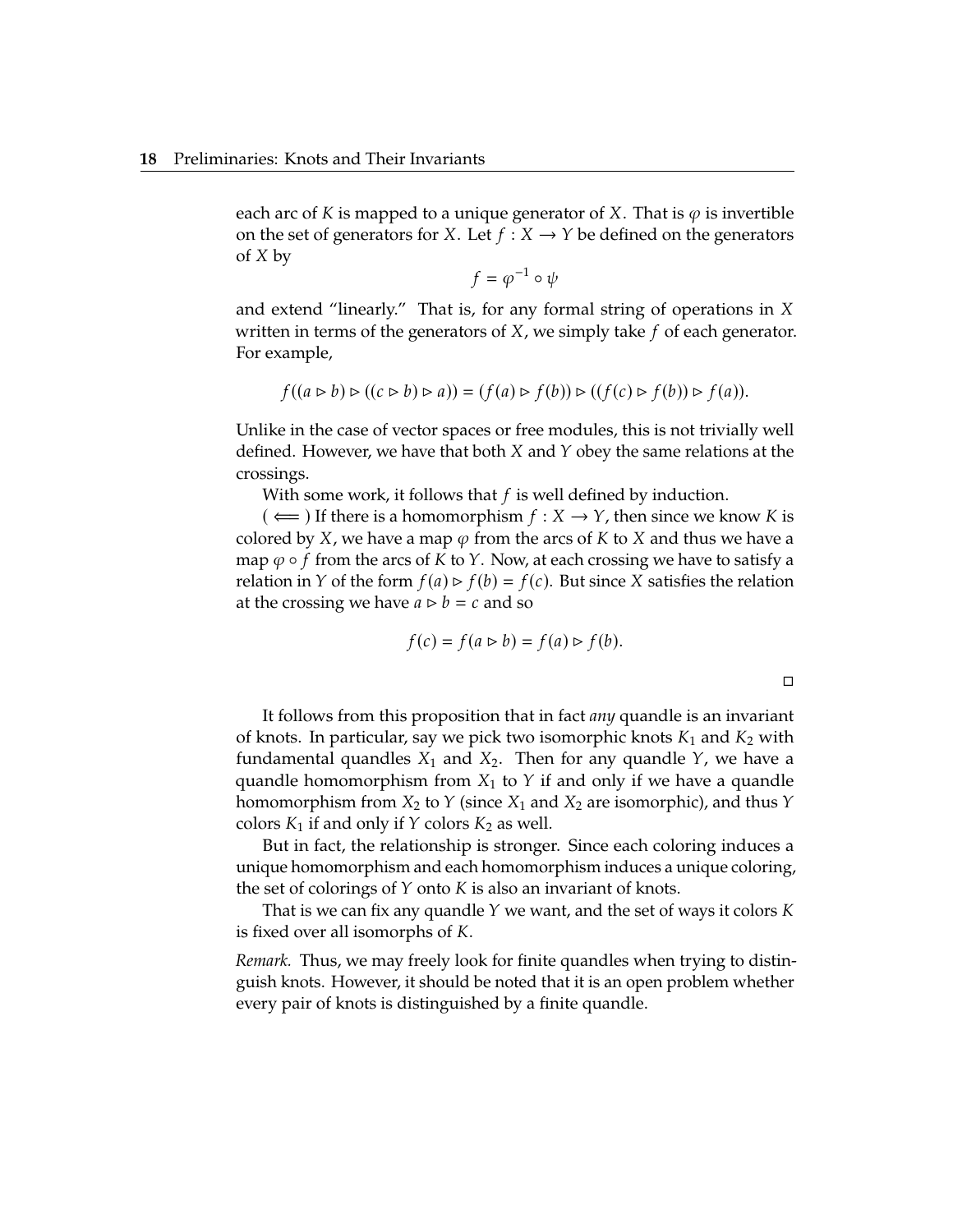<span id="page-29-0"></span>

**Figure 2.8** Trefoil (left) and unknot (right) with arc labels and relations.

<span id="page-29-1"></span>**Example 2.4.14.** We can distinguish the unknot and the trefoil knot using the Alexander Quandle  $Q = \mathbb{Z}/3\mathbb{Z}$  with unit -1.

We see that the fundamental quandles are

$$
L = \langle a, b, c \mid a = b \rhd c, b = c \rhd a, c = a \rhd b \rangle
$$

for the trefoil and  $R = \langle x | \rangle$  for the unknot. We look for homomorphisms from these into  $Q = \mathbb{Z}/3\mathbb{Z}$ .

First we consider the Trefoil. Let  $f: L \to Q = \mathbb{Z}/3\mathbb{Z}$  be a homomorphism. Every homomorphism is determined exactly by its action on the generators, so if we know  $f(a)$ ,  $f(b)$ ,  $f(c) \in Q$ , then we know  $f$  exactly. However, these are not free! We must have (using the ring structure of  $\mathbb{Z}/3\mathbb{Z}$ )

$$
f(a) = f(b \rhd_L c) = f(b) \rhd_Q f(c) = 2f(c) - f(b)
$$
  

$$
f(b) = f(c \rhd_L a) = f(c) \rhd_Q f(a) = 2f(a) - f(c)
$$
  

$$
f(c) = f(a \rhd_L b) = f(a) \rhd_Q f(b) = 2f(b) - f(a)
$$

We can solve this system using Linear Algebra (which is what makes Alexander Quandles so nice), and we get that  $f(b)$  and  $f(c)$  are free and that

$$
f(a) = 2f(b) + 2f(c).
$$

Since  $f(b)$  and  $f(c)$  can be anything in  $\mathbb{Z}/3\mathbb{Z}$  we see that there are exactly nine unique homomorphisms  $f: L \to \mathbb{Z}/3\mathbb{Z}$ .

On the other hand, the fundamental quandle of the unknot has no relations and one generator. Thus, we have three homomorphisms  $f(x) = 0$ ,  $f(x) = 1$  and  $f(x) = 2$ .

Since nine is not the same number as three, we see that these two knots are not isomorphic.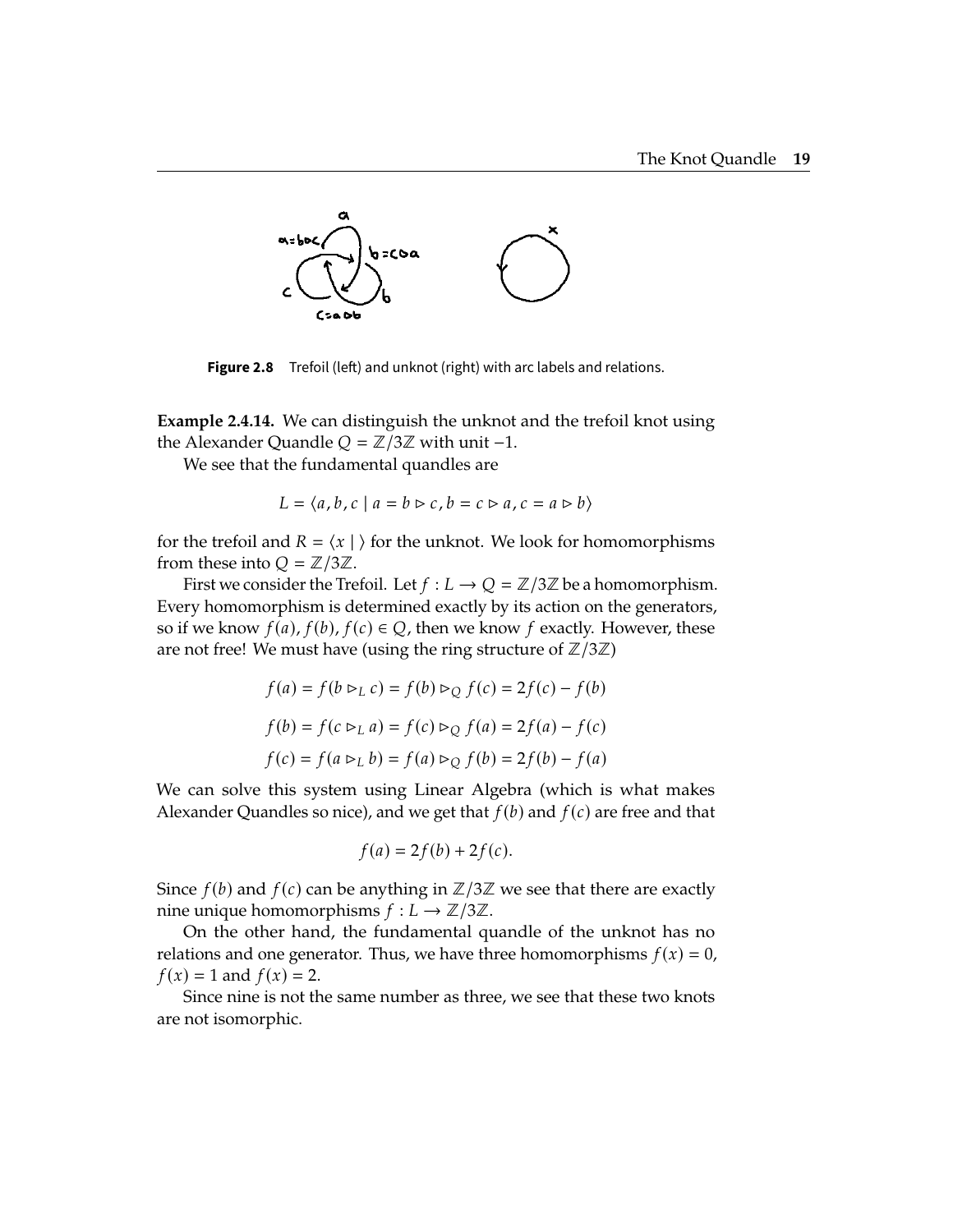We also see that not every finite quandle distinguishes different knots. For example the number of colorings of the Alexander quandle  $\mathbb{Z}/3\mathbb{Z}$  on the square and granny knots in figure [2.9](#page-30-1) are both 27 (this is calculated using similar linear algebra as in example [2.4.14\)](#page-29-1), even though they can be distinguished by a larger quandle (of size 24).

<span id="page-30-1"></span>

**Figure 2.9** Square and Granny Knots

Thus, in the next section we strengthen the finite quandle coloring invariant by introducing the notion of a state sum.

#### <span id="page-30-0"></span>**2.5 Quandle Cocycle State-Sums**

We can strengthen the quandle coloring invariant in the following way. Suppose, we already have a quandle that colors a presentation of a knot in the plane. We are motivated by the fact that since one quandle can color a knot in different ways, then maybe knowing *how* a quandle colors a knot will help us further distinguish different knots.

In particular, we may look at what happens at the crossings, and assign to each crossing a member of an abelian group  $A$ , such that the sum over the crossings of a knot is an invariant of the particular coloring. Similarly to the construction of the quandle, we give a rule and appeal to the Reidemeister moves.

WARNING: Here we use additive notation for the abelian group  $A$  so that the commutativity is clear, but [Carter et al.](#page-73-6) [\(2008\)](#page-73-6) uses multiplicative notation!

Let  $K$  be a knot,  $X$  a quandle which colors  $K$ , and  $A$  an abelian group. To start we decide on a rule, which is given in figure [2.10.](#page-31-0) That is, we choose functions  $\phi$ ,  $\psi$  :  $X \times X \rightarrow A$  with the intent of summing up the values  $\phi$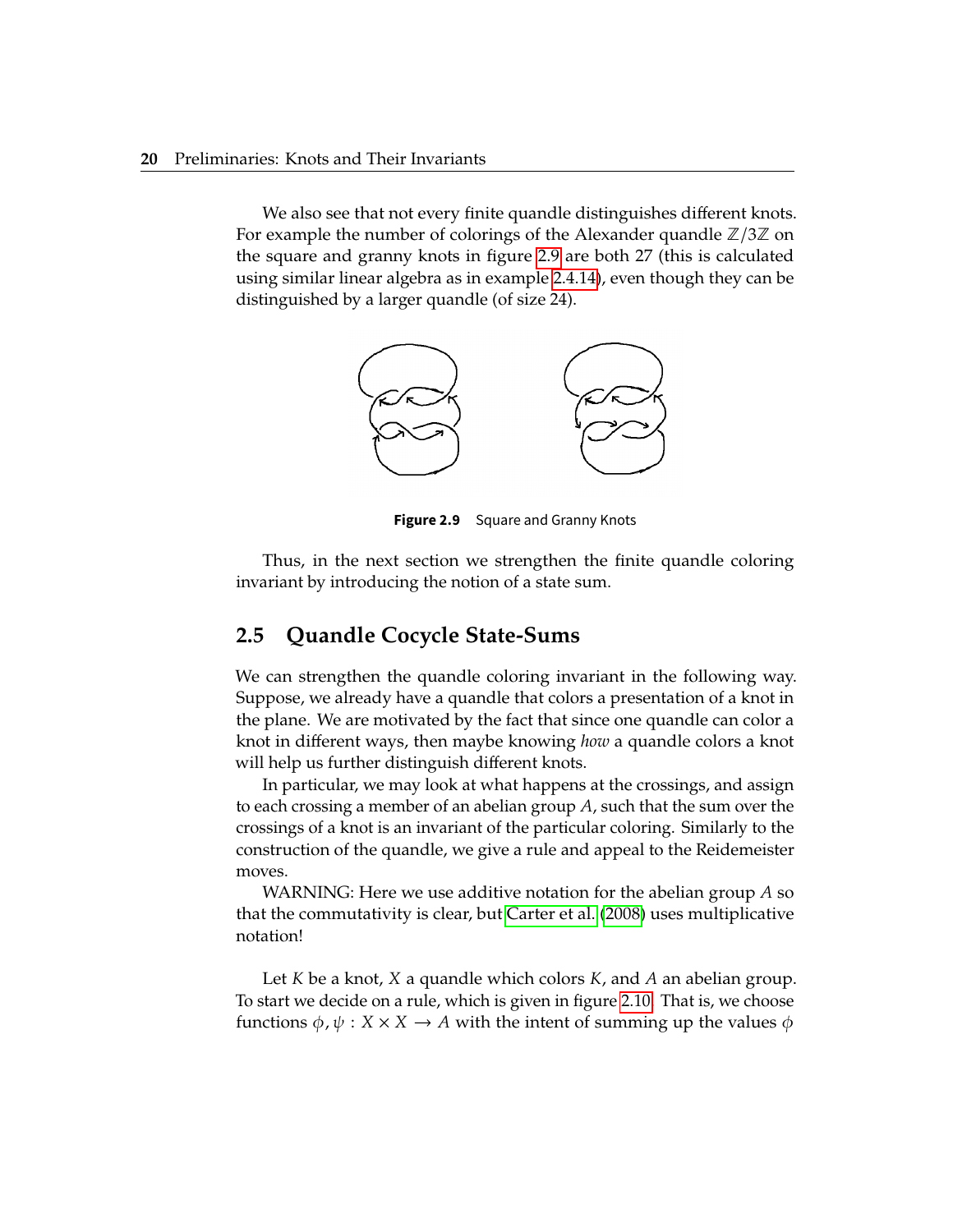<span id="page-31-0"></span>and  $\psi$  for each crossing of the knot diagram of K.



**Figure 2.10** State Sum Rule

<span id="page-31-1"></span>We want to make sure that this sum is the same for isomorphic knots with the coloring by  $X$  induced by the isomophism. Thus, we make sure that each Reidemeister move preserves our sum. Note that if there are no crossings, then the sum should be 0, the identity of  $A$ . The work of this is given in figures [2.11,](#page-31-1) [2.12,](#page-32-0) and [2.13.](#page-32-1)

$$
\sum_{k=x}^{x} \sum_{y}^{x} \sum_{y}^{y} \sum_{z}^{y} \sum_{y}^{y} \sum_{y}^{y} \sum_{y}^{y} \sum_{y}^{y} \sum_{y}^{y} \sum_{y}^{y} \sum_{y}^{y} \sum_{y}^{y} \sum_{y}^{y} \sum_{y}^{y} \sum_{y}^{y} \sum_{y}^{y} \sum_{y}^{y} \sum_{y}^{y} \sum_{y}^{y} \sum_{y}^{y} \sum_{y}^{y} \sum_{y}^{y} \sum_{y}^{y} \sum_{y}^{y} \sum_{y}^{y} \sum_{y}^{y} \sum_{y}^{y} \sum_{y}^{y} \sum_{y}^{y} \sum_{y}^{y} \sum_{y}^{y} \sum_{y}^{y} \sum_{y}^{y} \sum_{y}^{y} \sum_{y}^{y} \sum_{y}^{y} \sum_{y}^{y} \sum_{y}^{y} \sum_{y}^{y} \sum_{y}^{y} \sum_{y}^{y} \sum_{y}^{y} \sum_{y}^{y} \sum_{y}^{y} \sum_{y}^{y} \sum_{y}^{y} \sum_{y}^{y} \sum_{y}^{y} \sum_{y}^{y} \sum_{y}^{y} \sum_{y}^{y} \sum_{y}^{y} \sum_{y}^{y} \sum_{y}^{y} \sum_{y}^{y} \sum_{y}^{y} \sum_{y}^{y} \sum_{y}^{y} \sum_{y}^{y} \sum_{y}^{y} \sum_{y}^{y} \sum_{y}^{y} \sum_{y}^{y} \sum_{y}^{y} \sum_{y}^{y} \sum_{y}^{y} \sum_{y}^{y} \sum_{y}^{y} \sum_{y}^{y} \sum_{y}^{y} \sum_{y}^{y} \sum_{y}^{y} \sum_{y}^{y} \sum_{y}^{y} \sum_{y}^{y} \sum_{y}^{y} \sum_{y}^{y} \sum_{y}^{y} \sum_{y}^{y} \sum_{y}^{y} \sum_{y}^{y} \sum_{y}^{y} \sum_{y}^{y} \sum_{y}^{y} \sum_{y}^{y} \sum_{y}^{y} \sum_{y}^{y} \sum_{y}^{y} \sum_{y}^{y} \sum_{y}^{y} \sum_{y}^{y} \sum_{y}^{y} \sum_{y}^{y} \sum_{y}^{y} \sum_{y}^{y
$$

**Figure 2.11** State Sum Rule induced by Reidemeister 1

Note that we left out the Reidemeister moves that do not give us any new information. Also note that the second Reidemeister move asserts that  $\phi$ and  $\psi$  are inverses, so we really only need to consider one function. Thus our coloring rule can be reduced to that of figure [2.14.](#page-33-1)

It turns out that these condition are identical to the condition for a function  $\phi$  to be a 2-cocycle in a certain cohomology theory on Quandles. Thus, we call such a  $\phi$  a 2-cocycle. We leave out the details because cohomology theory is quite vast. Although, for the sake of completeness note that the boundary map of this homology theory is given on a basis for  $A[X^n]/\{(\ldots, x_i, x_{i+1}, \ldots) : x_i = x_{i+1}\}$  by

$$
\partial_n(x_1, \ldots, x_n) = \sum_{k=2}^n \left[ (-1)^k (x_1, \ldots, \hat{x}_k, \ldots, x_n) - (x_1 \triangleright x_k, x_2 \triangleright x_k, \ldots, x_k \triangleright x_k, x_{k+1}, \ldots, x_n) \right]
$$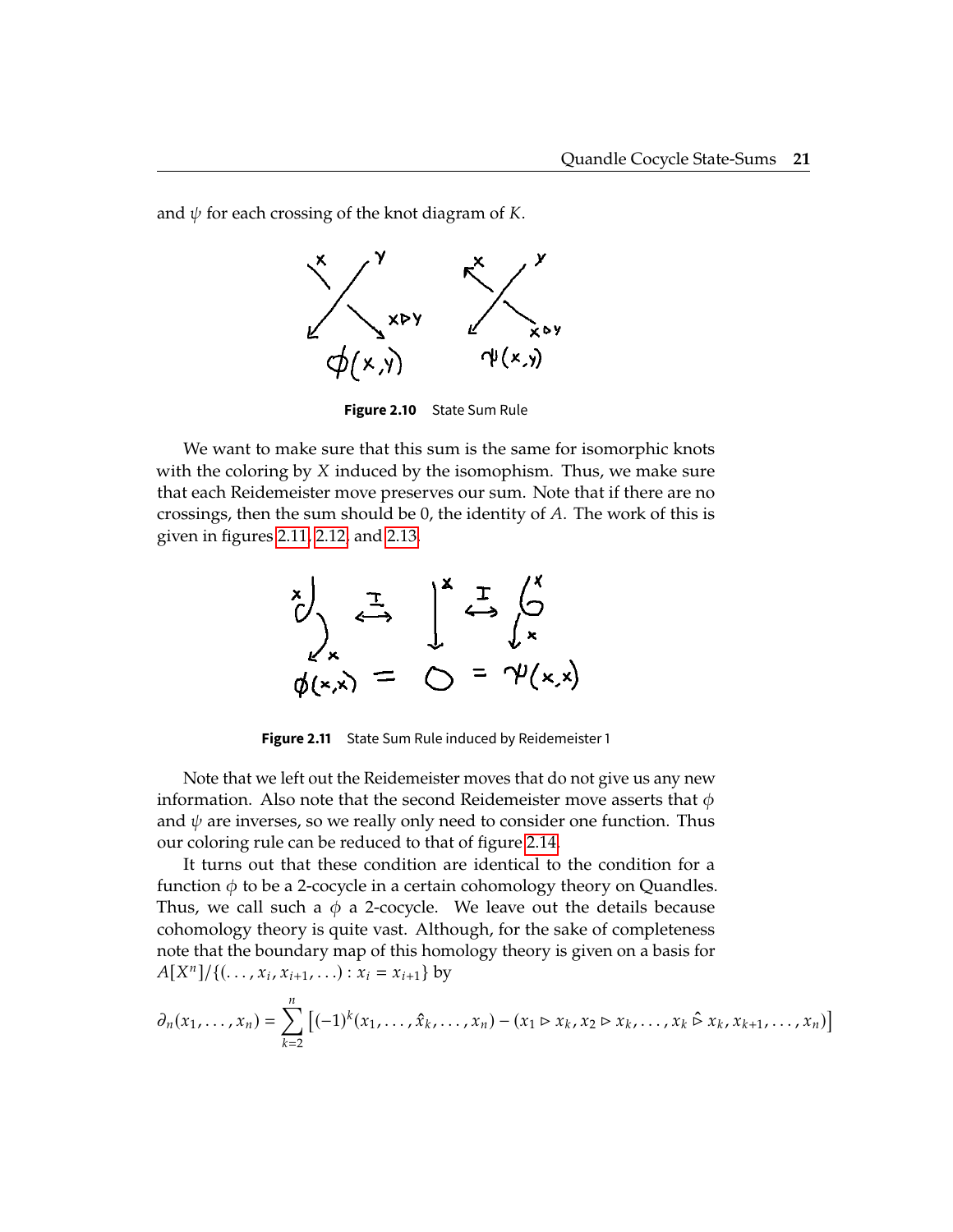<span id="page-32-0"></span>

**Figure 2.12** State Sum Rule induced by Reidemeister 2

<span id="page-32-1"></span>

**Figure 2.13** State Sum Rule induced by Reidemeister 3

**Definition 2.5.1.** Let  $X$  be a quandle and  $A$  an abelian group. Then a function  $\phi$  :  $X \times X \rightarrow A$  is a 2 *cocycle* if and only if

- for all  $x \in X$ ,  $\phi(x, x) = 0$  and
- for all  $x, y, z \in X$ ,

$$
\phi(x,y) + \phi(x \triangleright y, z) = \phi(x,z) + \phi(x \triangleright z, y \triangleright z).
$$

One issue of using the state sum is that we are only guaranteed the same sum for the *same way* of coloring a knot by a quandle. In particular, if we have isomorphic knots  $K_1$  and  $K_2$  and a quandle that colors each 2 ways, we may get two distinct sums, one from each coloring, but this is still invariant because the multiset of sums are identical. In particular, we have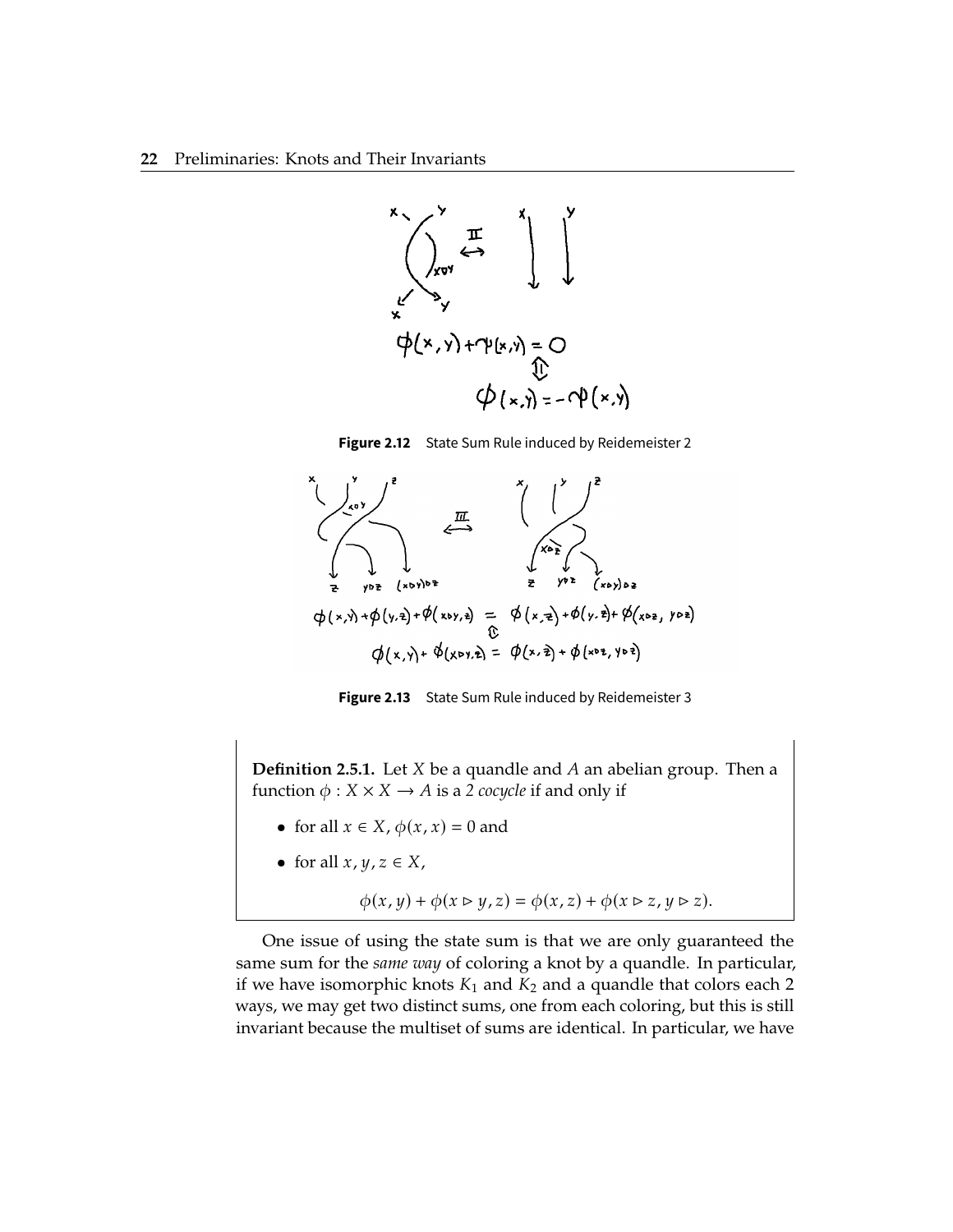<span id="page-33-1"></span>

**Figure 2.14** State Sum Rule

the following proposition.

**Proposition 2.5.2.** Let  $K_1$  and  $K_2$  be isomorphic knots, X an arbitrary quandle, A an arbitrary abelian group and  $\phi : X \times X \rightarrow A$  satisfying. Then the multiset *of state sums for each coloring of*  $K_1$  *by*  $X$  *is the same as the multiset of state sums for each coloring of*  $K_2$  *by*  $X$ *.* 

*In particular, the multiset of state sums is an invariant of knots.*

Finally, if we go back to cohomology theory, it turns out that if two co-cycles differ by a coboundary, then they give the same multiset of state sums.

**Proposition 2.5.3** (Prop 4.5 [Carter et al.](#page-73-6) [\(2008\)](#page-73-6)). Let *K* be a knot, *X* be a *quandle, and A be an abelian group. Let*  $\phi$ ,  $\phi'$  *be 2-cocycles. If*  $\Phi_{\phi}$  *and*  $\Phi_{\phi'}$  *denote the multicate of state sums and*  $\phi = \phi' + \delta \psi = \phi' + \psi$  and  $\phi$  (where *denote the multisets of state sums and*  $\phi = \phi' + \delta \psi = \phi' + \psi \circ \partial_2$  (where  $\psi: X \to A$ ), then  $\Phi_{\phi} = \Phi_{\phi'}$ . In particular, for any  $\psi: X \to A$ ,  $\Phi_{\psi \circ \partial_2}$  has *only the element 0, with multiplicity of the number of colorings of*  $X$  *on*  $K$ *.* 

#### <span id="page-33-0"></span>**2.6 Niebrzydowski Tribrackets**

Now, we switch gears and discuss another category which we can use to distinguish knots.

The intuition for this category comes from coloring the regions of the plane that the knot cuts out instead of coloring the arcs of the knot itself. We give this category the same treatment as quandles. Since there are four regions next to each crossing (as opposed to three arcs) we want our category to be composed of a set *X* along with a ternary operation  $\langle \rangle : X^3 \to X$ . Again we generate rules by appealing to the Reidemeister moves.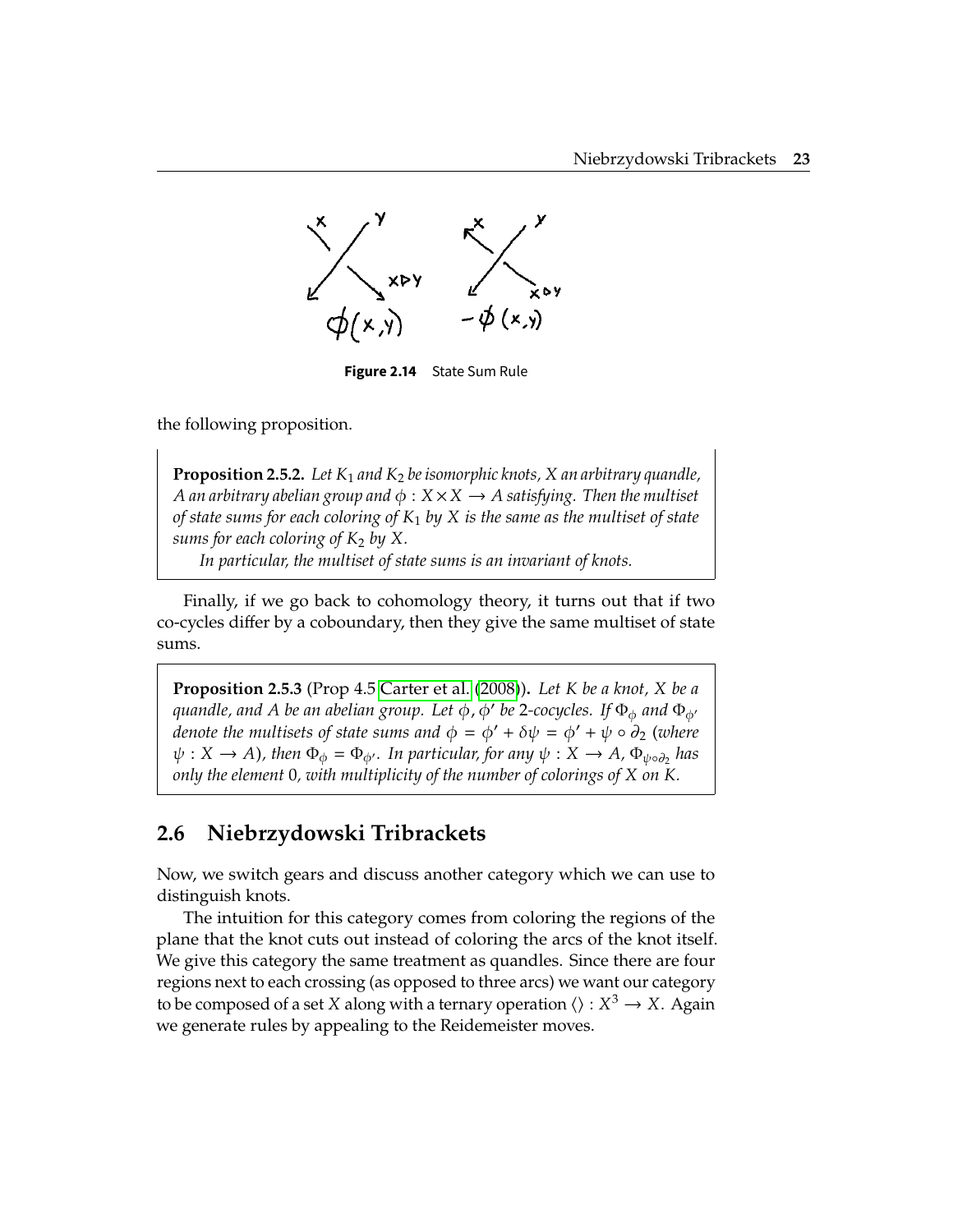<span id="page-34-0"></span>First we start of we an arbitrary rule relating one of the regions to the other three in figure [2.15.](#page-34-0) We choose what is now called the vertical Niebrzydowski tribracket [Nelson et al.](#page-74-1) [\(2019\)](#page-74-1). We only fix one crossing in our initial rule, because the rule at the other crossing falls out of Reidemeister 2. Further, it turns out that Reidemeister 1 does not put any further restriction on the rules of the tribracket, which is odd and potentially means that we aren't capturing a full set of information.



**Figure 2.15** The vertical Niebrzydowski tribracket rule.

<span id="page-34-1"></span>

**Figure 2.16** Tribracket Rule induced from parallel Reidemeister 2

Figure [2.16](#page-34-1) shows two things. First on the left we see we have a positive crossing on top and have labeled it according to our rule. However, since doing Reidemeister 2 connects the top and bottom middle regions, we see they must be the same (in order to preserve isomophism of knots). Thus, the lower left crossing gives us our rule for the other type of crossing shown in figure [2.19.](#page-36-0) Second, we have invertibility in the middle position coming from uniqueness on the right side.

The antiparallel versions of Reidemeister 2 are given in figure [2.17.](#page-35-0)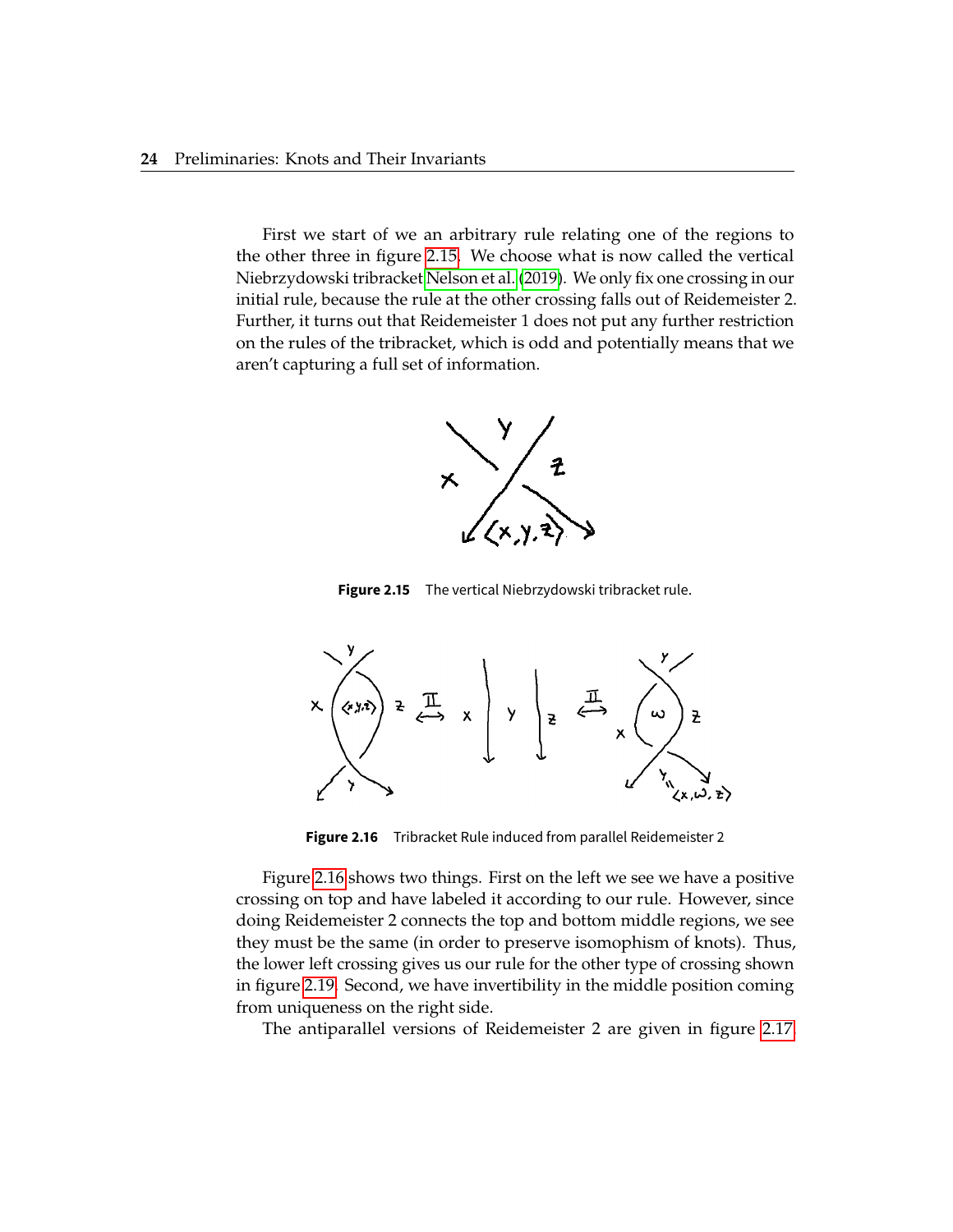<span id="page-35-0"></span>

**Figure 2.17** Tribracket Rule induced from antiparallel Reidemeister 2

Similarly give us invertibility at the first and third positions. Putting all this together gives that for fixed  $x, y \in X$  the maps

 $a \mapsto \langle a, x, y \rangle$ ,  $a \mapsto \langle x, a, y \rangle$ ,  $a \mapsto \langle x, y, a \rangle$ 

<span id="page-35-1"></span>are all bijective.



**Figure 2.18** Tribracket Rule induced from Reidemeister 3

Finally, figure [2.18](#page-35-1) gives some rather complicated relationships induced from Reidemeister 3. They are for all  $x, y, z, w \in X$  we have

$$
\langle x,y,\langle y,z,w\rangle\rangle=\langle x,\langle x,y,z\rangle,\langle \langle x,y,z\rangle,z,w\rangle\rangle
$$

and

$$
\langle \langle x,y,z\rangle,z,w\rangle=\langle \langle x,y,\langle y,z,w\rangle\rangle,\langle y,z,w\rangle,w\rangle
$$

We collect all these rules in a definition.

**Definition 2.6.1.** A *vertical Niebrzydowski tribracket* (or *tribracket* for short in this work) is a set *X* along with a ternary operation  $\langle \rangle : X^3 \to X$ satisfying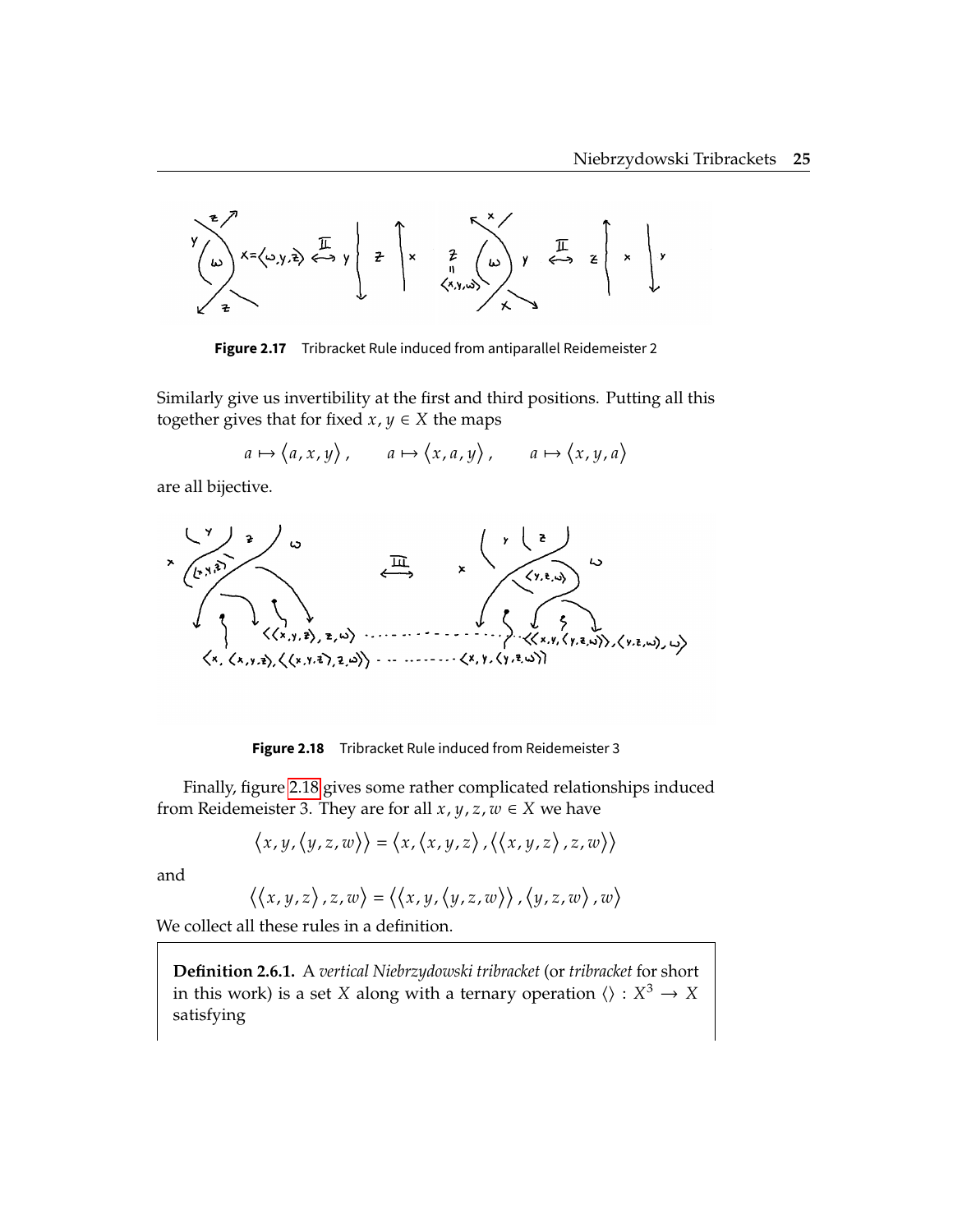

**Figure 2.19** The Full Vertical Niebrzydowski tribracket rule.

• Invertibility at all positions. That is the maps

$$
a \mapsto \langle a, x, y \rangle
$$
,  $a \mapsto \langle x, a, y \rangle$ ,  $a \mapsto \langle x, y, a \rangle$ 

are all bijective.

• For all  $x, y, z, w \in X$  we have

$$
\langle x,y,\langle y,z,w\rangle\rangle=\langle x,\langle x,y,z\rangle,\langle \langle x,y,z\rangle,z,w\rangle\rangle
$$

and

$$
\langle \langle x, y, z \rangle, z, w \rangle = \langle \langle x, y, \langle y, z, w \rangle \rangle, \langle y, z, w \rangle, w \rangle
$$

Further, a tribracket homomorphism between tribrackets  $X$  and  $Y$ is a function  $f : X \to Y$  with

$$
f(\langle x,y,z\rangle)=\langle f(x),f(y),f(z)\rangle
$$

**Proposition 2.6.2.** *Tribrackets form a category with tribracket homomorphisms as morphisms.*

Now everything falls into place just as in the quandle case. We may speak of the "free tribracket" for a given knot diagram, but these are again infinite and rather hard to work with.

*Remark.* In fact, even less is known about the classification of Niebrzydowski tribrackets than of quandles.

Thus, we can resort to colorings by finite tribrackets.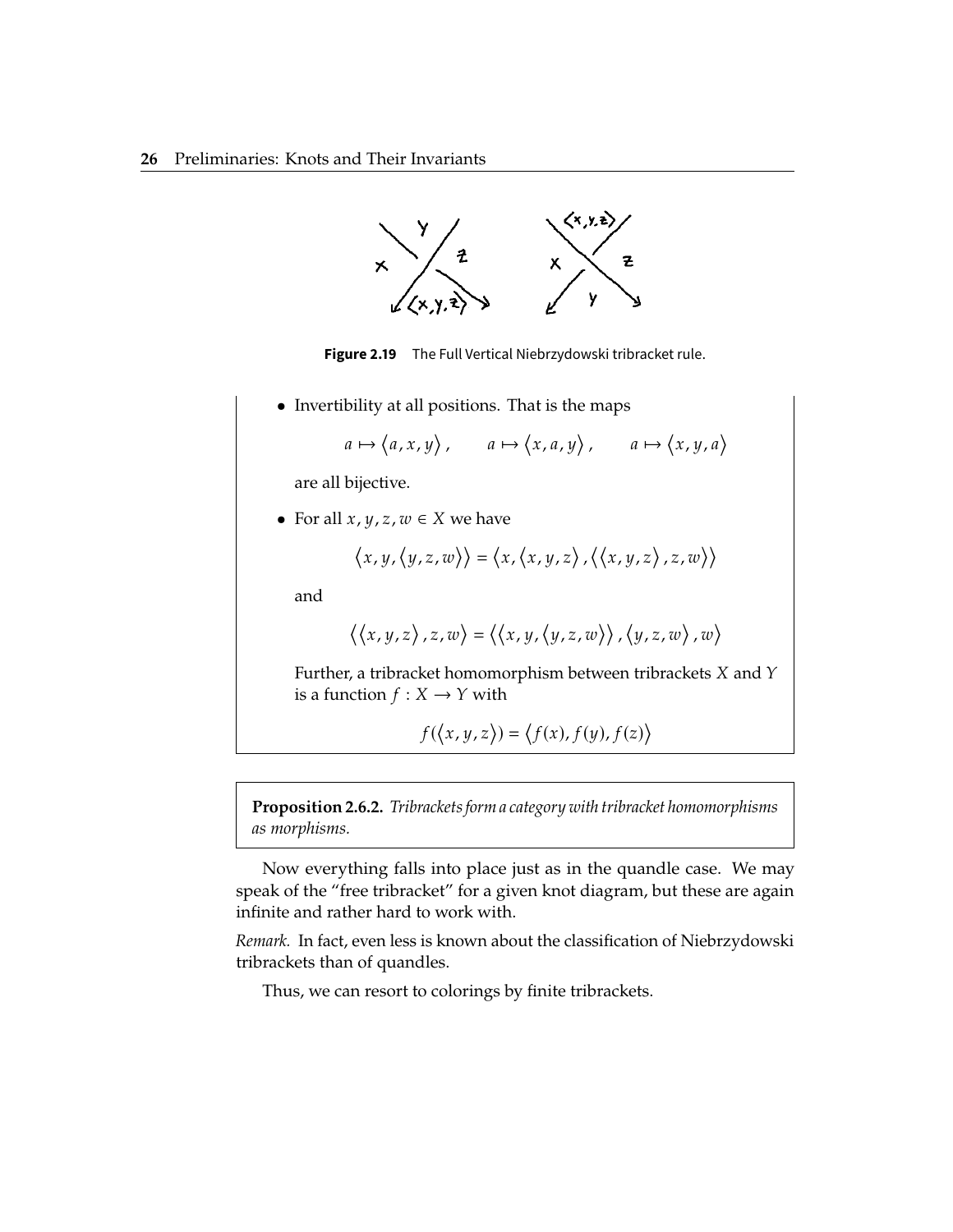**Definition 2.6.3.** We say a tribracket *X colors* a knot diagram if there is a map from the regions of the knot's complement to  $X$ .

**Proposition 2.6.4.** *Let*  $K_1$  *and*  $K_2$  *be knots, and*  $X$  *a tribracket. Then*  $X$  *colors*  $K_1$  *if and only if*  $X$  *colors*  $K_2$ *.* 

*Proof.* This follows in exactly the same way as in the quandle case: a tribracket will color a knot diagram if and only if there is a morphism from the "free tribracket" to the given tribracket.

*Remark.* Thus, colorings by tribrackets are an invariant of knots! This gives us another way to distinguish knots, which may give different results than using quandles. There is some work to unify the ideas in [Nelson et al.](#page-74-0) [\(2019\)](#page-74-0).

### **2.7 Tribracket Cocycle State-Sums**

[Niebrzydowski](#page-74-1) [\(2017\)](#page-74-1) gives a homology theory for tribrackets which is quite messy. We give it here for completeness but it is quite hard to manage.

**Definition 2.7.1** [\(Niebrzydowski](#page-74-1) [\(2017\)](#page-74-1)). Fix an abelian group A and a tribracket *X*, and set  $C_n = A[X^{n+2}]$  the free module generated by<br>elements of *X* ever *A*. We define functions  $\partial : C \to C$  is by elements of *X* over *A*. We define functions  $\partial_n$  :  $C_n \to C_{n-1}$  by

$$
\partial_n = \partial_n^L - \partial_n^R
$$

These functions are given by

$$
\partial_n^L(x_0,\ldots,x_{n+1})=\sum_{i=0}^n(-1)^i d_i^{n,L}(x_0,\ldots,x_{n+1})
$$

where

$$
d_0^{n,L}(x_0, \ldots, x_{n+1}) = (x_1, \ldots, x_{n+1})
$$
  

$$
d_i^{n,L}(x_0, \ldots, x_{n+1}) = d_{i-1}^{n,L}(x_0, \ldots, x_{i-1}, \langle x_{i-1}, x_i, x_{i+1} \rangle, x_{i+1}, \ldots, x_{n+1})
$$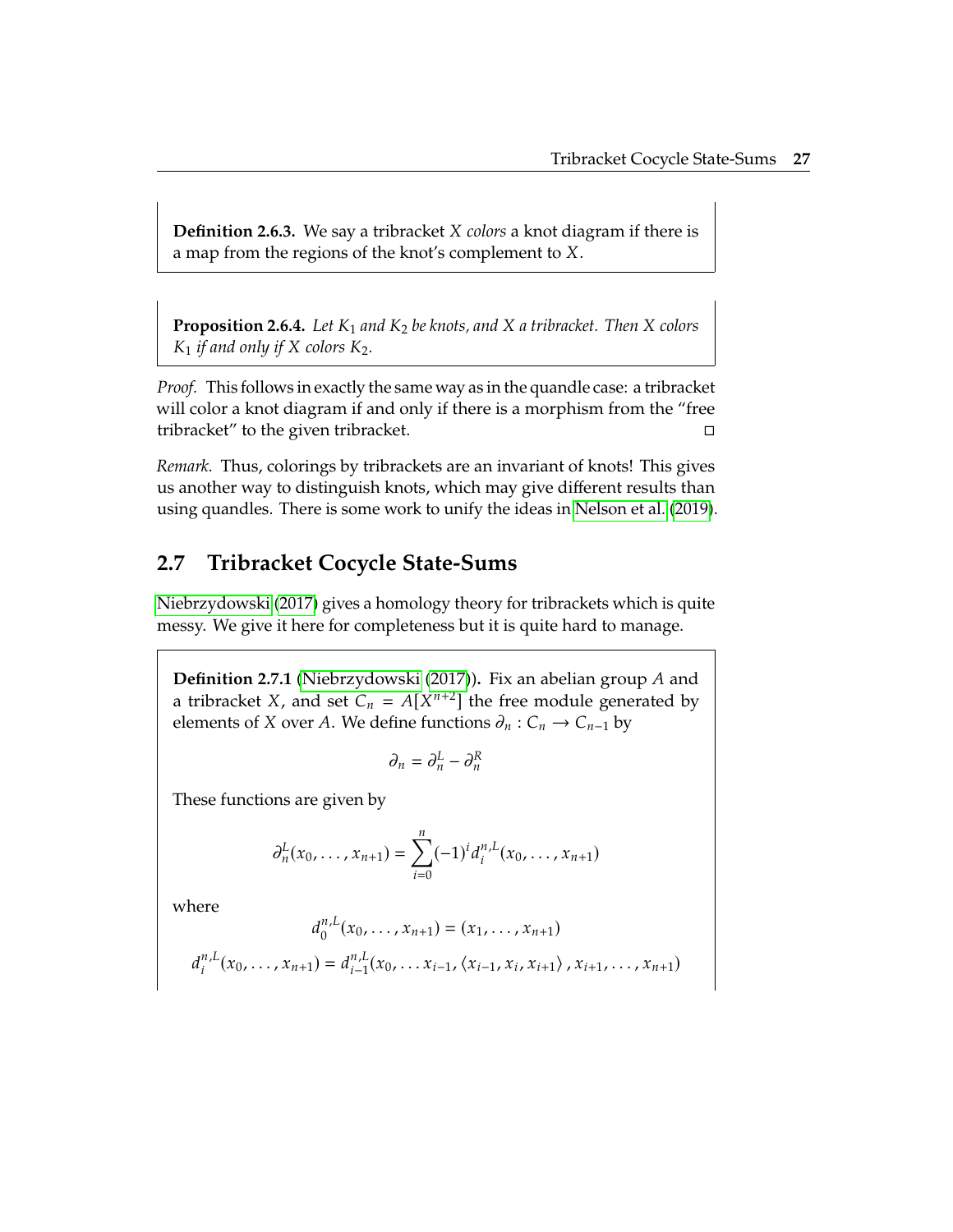and

$$
\partial_n^R(x_0,\ldots,x_{n+1})=\sum_{i=0}^n(-1)^id_i^{n,L}(x_0,\ldots,x_{n+1})
$$

where

$$
d_0^{n,R}(x_0,\ldots,x_{n+1})=(z_0,z_1,\ldots,z_n)
$$

where  $z_0 = x_0$ ,  $z_i = \langle z_{i-1}, x_i, x_{i+1} \rangle$  and

$$
d_i^{n,R}(x_0,\ldots,x_{n+1})=d_{i-1}^{n,R}(x_0,\ldots,x_{n+1})[\langle x_{i-1},x_i,x_{i+1}\rangle\mapsto x_i]
$$

That ism the formula for  $d_i^{n,k}$  is obtained from  $d_{i-1}^{n,k}$  by replacing  $f_i(x; y_i)$  with  $x_i$ .  $\langle x_{i-1}, x_i, x_{i+1} \rangle$  with  $x_i$ .

**Example 2.7.2.** In low dimensions [Niebrzydowski](#page-74-1) [\(2017\)](#page-74-1) gives

$$
\partial_1(a, b, c) = (b, c) - (a, \langle a, b, c \rangle)
$$
  
-( $\langle a, b, c \rangle$ ,  $c$ ) +  $(a, b)$   

$$
\partial_2(a, b, c, d) = (b, c, d) - (a, \langle a, b, c \rangle, \langle \langle a, b, c \rangle, c, d \rangle)
$$
  
-( $\langle a, b, c \rangle$ ,  $c, d$ ) +  $(a, b, \langle b, c, d \rangle)$   
+ ( $\langle a, b, \langle b, c, d \rangle \rangle$ ,  $\langle b, c, d \rangle$ ,  $d$ ) -  $(a, b, c)$ 

[Niebrzydowski](#page-74-1) [\(2017\)](#page-74-1) further claims that 2-cocycles in this homology form a state sum invariant for knots, still summing up over the crossings. That is, any function  $\phi: X^3 \to A$  for some abelian group A which satisfies  $\phi \circ \phi = 0$  (which somes from Reidemeister 3) as well as a non-decendency  $\phi \circ \partial_2 = 0$  (which comes from Reidemeister 3) as well as a non-degeneracy condition (which comes from Reidemeister 1):

The function  $\phi$  must be zero on any  $(a, b, c) \in X^3$  with  $b = \langle a, b, c \rangle$ . Note that, by invertibility at each position, we have that, for fixed  $a$ ,  $b$  there is a unique  $c$  that satisfies the above condition, and similarly for fixed  $b$ ,  $c$  there is a unique *a* that satisfies the above condition. However, for fixed  $a, c$  there need not be a *b* that has  $\langle a, b, c \rangle = b!$  In particular we can only guarantee a unique *d* with  $\langle a, d, c \rangle = b$ .

One odd thing about this homology theory is that it is off by one. In particular, what are usually the  $n$ -tuples in a homology theory, here have 1 more entry!

This is because, we need one more piece of information to nail a crossing down than in the quandle case: there are four regions near a crossing but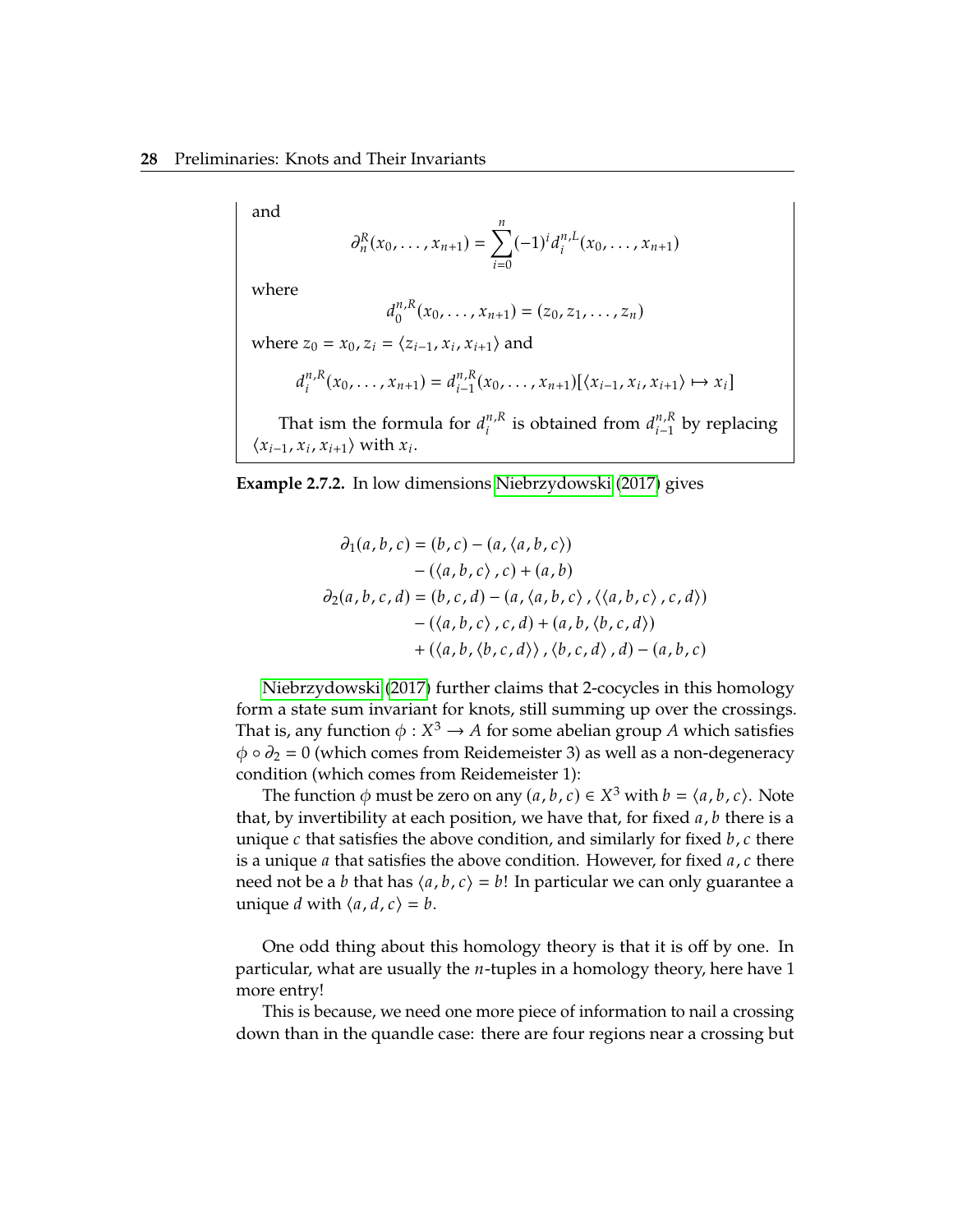only 3 arcs. Thus, the homology theories are naturally one off from each other.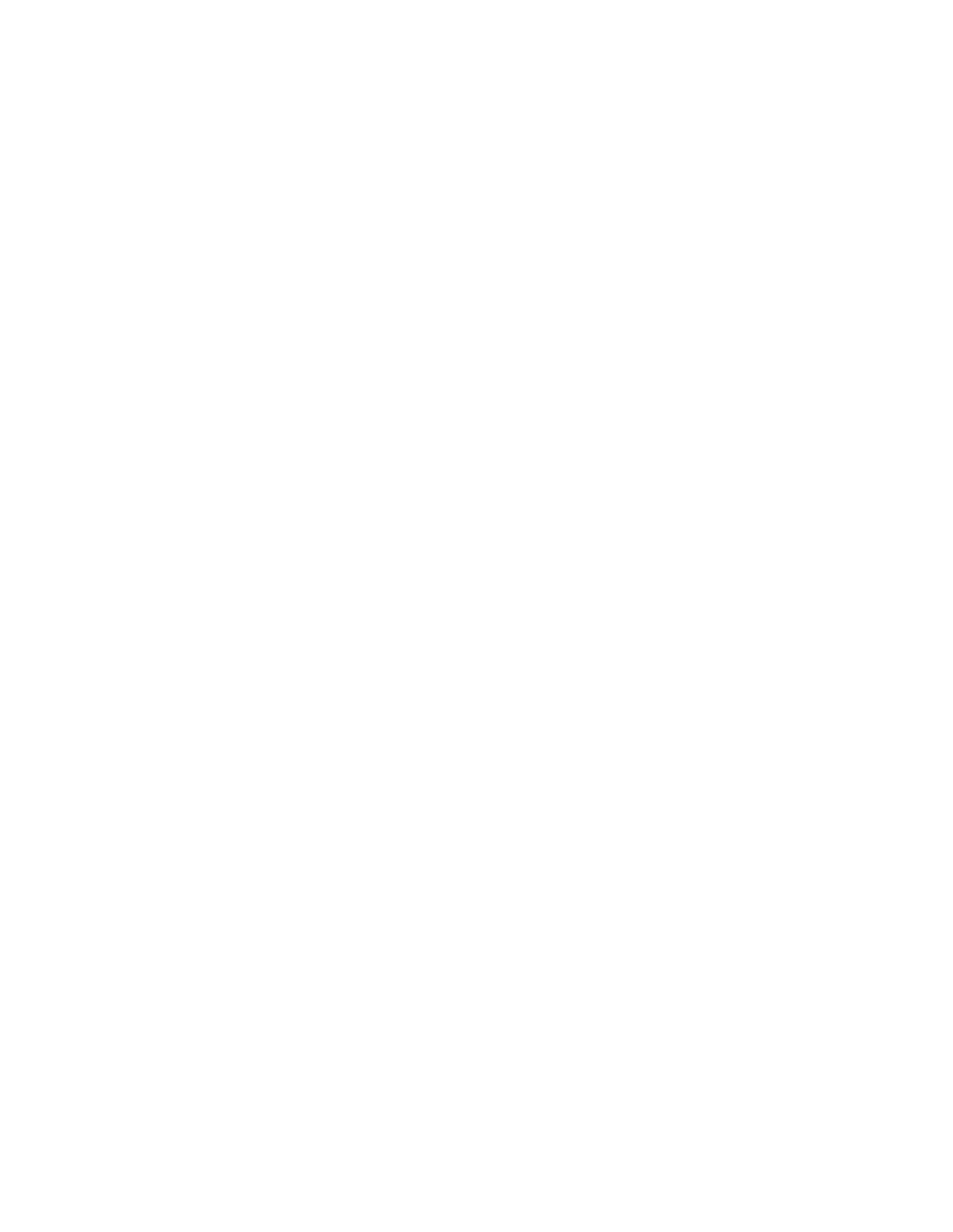# **Chapter 3**

# **State Sums of Lower Dimension**

Since state sums can strengthen coloring invariants for both quandles and tribrackets, we want them to be easy to calculate. However, constructing a function that satisfies the cocycle condition can be challenging. In general, the conditions for cocycles of one lower dimension are easier to satisfy, however, we don't know if one cocycles will even be an invariant for knots. Thus, we look for the conditions a function of one fewer input (2 in the tribracket case and 1 in the Quandle case) needs to be an invariant.

### **3.1 1 Cochains of Tribrackets**

Let *X* be a tribracket, *A* an abelian group, and consider a function  $\phi : X^2 \to A$ .<br>The most natural way to apply a function of two region colors to a knot. The most natural way to apply a function of two region colors to a knot diagram is to apply it whenever we have adjacent regions. That is for each arc in the knot diagram we have the rule in figure [3.1.](#page-42-0)

We ask what conditions on  $\phi$  make  $\phi$  an invariant under Reidemeister moves.

Reidemeister 1 gives us the equality in figure [3.2,](#page-42-1) which is similar to the non-degeneracy rule from [Niebrzydowski](#page-74-1) [\(2017\)](#page-74-1). Stated formally, for all  $a, b, c \in X$  with  $b = \langle a, b, c \rangle$  we have

$$
\phi(a,b)+\phi(b,c)=0.
$$

It turns out this immediately presents us with the following problem. Since the arcs are global in the diagram, but the Reidemeister moves are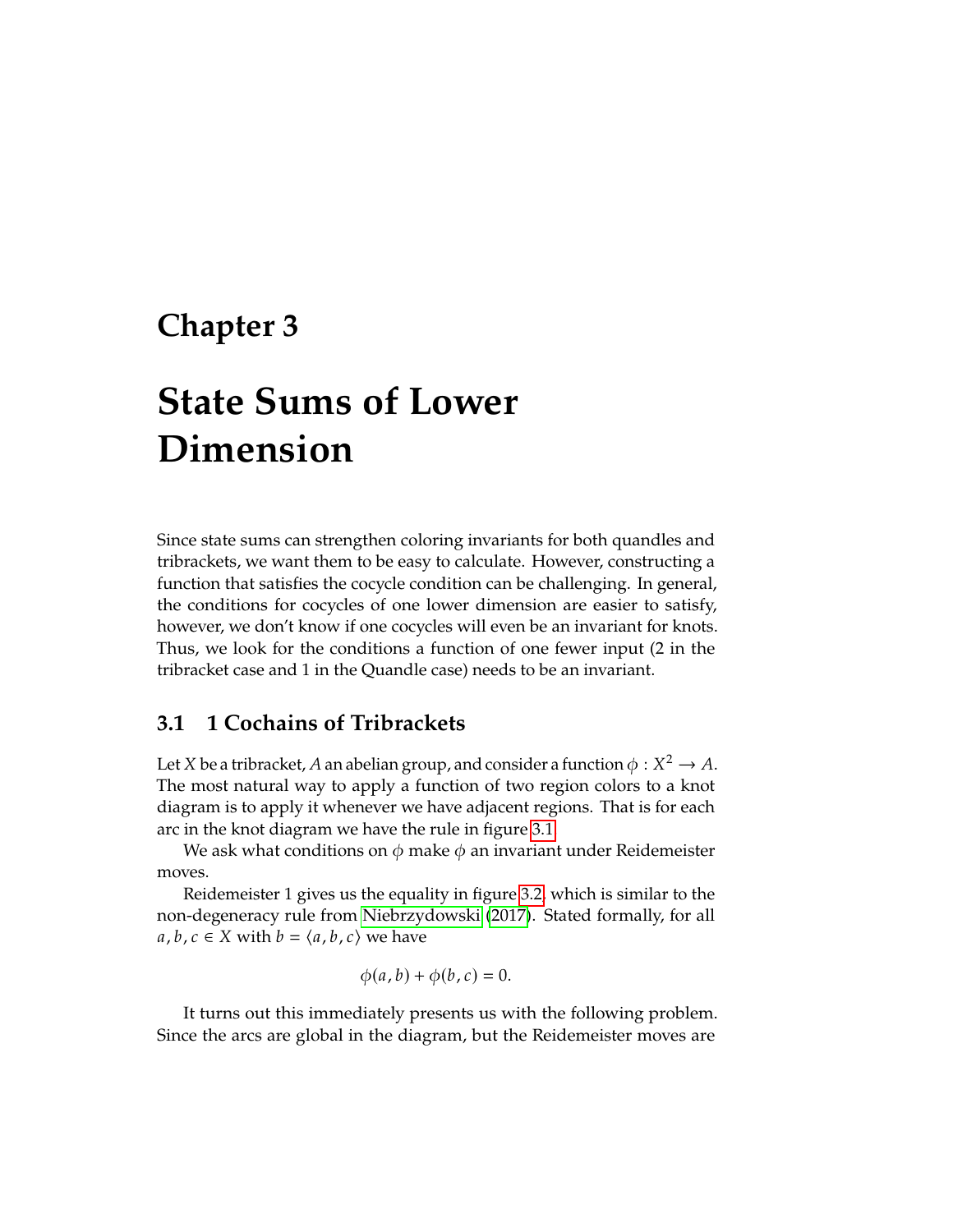<span id="page-42-0"></span>

<span id="page-42-1"></span>**Figure 3.1** 1 Cochain coloring rule for tribrackets



**Figure 3.2** 1 Cochain Rule induced by Reidemeister 1

local to the crossings we have disagreements. For example, consider figure [3.3](#page-43-0)

Since any tribracket with two elements colors the circle, we have that for all  $b, c \in X$   $\phi(b, c) = 0$ . The reason we are unconstrained is because every tribracket will also have a unique *a* with  $b = \langle a, b, c \rangle$ . That is, the only invariant attainable this way is the constant 0 invariant, which clearly is not very useful.

*Remark.* There are two ways to address this issue. The first is to move to knotoids which we can think of as knots with a cut in them. (They become useful in section [4.4,](#page-57-0) but not enough to warrant a deep explanation). Because they have a cut they are curves with endpoints instead of closed curves and lose their global arc structure. This would solve the problem by adding in a double count, but this is no longer a knot invariant as it is particular to knotoids.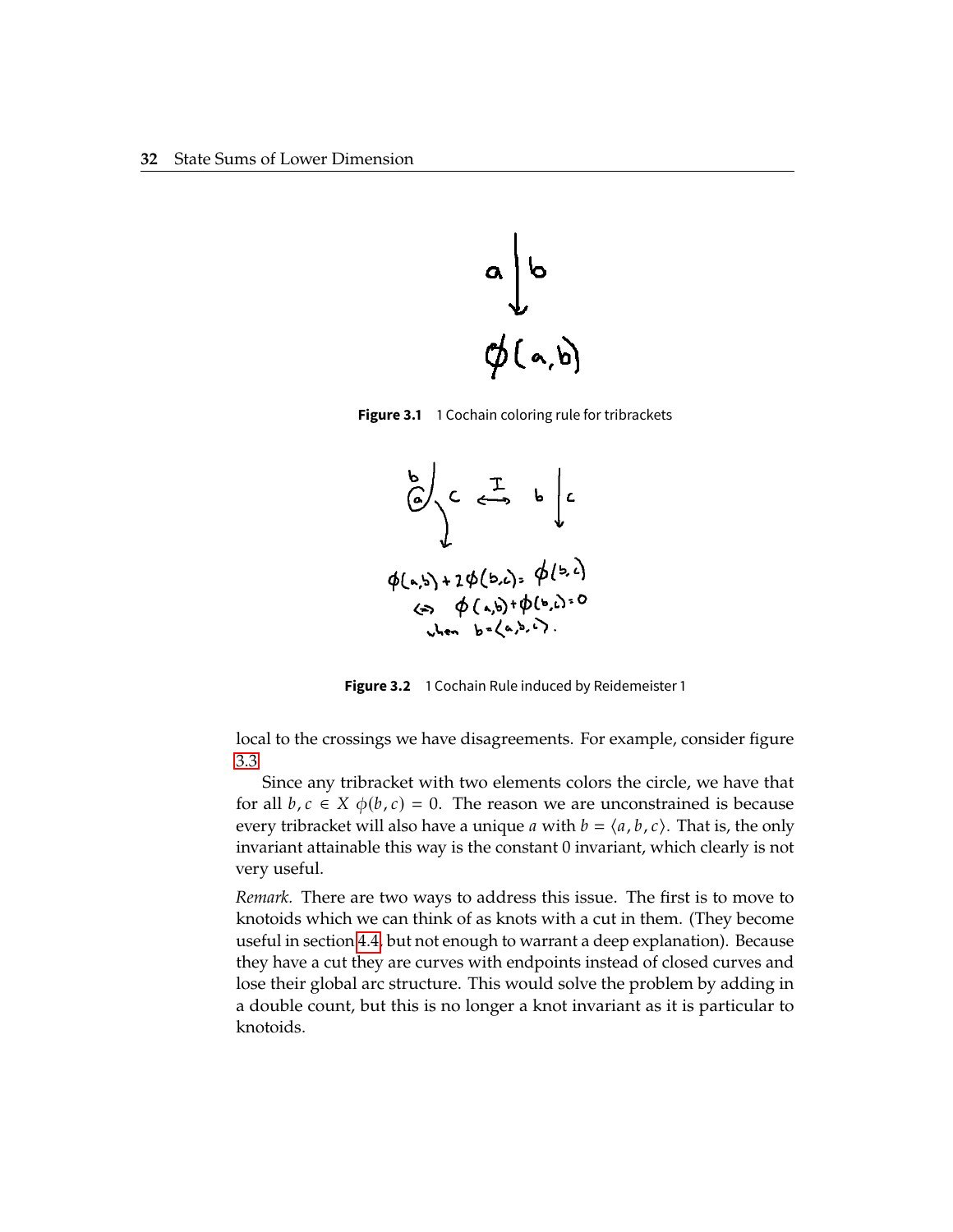<span id="page-43-0"></span>

**Figure 3.3**  $\phi$  is 0

There may be a way to resolve this while remaining in the space of knots. We can make the summing local to the crossings (and thus more compatible with the Reidemeister moves) by letting the arcs contribute at each crossing rather than globally. (This is very similar to the work of [Nelson et al.](#page-74-0) [\(2019\)](#page-74-0).)

Going to knotoids (see [Turaev](#page-74-2) [\(2010\)](#page-74-2)) simply removes this problem. Briefly, knotoids are knot diagrams with a cut in them, so that instead of closed loops, knot diagrams are open arcs. In order to prevent ourselves from being able to simply untie knotoids by pushing the endpoints, we restrict ourselves to manipulations away from the endpoints which are just the normal Reidemeister moves.

We can consider the effect of the other two Reidemeister moves on knotoids:



**Figure 3.4** 1 Cochain Rule induced by Reidemeister 2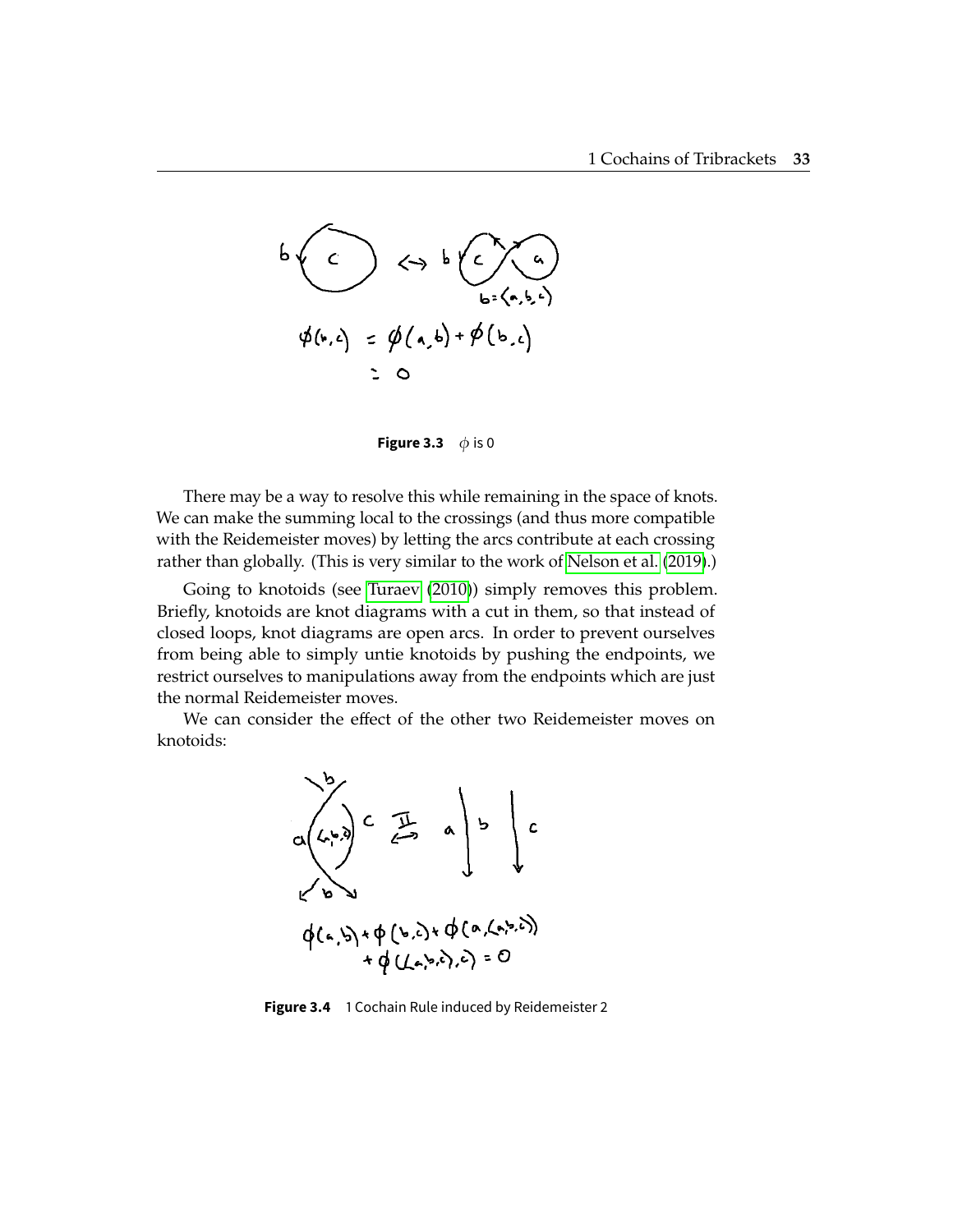

Figure 3.5 1 Cochain Rule induced by Reidemeister 3

We see that these rules will create an invariant of knotoids.

**Proposition 3.1.1.** Let X be Niebrzydowski tribracket. Any  $\phi: X^2 \to A$ <br>that satisfies the following is an inveriant of knotoids when applied in the way *that satisfies the following is an invariant of knotoids when applied in the way discussed above.*

• For all  $a, b, c \in X$  with  $b = \langle a, b, c \rangle$ ,

$$
\phi(a,b)+\phi(b,c)=0
$$

• For all  $a, b, c \in X$ 

 $\phi(a, b) + \phi(b, c) + \phi(a, \langle a, b, c \rangle) + \phi(\langle a, b, c \rangle, c) = 0$ 

• For all  $a, b, c, d \in X$ 

$$
\begin{aligned} \phi(c,d) + \phi(\langle a,b,c \rangle, \langle \langle a,b,c \rangle, c,d \rangle) \\ &= \phi(a,b) + \phi(\langle a,b,\langle b,c,d \rangle), \langle b,c,d \rangle). \end{aligned}
$$

We see that the second condition is a couple negatives away from being the 1 cocycle condition. But it's not yet clear to me what this means.

Further, it's not clear if there are any non-trivial functions that satisfy these axioms.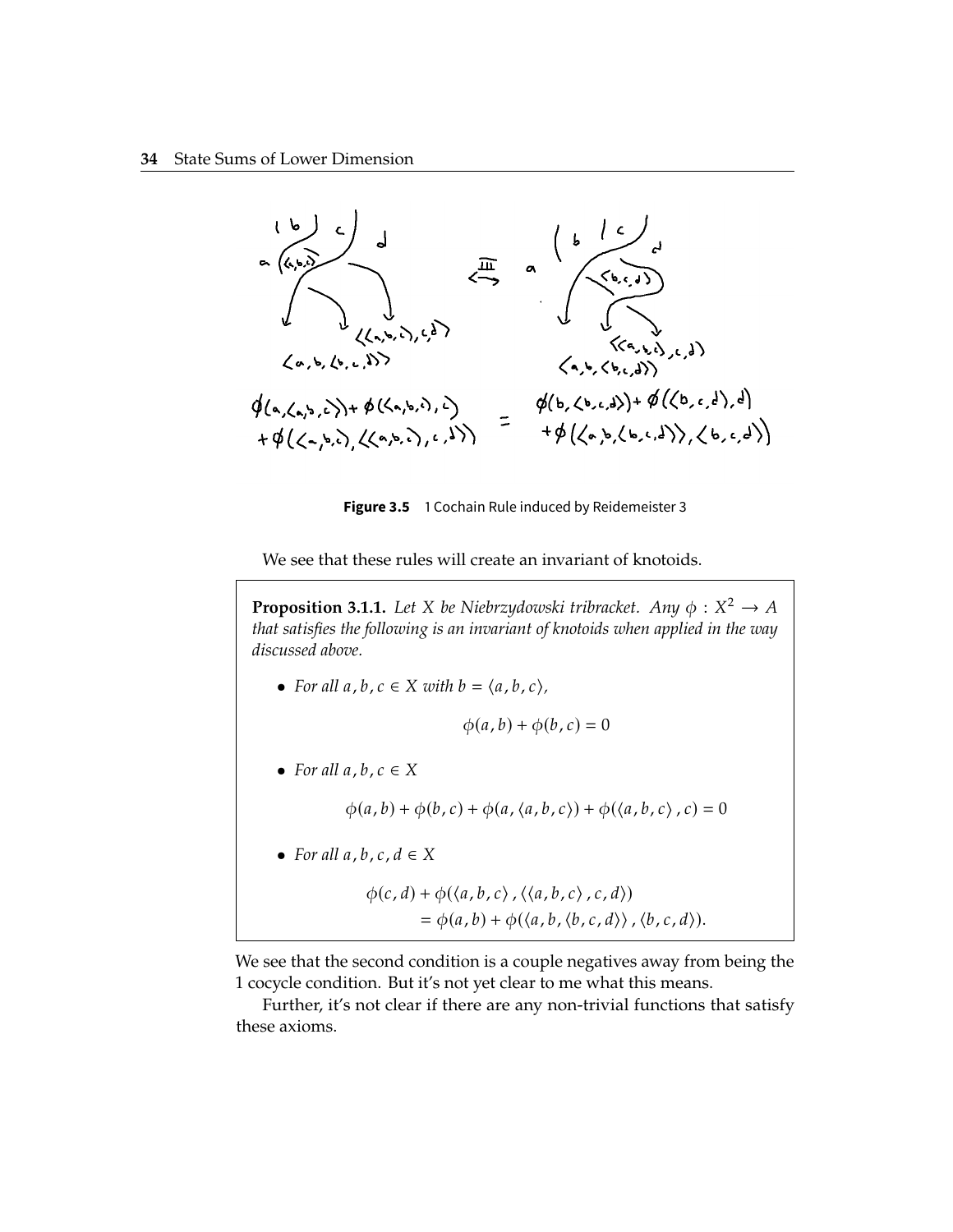# <span id="page-45-0"></span>**Chapter 4**

# **Projections and Realizations**

#### **4.1 Definitions**

At this point we will switch gears a bit to generalize the process that we used in [2.2](#page-14-0) to project a knot in space into a *knot diagram* in the plane.

The intuition behind this generalization is that at the end of the day we ended up with a curve in the plane with equivalence between curves given by Reidemeister moves. However, the Reidemeister moves are *local* moves. That is, each Reidemeister move only operates on a small section of the diagram. Thus, the Reidemeister moves will work perfectly well on knot diagrams on other surfaces which locally look like a section of the plane.

This type of object is called a 2-dimensional (smooth) real Manifold which you can read more about in [Hatcher](#page-73-0) [\(2002\)](#page-73-0) (we may want smooth so that we don't have weird kinks in our surfaces). For our purposes, we just want to think of surfaces or sheets living inside of  $\mathbb{R}^3$ . Finally, we will need our surfaces to have an orientation (or smooth choice of non-zero normal vector) everywhere, we will see why when we define realizations below.

<span id="page-45-1"></span>**Definition 4.1.1** (Knot Diagram)**.** Let Σ be an orientable surface with choice of orientation. A *knot diagram* in Σ is a smooth directed closed curve in  $\Sigma$  with finitely many self-intersections, each of which "looks" like an  $X$ , and for each self intersection data about which arc is "over" the other.

More formally we may say that a knot diagram is a smooth function

 $f: \mathbb{S}^1 \to \Sigma$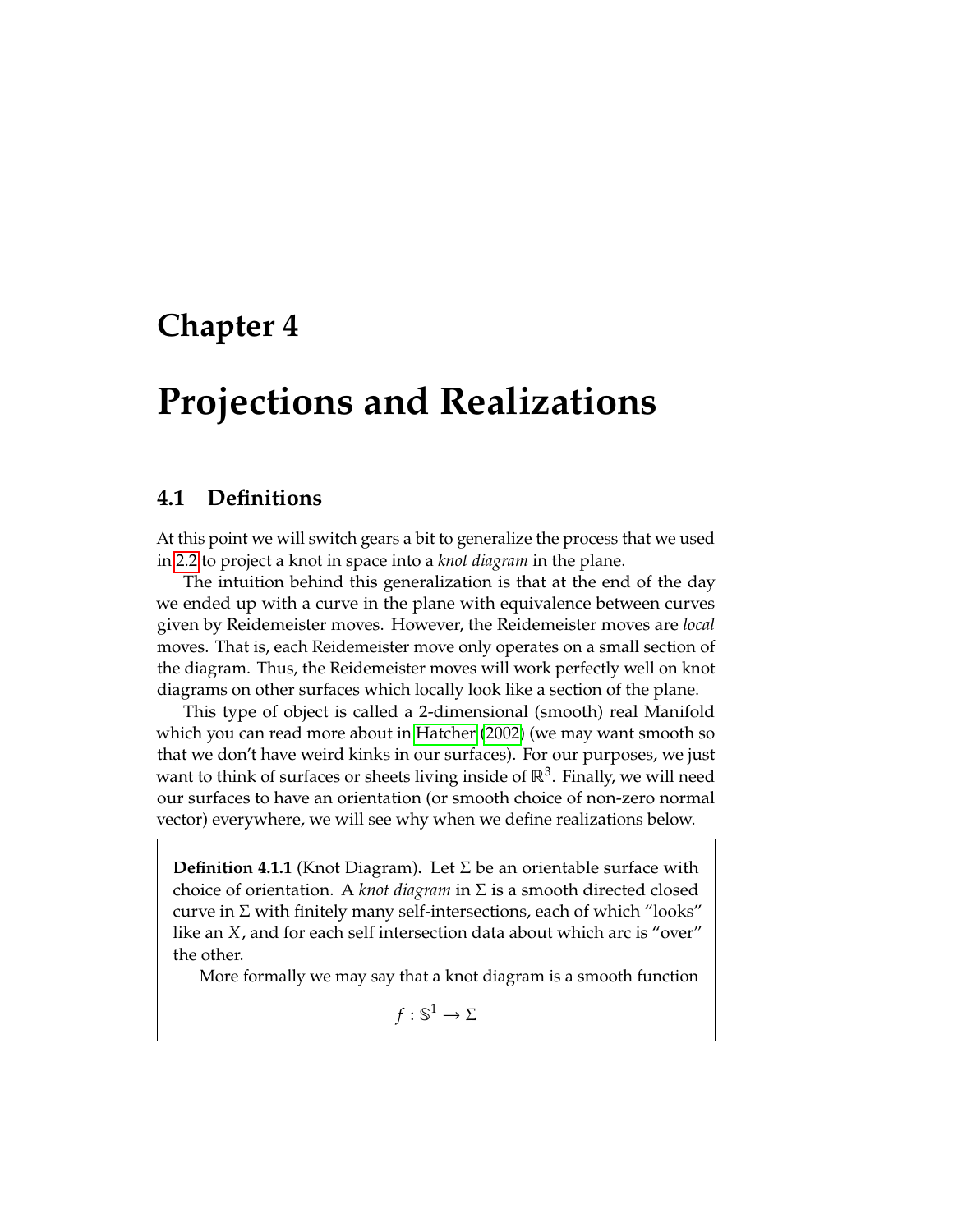with the following properties

- There are only finitely many pairs  $\theta_1 \neq \theta_2 \in \mathbb{S}^1$  for which  $f(\theta_1) = f(\theta_1)$ . (Finitely many solf intersections)  $f(\theta_2)$ . (Finitely many self intersections).
- $\forall \theta_1, \theta_2, \theta_3 \in \mathbb{S}^1$  if  $f(\theta_1) = f(\theta_2) = f(\theta_3) \in \Sigma$  then two of  $\theta_1, \theta_2$ , and  $\theta_3$  are the same. (No points of triple intersection).
- If  $\theta_1 \neq \theta_2 \in \mathbb{S}^1$  with  $f(\theta_1) = f(\theta_2)$  then the tangent vectors are<br>linearly independent:  $a f'(\theta_1) + b f'(\theta_2) = 0 \implies a = h = 0$ . (No linearly independent:  $af'(\theta_1) + bf'(\theta_2) = 0 \implies a = b = 0$ . (No intersections with tangency or only order 1 intersections).

along with information at each intersection  $\theta_1 \neq \theta_2 \in \mathbb{S}^1$  with  $f(\theta_1) = f(\theta_1)$  about which of  $\theta_1$  or  $\theta_2$  is "over" the other  $f(\theta_2)$  about which of  $\theta_1$  or  $\theta_2$  is "over" the other.

By the discussion above the Reidemeister moves in [2.2](#page-14-0) work on knot diagrams. If  $k_1$  and  $k_2$  are knot diagrams in  $\Sigma$  with choice of orientation that are related by Reidemeister moves we say  $k_1$  and  $k_2$  are the "same" knot diagram (or related by Reidemeister moves).



**Figure 4.1** Examples of knot diagrams on a subsurface of the plane (left) and on the torus (right)

We next can describe in this more general setting the relationship between knots in space and knot diagrams. We will use the following terminology to be very clear about whether we are considering a knot or knot diagram.

**Definition 4.1.2** (Realizations). Let  $k$  be a knot diagram in a surface  $\Sigma$ with a choice of orientation. Choose an embedding (or smooth injective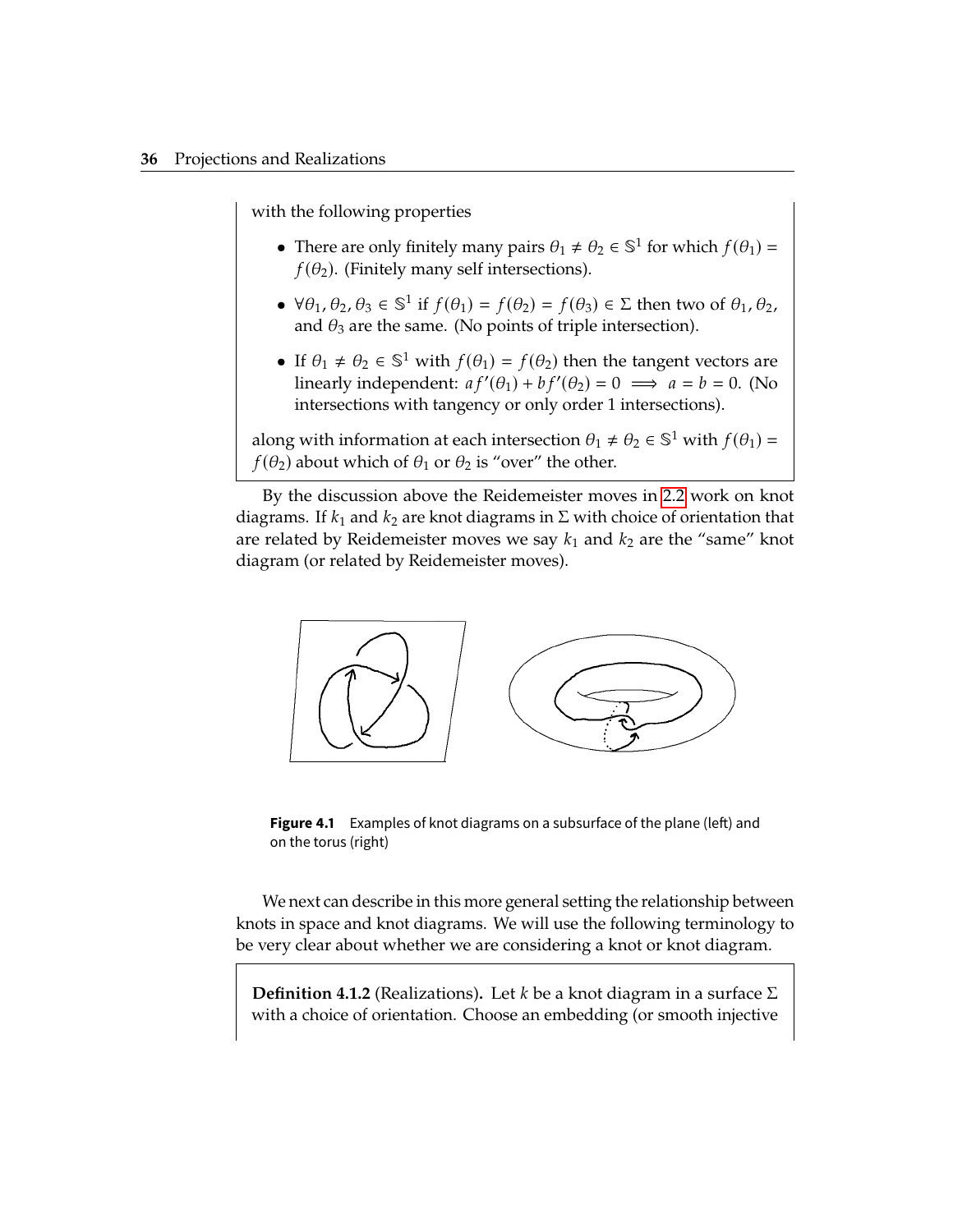map)  $\phi : \Sigma \to \mathbb{R}^3$ . We construct a knot K from the knot diagram k in the following way. Following  $\phi$  embods the knot diagram k into  $\mathbb{R}^3$  with following way. Following  $\phi$  embeds the knot diagram k into  $\mathbb{R}^3$  with finitely many self intersections. For each self intersection we perturb the curve by nudging the "over" strand in the direction of  $\Sigma$ 's normal at the self-intersection. The resulting smooth embedding of  $\mathbb{S}^1$  into  $\mathbb{R}^3$  is a knot which we call the *realization of*  $k$  with respect to  $\phi$ .

More formally, let  $k : \mathbb{S}^1 \to \Sigma$  be a knot diagram function and let

$$
K' = \phi \circ k : \mathbb{S}^1 \to \mathbb{R}^3.
$$

Since K' has well behaved self-intersections, we may resolve each<br>smoothly by pudging the "over" strand with a small smooth hump smoothly by nudging the "over" strand with a small smooth bump function pointing in the direction of the normal of  $\Sigma$  to generate a smooth injective function  $K : \mathbb{S}^1 \to \mathbb{R}^3$ . In other words  $K$  is a knot.

The intuition here is given by figure [4.2.](#page-47-0) Note that switching the orientation on  $\Sigma$  switches the direction that the nudging happens which mirrors the knot.

<span id="page-47-0"></span>

**Figure 4.2** The realization of a knot diagram on the sphere with outward oriented normal

We have the following partial analog of Reidemeister's Theorem which gives tells us realizations are well defined up to Reidemeister moves of knot diagrams and ambient isotopy of knots. (We do not attempt to prove this here).

<span id="page-47-1"></span>**Theorem 4.1.3** (Reidemeister). Let  $k_1$  and  $k_2$  be knot diagrams in an oriented *surface* Σ. Choose an embedding of Σ into  $\mathbb{R}^3$ . If  $k_1$  and  $k_2$  are related by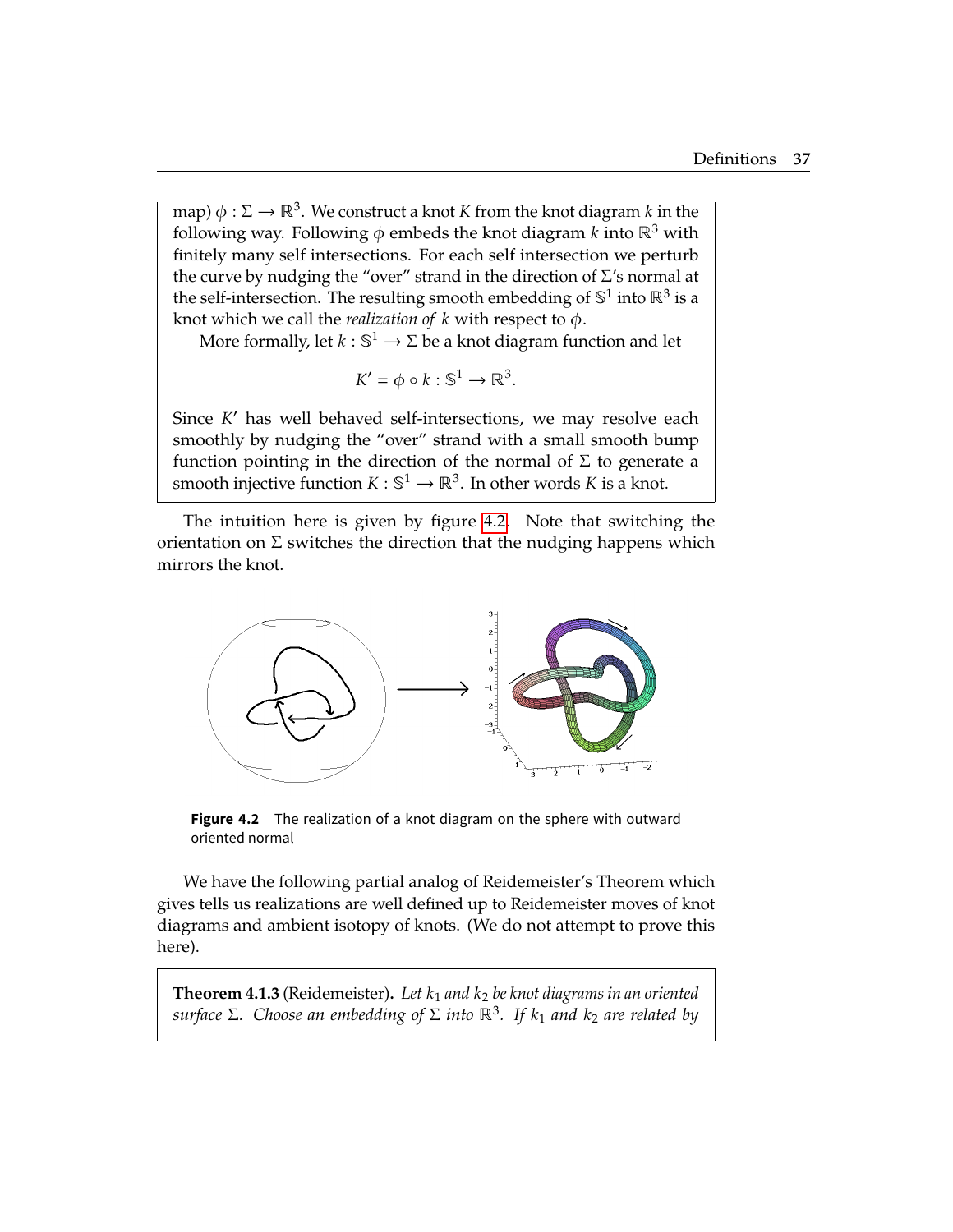*Reidemeister moves then their respective realizations are ambient isotopic.*

We also have the following proposition concerning different embeddings of the same surface.

**Proposition 4.1.4.** *Let* 𝑘 *be a knot diagram in an oriented surface* <sup>Σ</sup> *and let* <sup>𝜙</sup>, <sup>𝜓</sup> : <sup>Σ</sup> <sup>→</sup> <sup>ℝ</sup><sup>3</sup> *be embeddings of* Σ *into space. If* 𝜙 *and* 𝜓 *are ambient isotopic then the realizations of*  $k$  *with respect to*  $\phi$  *and*  $\psi$  *are ambient isotopic as well.* 

*Proof.* The ambient isotopy between  $\phi$  and  $\psi$  is an ambient isotopy between the realizations of  $k$ . This follows from the fact that, before nudging, the ambient isotopy between  $\phi$  and  $\psi$  moves the curve  $\phi(k)$  exactly into the curve  $\psi(k)$ . Since ambient isotopy are orientation preserving, it follows that the nudges will be in the same direction and thus accounting for how the nudging happens we get an ambient isotopy.

Most surfaces have embeddings which are not ambient isotopic. In this case we may have non-isotopic realizations of the same knot diagram (by using these non-isotopic embeddings). Because of this ambiguity of which embedding we use, we will refer to *realizations* (plural) of a knot diagram  $k$  in an oriented surface Σ. That is even though for each embedding of Σ we have a unique realization, over the set of all embeddings we may have multiple distinct realizations.

We also give ourselves the terminology to describe the inverse process.

**Definition 4.1.5** (Projections). Let  $k$  be a knot diagram in an oriented surface  $\Sigma$  and let K be a realization of k for some embedding of  $\Sigma$ . Then we call *k* a *projection* of the knot *K*.

We see that every knot K has at least one projection onto  $\Sigma$  using the following process: First choose an embedding of  $\Sigma$  in space and use ambient isotopy to shrink  $K$  to an equivalent smaller knot that is small enough so that  $\Sigma$  looks "flat" on the scale of K. Next project K's shadow onto  $\Sigma$  and record "over" information.

This process is identical to the process used to in [2.2](#page-14-0) to make knot diagrams on the plane.

When  $\Sigma$  is the plane (or the sphere) two very special things happen. First, up to ambient isotopy there is only one embedding of  $\Sigma$  since every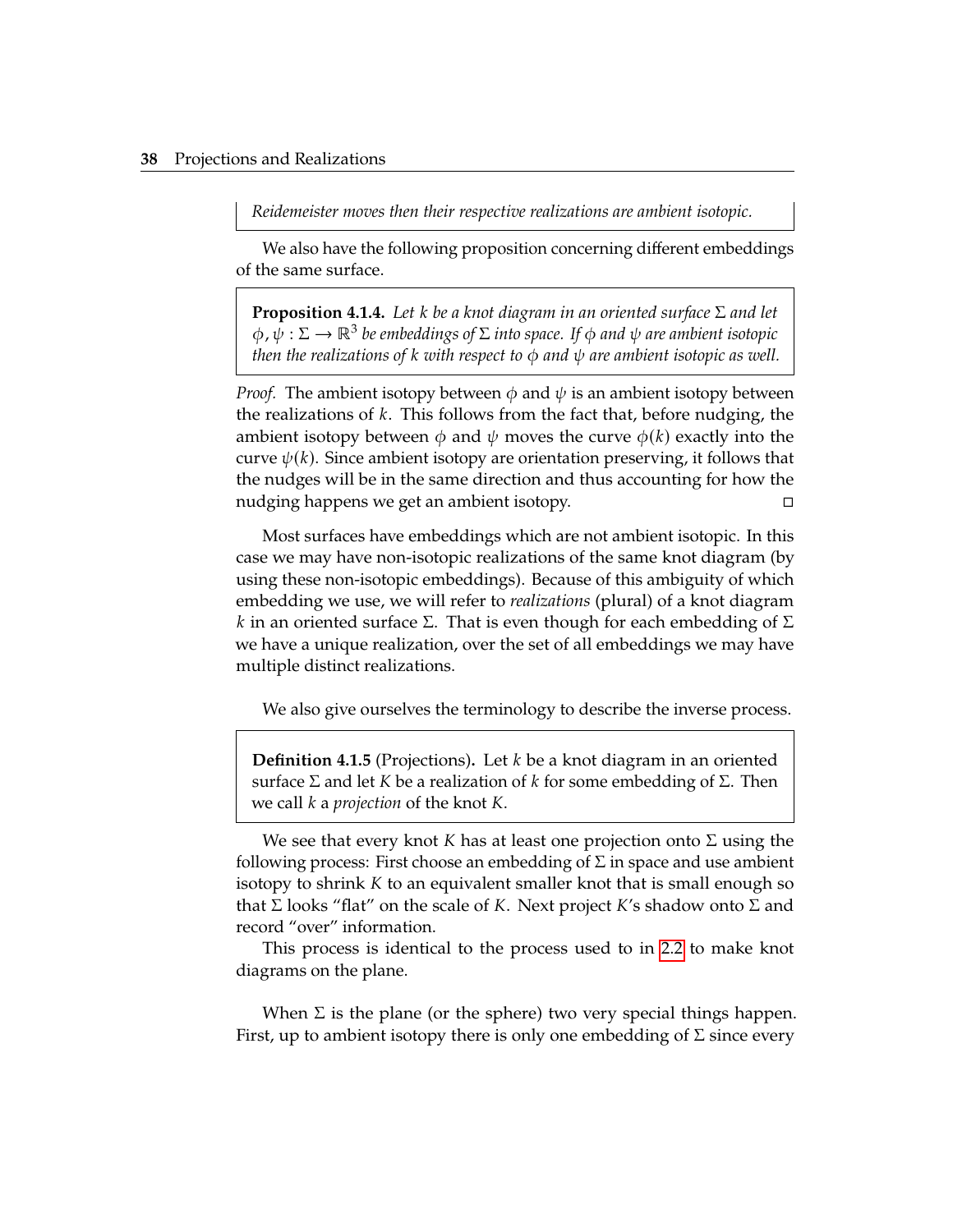embedding of the plane (or sphere) is related by a rotation and translation. In this setting realizations truly are unique since there is no ambiguity about which embedding we should be using!

Second, the full power of the Reidemeister moves kicks in [2.2.5,](#page-18-0) and gives us that projections are unique as well!

However, when  $\Sigma$  is not the plane or sphere, in general we have different embeddings and projections. We can see examples of this when  $\Sigma$  is the torus,  $\mathbb{T}^2$ . In figure [4.3](#page-49-0) we have in the upper left a knot diagram on the abstract torus which is defined as a square whose top edge is glued to its bottom edge and left edge is glued to its right edge. The torus has many distinct embeddings into space but the two easiest depend on which order you choose to fold the square to glue the two sides together. Gluing the left and first right follows the right path in figure [4.3](#page-49-0) whereas gluing the top and bottom first follows the bottom path. The bottom path realizes the trefoil knot whereas the right path realizes the unknot.

<span id="page-49-0"></span>

Figure 4.3 The same knot diagram on the abstract torus (upper left) is realized as 2 non-isotopic knots for different torus embeddings

Conversely we do not in general have a unique projection for a given knot. Figure [4.4](#page-50-0) shows the unknot in space projected onto the Torus 3 unique ways. We can prove that these are not the "same" (that is not related by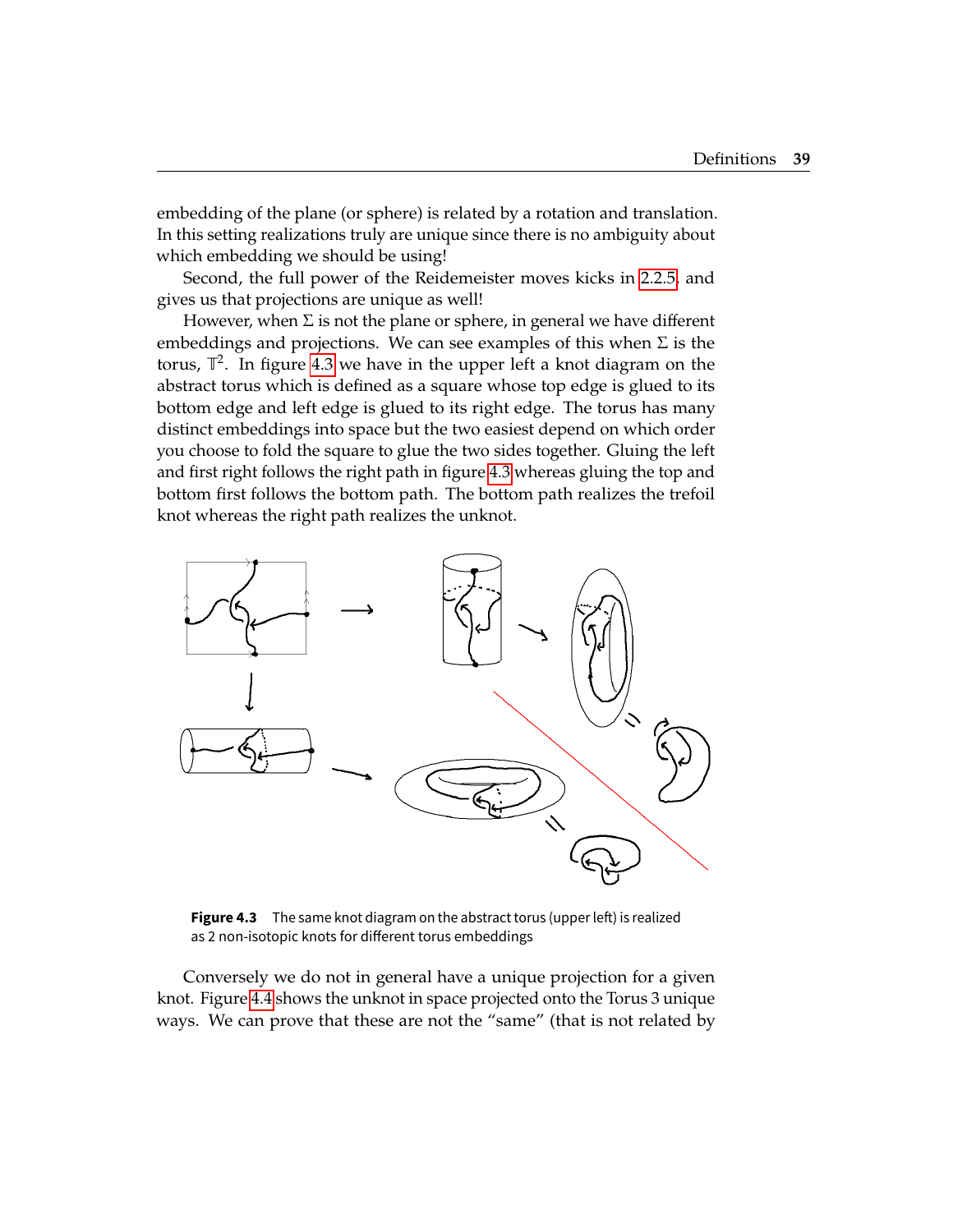Reidemeister moves) because the Reidemeister moves are local moves, but these unknots differ *globally*. In particular, none of the Reidemeister moves (nor ambient isotopy) will be able to move an arc across the hole of the torus. In particular, as closed curves they are not homotopic (see [Hatcher](#page-73-0) [\(2002\)](#page-73-0)) and neither the Reidemeister moves nor ambient isotopy can change homotopy classes.

<span id="page-50-0"></span>

**Figure 4.4** The unknot projected onto the Torus 3 distinct ways

In this more general setting things are much less well behaved because neither realizations nor projections are unique. However, if we can understand the ways in which these realizations and projections fail to be unique it may give us a deeper understanding of knot diagrams and the surfaces they live on.

### **4.2 Quandles On Surfaces**

In section [2.4](#page-21-0) we built up quandles as the category which respects the Reidemeister moves and we saw how quandles naturally color knot diagrams in the plane. Since Reidemeister moves are defined locally, it follows exactly the same way as before that the fundamental quandle [2.4.7](#page-25-0) of a knot is a covariant functor from the category of knots in space (with ambient isotopy as isomophism) to the category of knot diagrams in a fixed oriented surface Σ. In particular, we know that the fundamental quandle (and also its morphisms into other quandles) will be an invariant of knot diagrams in any fixed oriented surface  $Σ$ .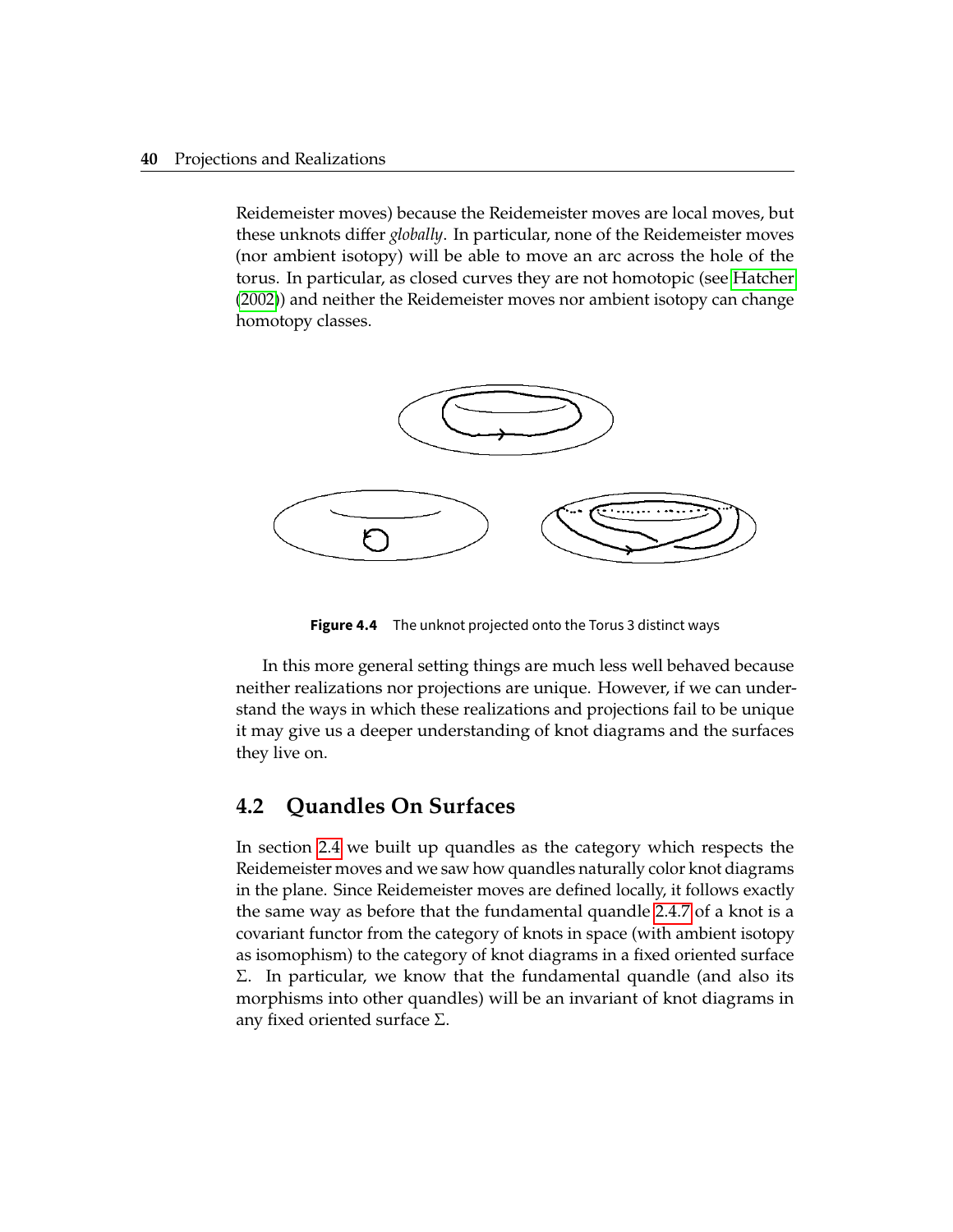However, we lose theorem [2.4.10](#page-26-0) which told us that two knot diagrams were related by Reidemeister moves (up to a mirror and a reversal) if and only if their fundamental quandles were isomorphic. In fact we have a counterexample for a knot diagram on the torus.

<span id="page-51-1"></span>**Proposition 4.2.1.** *For a general oriented surface* Σ*, the fundamental quandle is not a complete invariant up to mirror reversal. In particular, let* Σ *be the torus. Then there exist two knot diagrams*  $k_1$  *and*  $k_2$  *which are not related by Reidemeister moves and mirror reversals whose fundamental quandles are isomorphic.*

*Proof.* One proof strategy is to choose two distinctly embedded unknots from figure [4.4.](#page-50-0) We already argued that they were unrelated by Reidemeister moves in the discussion following the figure, but this required some abstract argument with local and global structures. So we give a more concrete argument which will also help remind us how to work with quandles. Consider figure [4.5](#page-51-0) which depicts two knot diagrams in the abstract torus.

<span id="page-51-0"></span>

**Figure 4.5** Generators and relations for the fundamental quandle of the knot diagram in [4.3](#page-49-0) (left) and for an unknot diagram (right).

We see that the fundamental quandle of the left knot diagram is

$$
L = \langle a, b \mid a \rhd a = b, b \rhd a = a \rangle.
$$

By the first quandle rule (from Reidemeister 1) we have that

$$
b = a \rhd a = a
$$

and we may rewrite

$$
L = \langle a \mid a \rhd a = a \rangle = \langle a \mid \rangle = \{a\}.
$$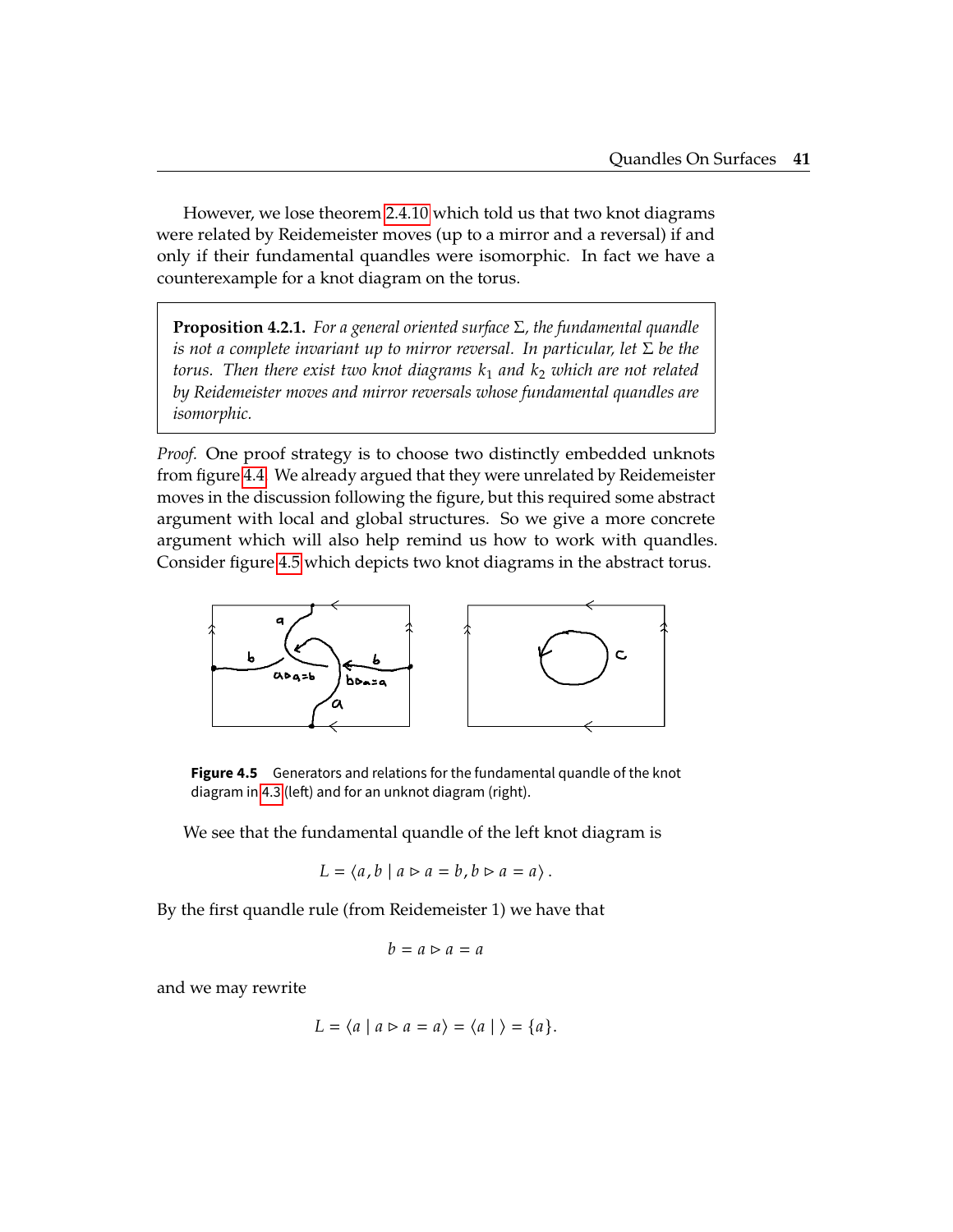This is the fundamental quandle we saw in example [2.4.11.](#page-27-0)

We can also see that the fundamental quandle of the right knot diagram is

$$
R = \langle c | \rangle = \{c\}.
$$

These quandles are isomorphic using the morphism  $f: L \to R$  with  $f(a) = c$ . Thus, we have two knot diagrams on the Torus with the same fundamental quandle. We wish to show that these knot diagrams are not related by Reidemeister moves and mirror reversals. First, note that the right diagram is related by Reidemeister moves to its mirror (since it has no crossings) and to its reversal by applying Reidemeister 1 twice as in figure [4.6.](#page-52-0)

<span id="page-52-0"></span>

**Figure 4.6** The unknot diagram is related to its reversal by Reidemeister 1 moves.

Thus, if the left knot diagram is not related by Reidemeister moves to the right knot diagram it is also not related to its mirror reversal. Finally, suppose for the sake of contradiction that our knot diagrams are related by Reidemeister moves. Then, by Theorem [4.1.3](#page-47-1) we have that for any fixed embedding of the torus into space, the realizations of our knots will be ambient isotopic. However, consider the embedding of the torus created by folding the top to bottom first (as in the bottom path of figure [4.3\)](#page-49-0). Then the left knot diagram is realized as the Trefoil knot but the right knot is realized as the unknot. We saw in [2.4.14](#page-29-0) that these knots are not ambient isotopic. This gives us our contradiction.

The previous proposition leads us to ask the following question:

**Question 4.2.2.** *Fix an abstract surface* Σ *with orientation. Can we describe the extent to which the fundamental quandle fails to distinguish different knot*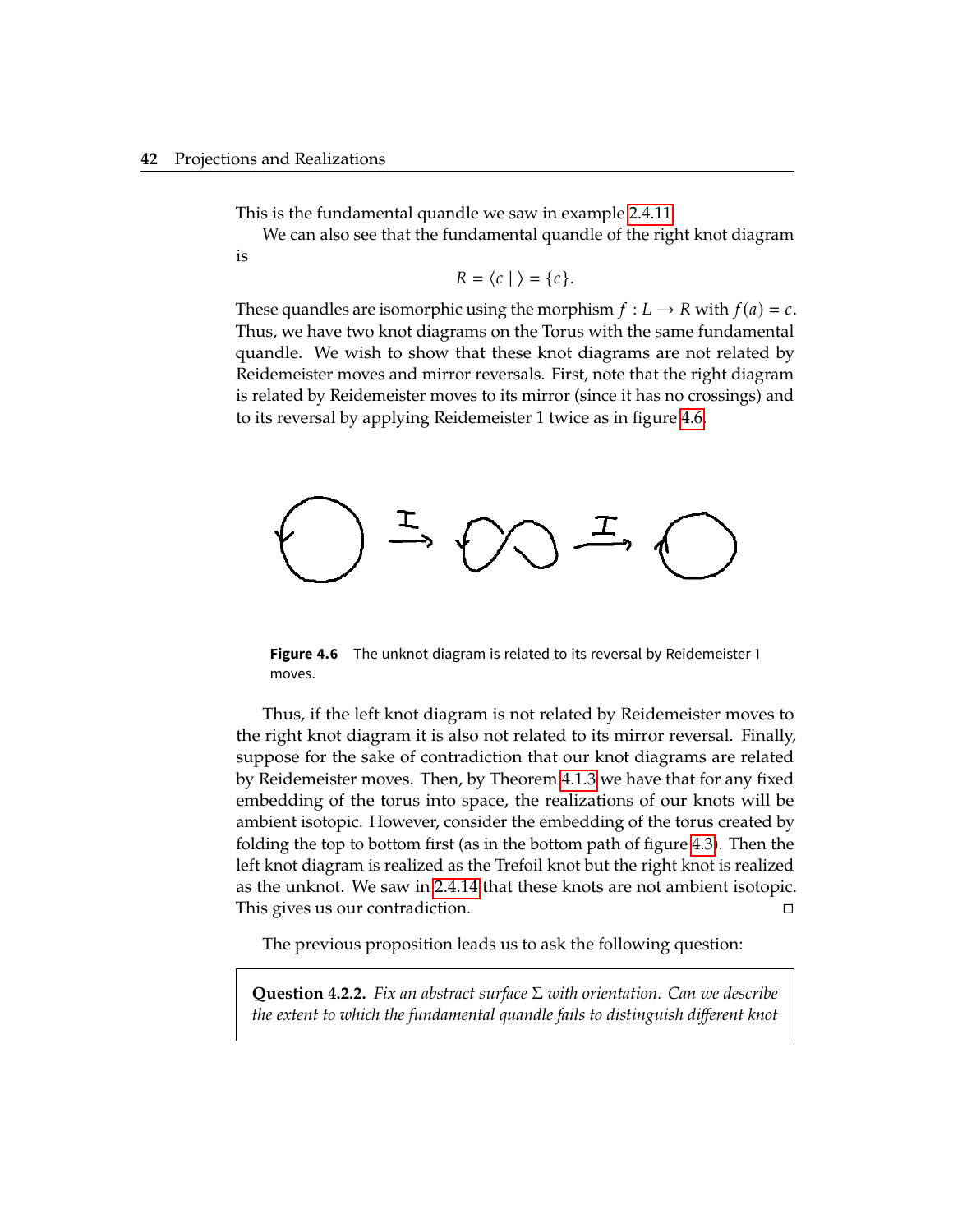*diagrams on* Σ*?*

Perhaps a simpler question:

**Question 4.2.3.** *Fix an abstract surface* Σ *with orientation. Which knot diagrams have fundamental quandle isomorphic to the fundamental quandle of the unknot diagram:*  $\langle x | \rangle$ .

These questions will be the focus of the remainder of the chapter.

#### **4.3 Canonical Projections**

If all of a knot diagram in surface  $\Sigma$  is inside of an open disk  $U \subseteq \Sigma$  (for instance the unknot diagram in figure [4.5\)](#page-51-0) then any embedding of Σ will embed  $U$  only one way up to ambient isotopy (since  $U$  is a disk). Since there is only one way to embed  $U$ , and the knot diagram we are considering lives in  $U$ , there is exactly one realization.

Further, this defines a unique projection for simply connected surfaces, since all disks are ambient isotopic to each other in such surfaces.

This is the first type of projection we will see. Let's give it a name.

**Definition 4.3.1** (Trivial Projection)**.** Let Σ be an oriented simply connected surface and let  $K$  be a knot in space. Any projection of  $K$  onto  $\Sigma$ which lives strictly in a disk of  $\Sigma$  will be related by Reidemeister moves. Thus, it makes sense to name this projection the *trivial projection* of K onto Σ.

*Remark.* We won't prove it rigorously here, but it is worth noting that the fundamental quandle of the Trivial Projection of a knot  $K$  onto any surface  $\Sigma$ is isomorphic to the fundamental quandle of the unique projection of K onto the plane (or sphere). The intuition behind this is that the knot diagram in  $\Sigma$  has the same arc and crossing information as the knot diagram in the plane. Since the fundamental quandle is determined exactly by the arcs and crossings of a diagram, both diagrams will result in isomorphic fundamental quandles.

This gives us another piece of intuition as to why the case of the plane (and sphere) gives an exact correspondence between knots and knot diagrams: every smooth curve in the plane or sphere lives in an open disk.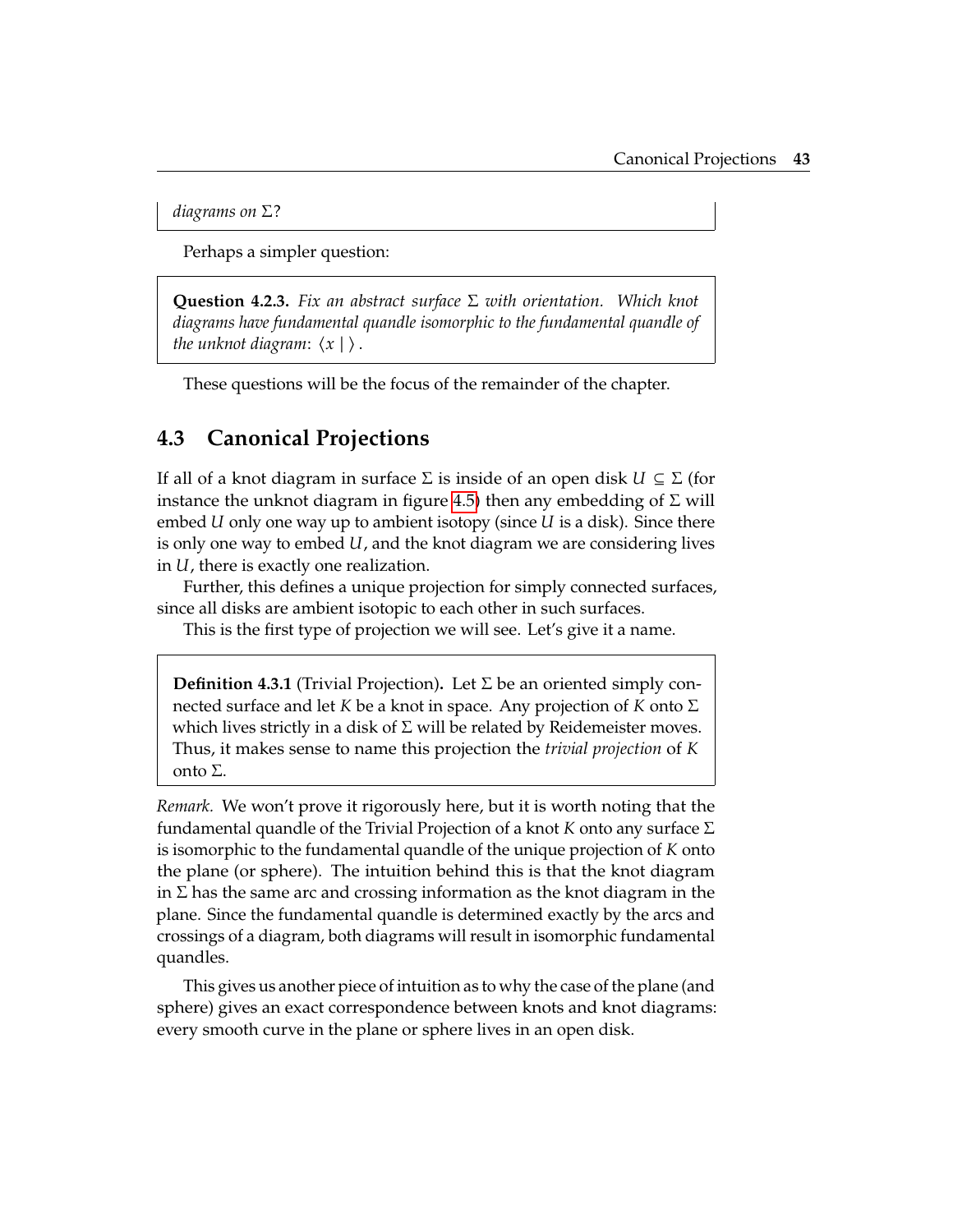To get some more intuition on what kinds of other projections a surface may have, we construct a specific type of projection onto the torus.

**Definition 4.3.2** (Canonical Projections). Let *K* be a knot in space. First project  $K$  onto the sphere (trivially) and fix a particular knot diagram  $k$ which is equivalent to this projection which has at least  $n$  crossings. A *canonical projection* of *K* onto the *n*-holed torus is given by "removing" the crossings of  $k$  by extruding toruses out of the sphere as in figure [4.7.](#page-54-0) We know that the toruses can be made small enough so that none of the extrusions interfere with each other. Further the resulting surface is indeed an embedding of the  $n$ -holed torus.

To get a smooth surface we may smooth out the intersections.

<span id="page-54-0"></span>

**Figure 4.7** Removing a crossing by extruding a torus.

*Remark.* Note that this process is not unique! In particular, we may get distinct knot diagrams by choosing different crossings to remove. Even worse, if we add crossings to the knot diagram in the sphere using Reidemeister 1 and Reidemeister 2 moves, then removing these may result in canonical projections that we could not get otherwise. In particular, the set of canonical projections of a knot *is not* an invariant.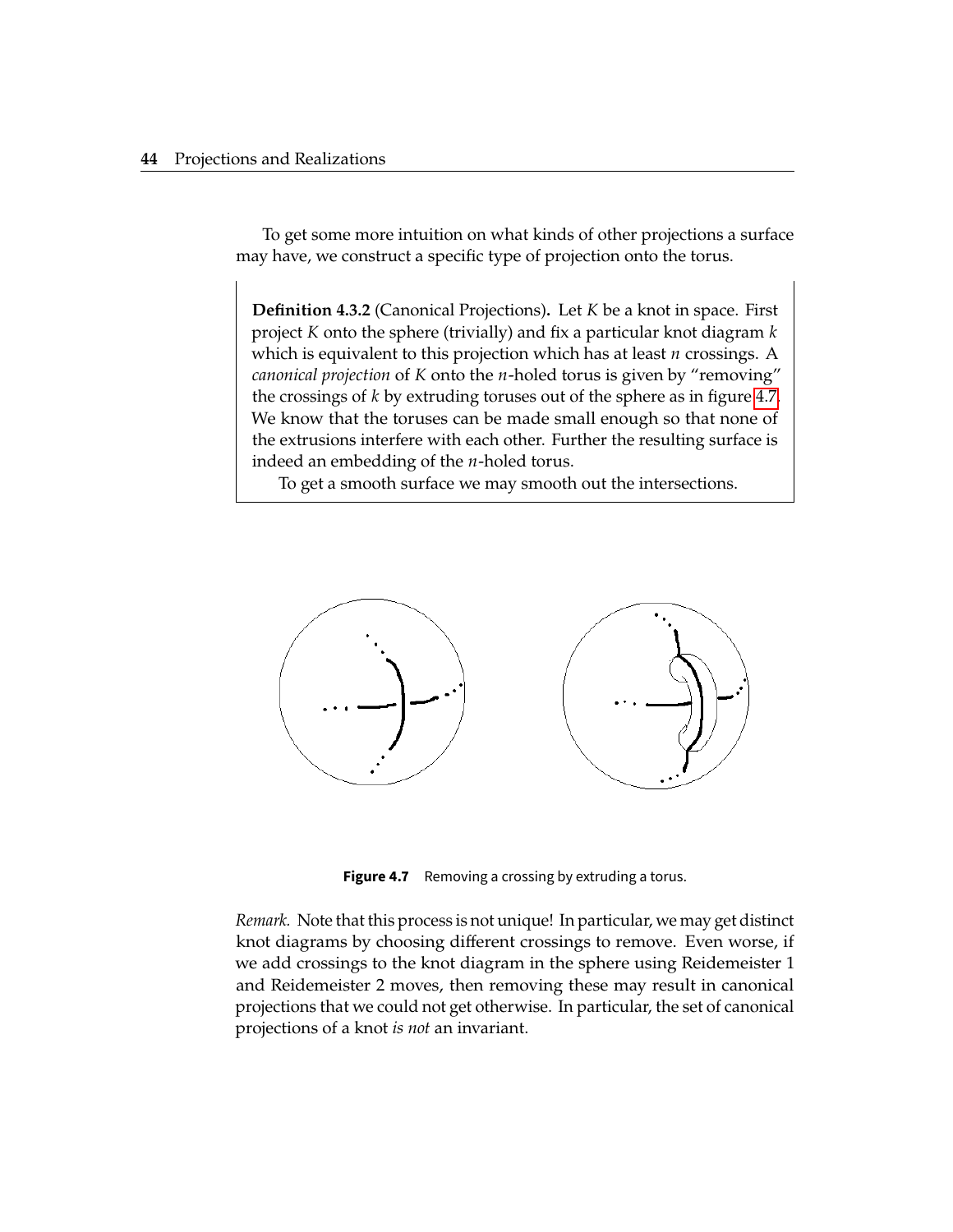<span id="page-55-2"></span>**Example 4.3.3.** When we remove exactly one crossing to get a canonical projection onto the torus, there is a convenient way of drawing the resulting knot diagram on the abstract torus. First, draw the diagram of the knot we want to project and isolate one of the crossings and surround the rest of the knot with a disk. Since crossings involve four semi-arcs, exactly 4 arcs will leave the disk. Gluing together opposing arcs on the abstract torus gives the canonical projection. This process is shown in figure [4.8.](#page-55-0)

<span id="page-55-0"></span>

**Figure 4.8** A canonical projection of the Trefoil

<span id="page-55-3"></span>**Example 4.3.4.** Consider the above example but with the isolated crossing mirrored as in figure [4.9.](#page-55-1)

<span id="page-55-1"></span>

**Figure 4.9** A canonical projection of the unknot

Notice that this knot is related by Reidemeister moves to the unknot in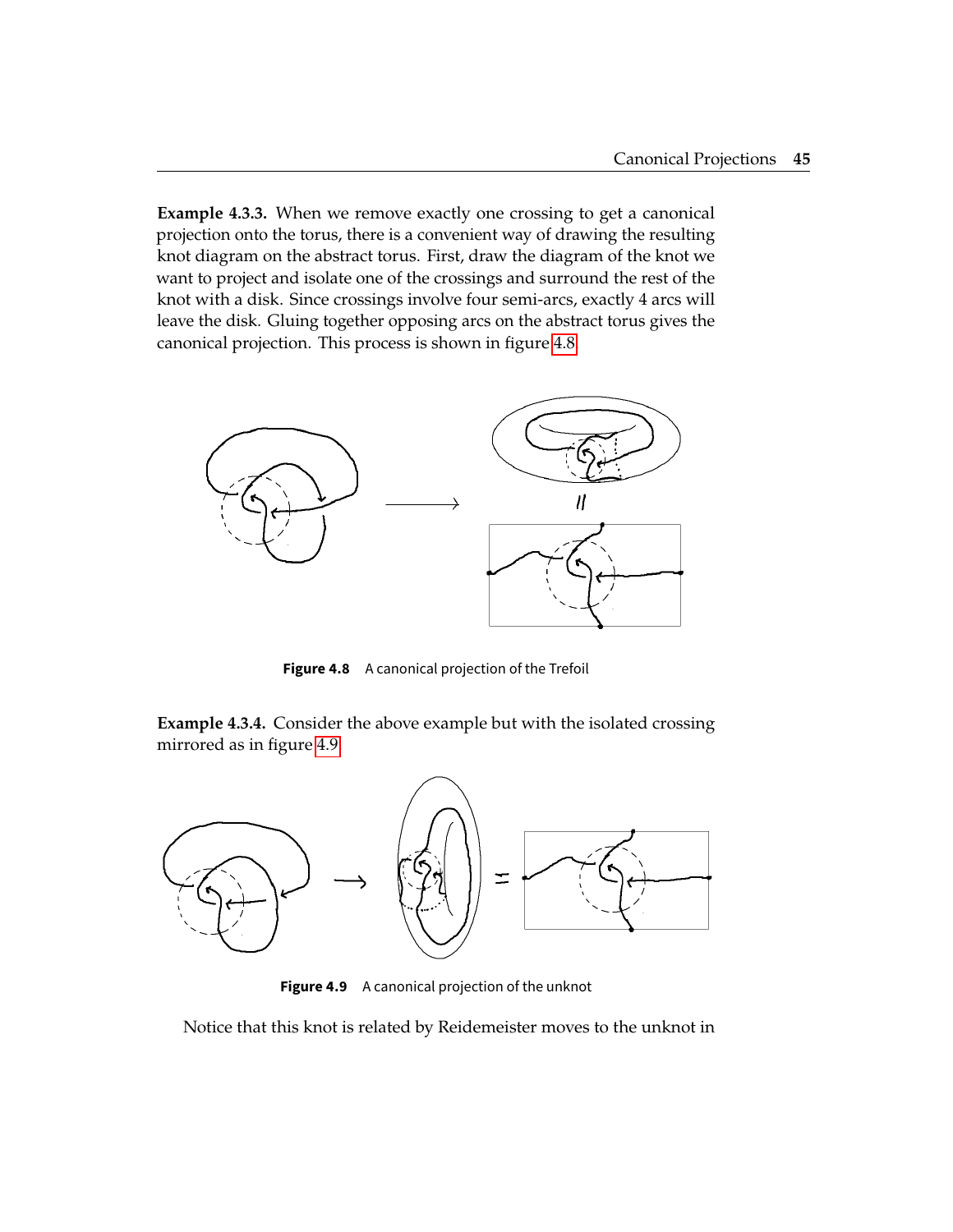*.*

the plane. But its canonical projection is *identical* in the abstract torus to the canonical projection in [4.3.3!](#page-55-2)

In fact this was the example (figure [4.3\)](#page-49-0) we used to demonstrate that realizations are not unique (the different embeddings of the torus give different realizations!)

This points to a certain indistinguishability that we will point to in section [4.4.](#page-57-0)

Before that though we consider the fundamental quandles of canonical projections.

<span id="page-56-0"></span>**Proposition 4.3.5.** Let *k* be a knot diagram in the sphere of some knot. Fix *some crossings of k* to take the canonical projection of. Let  $X = \{a_i\}$  *be the set of arcs of k,*  $R_1 = \{a_i = a_j \triangleright a_k\}$  *be the set of relations generated by the crossings of k we will not remove, and let*  $R_2 = \{a_i \ge a_k\}$  *be the set of relations generated by the crossings of* 𝑘 *which we will remove. With this partition of the relations, the fundamental quandle of k is* 

$$
Q = \langle X \mid R_1, R_2 \rangle.
$$

*Then the fundamental quandle of the canonical projection of k with respect to the crossings*  $R_2$  *is* 

$$
Q' = \langle X | R_1, \{a_i = a_j : (a_i = a_j \triangleright a_k) \in R_2\} \rangle
$$

*Proof.* We prove this for a single crossing removal since removing many crossings amounts to removing one crossing many times. Consider the region near the single crossing we will remove in the projection and label the arcs near the crossing as in figure [4.10.](#page-57-1)

Separate the arc labels *X* into two sets *X* =  $Y \cup \{a, b, c\}$ . Since we only remove one crossing, we have that  $R_2 = \{c = a \triangleright b\}$  and

$$
Q = \langle X | R_1, R_2 \rangle = \langle Y, a, b, c | R_1, c = a \triangleright b \rangle.
$$

Now consider the fundamental quandle of the canonical projection. By construction, the arc and crossing information is identical except at this one crossing. In particular, there is one fewer arc since  $c = a$  and we no longer have the relation  $c = a \triangleright b$ . Since  $c = a$ , this amounts to replacing every c in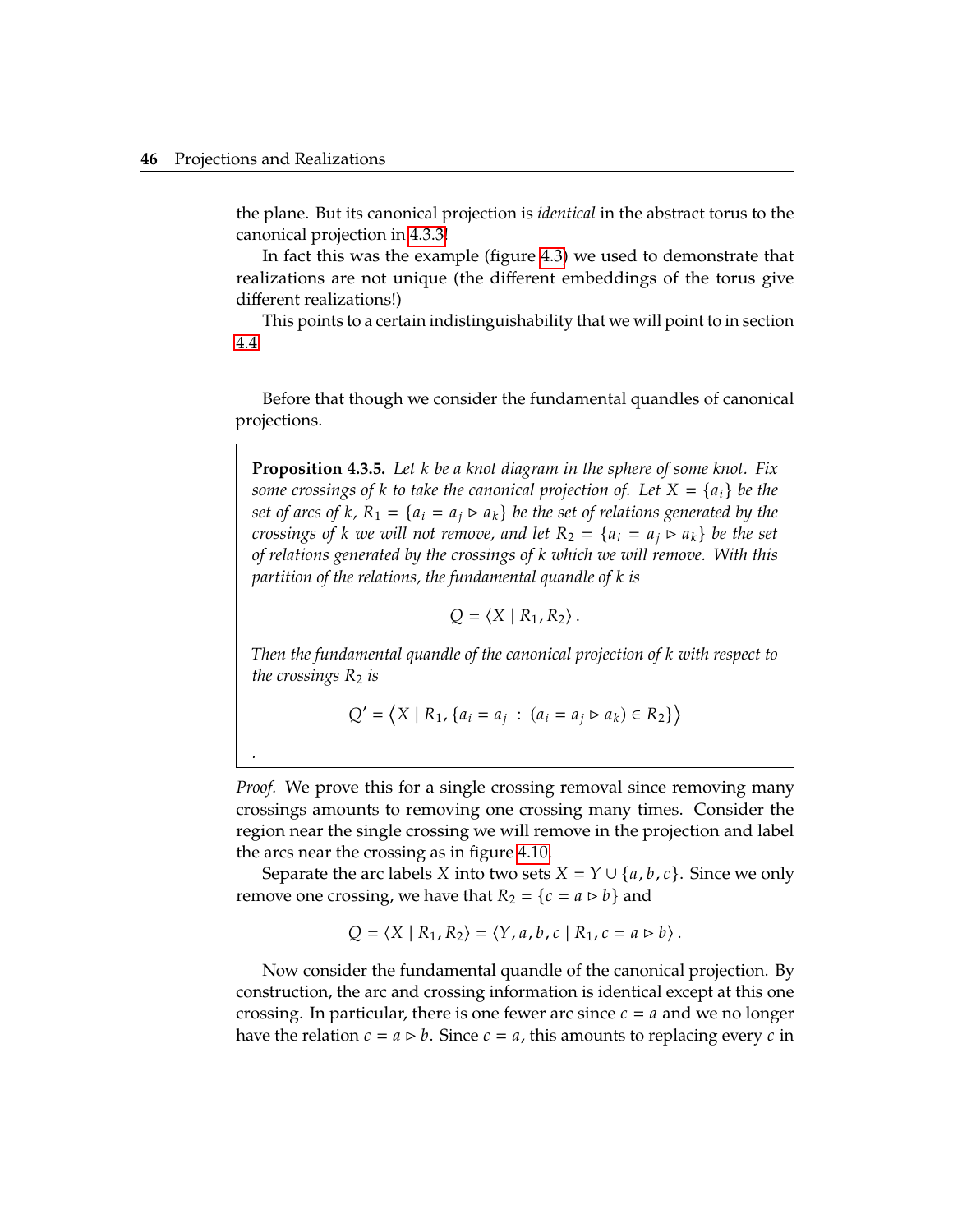$\Box$ 

<span id="page-57-1"></span>

**Figure 4.10** Quandle Relations near a removed crossing

 $R_1$  by a. However, it is equivalent to keep  $c$  as an arc and introduce a new relation  $a = c$ . This is exactly what we need:

$$
Q' = \langle Y, a, b, c \mid R_1, c = a \rangle.
$$

*Remark.* This relationship is not very strong in general as we will see in a moment.

**Example 4.3.6.** Consider the canonical projection of the Trefoil onto the torus in example [4.3.3.](#page-55-2) We saw in example [2.4.8](#page-25-1) that the fundamental quandle of the Trefoil is

$$
\langle a,b,c \mid a=c \rhd a, b=a \rhd b, c=b \rhd a \rangle.
$$

Notice that the canonical projection in exmaple [4.3.3](#page-55-2) is exactly the knot diagram in the proof of [4.2.1](#page-51-1) whose fundamental quandle turned out to be the singleton quandle

$$
\langle x | \rangle.
$$

Finally, we saw in example [2.4.14](#page-29-0) that the fundamental quandle of the Trefoil is distinct from the singleton quandle.

In particular, the fundamental quandle of a canonical projection need not be the same as the original fundamental quandle.

## <span id="page-57-0"></span>**4.4 Canonical Projections of Unknotted Diagrams**

The canonical projection of single crossings onto the torus gives a partial answer on the torus to our motivating question for this chapter: which knot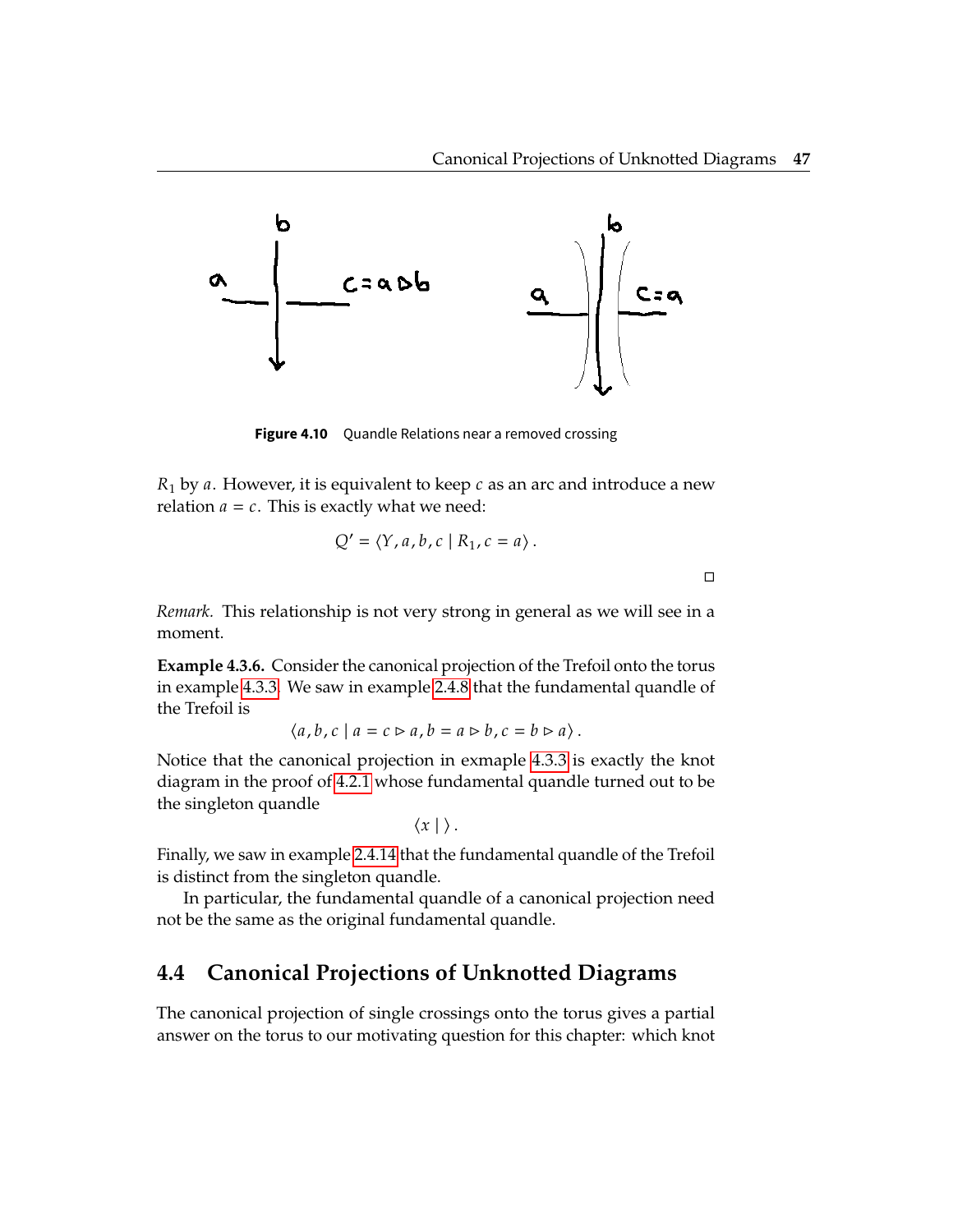diagrams on the single holed torus have the singleton fundamental quandle?

<span id="page-58-0"></span>**Theorem 4.4.1.** *Any single crossing canonical projection of the unknot has singleton fundamental quandle.*

Before we get to the proof let's discuss this. First, recall that a canonical projection of a knot  $K$  first projects  $K$  (uniquely) onto the sphere giving us a diagram which is related by Reidemeister moves to the unknot on the sphere. However, our diagram may have crossings. Choosing one of them to remove gives us a single crossing canonical projection.

Even though we started with the unknot, we may not have an unknot as our canonical projection as in example [4.3.4.](#page-55-3) What the theorem is stating is that even if we don't necessarily end up with an unknot, we do necessarily end up with a diagram which has singleton fundamental quandle (in other words there's a relationship to the unknot - who's fundamental quandle in the plane is the singleton quandle).

*Proof.* We (surprisingly) can use the theory of knotoids (see [Turaev](#page-74-2) [\(2010\)](#page-74-2)) to prove this. Basically, a knotoid is like a knot diagram in a surface, except that instead of being a loop, the curve is a projection of a line segment. In order to prevent ourselves from being able to simply untie knotoids by pushing the endpoints, we restrict ourselves to just the usual Reidemeister moves for equivalence. We should think of knotoids as knots but with a cut in them. Ok, now we can get to the proof!

Let  $k$  be a knot diagram on the sphere which is related by Reidemeister moves to the unknot. Fix the crossing  $C$  of  $k$  to be the crossing we will remove in the canonical projection.

First, we construct the fundamental quandle for  $k$  by labelling each arc of  $k$ . Since the symbols don't matter let us specially label the crossing  $C$  as in figure [4.11.](#page-59-0)

Now if we let the set of all labels away from  $a, b, c$  be the set X and the relations generated by the crossings of the diagram  $k$  that are not  $C$  be the set  *then we may write the fundamental quandle of*  $*k*$  *as in proposition* [4.3.5:](#page-56-0)

$$
Q_k = \langle a, b, c, X \mid R, c = a \rhd b \rangle
$$

Note that since  $k$  is related by Reidemeister moves in the plane to the unknot and since the fundamental quandle of a knot is invariant under Reidemeister moves we have

$$
Q_k = \langle x | \rangle = \{ x \}
$$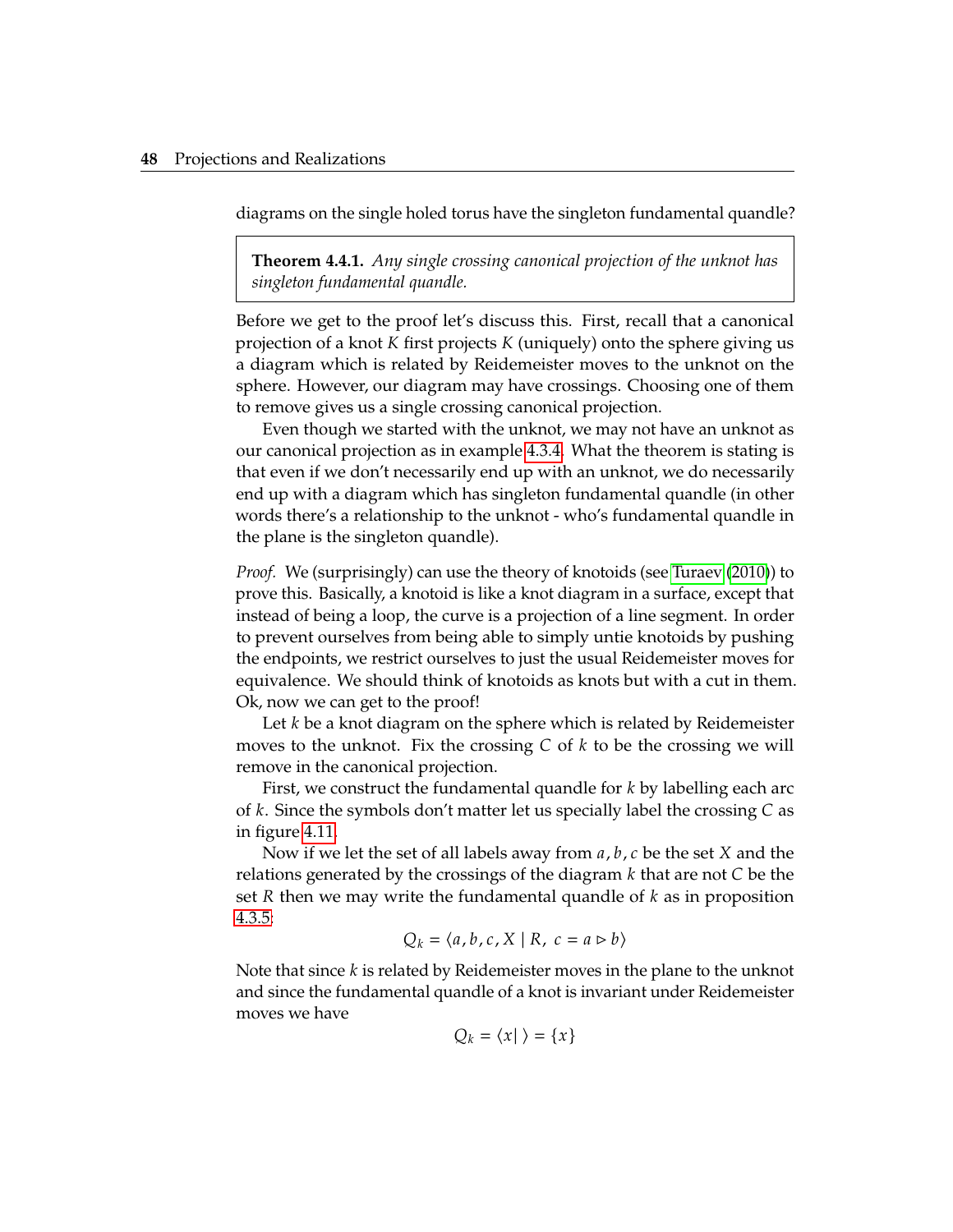<span id="page-59-0"></span>

**Figure 4.11** Assigning a labeling to the crossing C.

the singleton quandle. In particular, any two formal strings of generators and  $\triangleright$ 's in  $Q_k$  are "equal" as quandle elements.

Now, let  $p$  be the canonical projection (on the torus) we get from removing the crossing  $C$  from the diagram  $k$ . By proposition [4.3.5](#page-56-0) we can write the fundamental quandle of  $p$  as

$$
Q_p = \langle a, b, c, X \mid R, a = c \rangle.
$$

Our goal is to show that this quandle is also the singleton quandle. We do this by considering the following knotoid (defined in [Turaev](#page-74-2) [\(2010\)](#page-74-2)) in the plane. Take the diagram  $k$  and construct the knotoid  $t$  by leaving  $k$  the same except near the crossing  $C$  make a cut on the  $c$  arc as in figure [4.12.](#page-60-0)

Examining figure [4.12,](#page-60-0) we see that there is a new arc which we have labeled  $d$ . Before we utilize the fundamental quandle of a knotoid let us discuss why this concept is an invariant for knotoids. Put simply: the Reidemeister moves act locally, and never interact with the cut, so the fundamental quandle will still respect the equivalence classes induced by the Reidemeister moves! In particular, the argument we made back in section [2.4](#page-21-0) still holds: the map from knotoids to their fundamental quandles is still a functor!

Ok! Let the fundamental quandle of this knotoid be

$$
Q_t = \langle a, b, c, d, X \mid R, d = a \triangleright b \rangle.
$$

Note that  $d$  does not appear in any relations in  $R$  since it only exists near the crossing C. In particular, the only relation involving  $d$  is  $d = a \triangleright b$ . We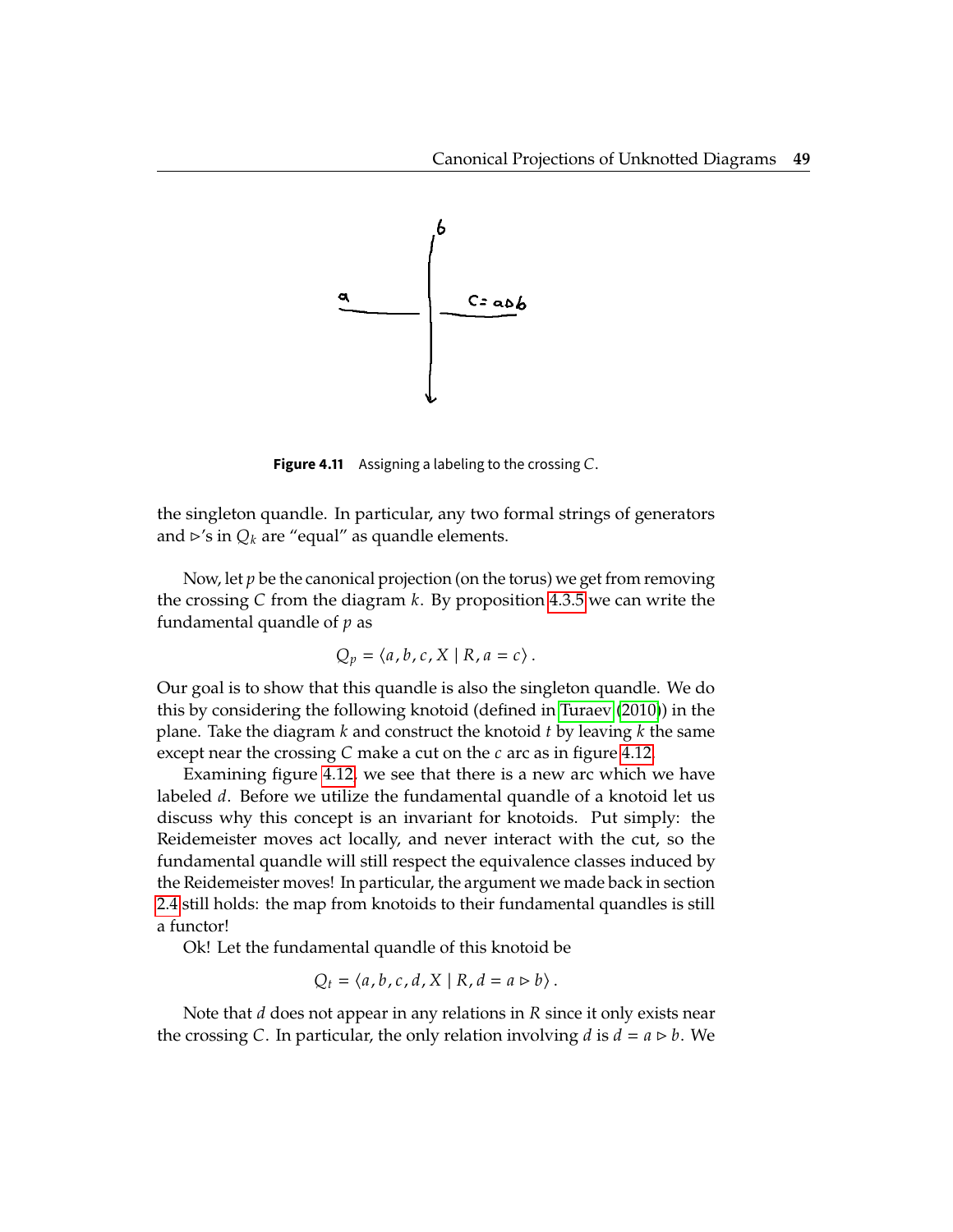<span id="page-60-0"></span>

**Figure 4.12** The crossing  $C$  in the knotoid  $t$  cut near the crossing.

may remove the symbol *d* by replacing all of its appearences with  $a \triangleright b$ and have the same quandle. Since  $d$  appears no where in  $R$ , making this substitution does not change any relation in  $R!$ ! In particular we have

$$
Q_t = \langle a, b, c, X \mid R \rangle.
$$

<span id="page-60-1"></span>Now, [Turaev](#page-74-2) [\(2010\)](#page-74-2) proves that for knot diagram  $A$ ,  $B$  related by Reidemeister moves and knotoids  $a$ ,  $b$  created from  $A$  and  $B$  by small cuts (as we have done above), that  $a$  and  $b$  are related by Reidemeister moves if we consider them to be embedded on the sphere  $\mathbb{S}^2$ . Since our knot diagram  $k$  is given to be related to the unknot on the sphere, we have that the knotoid t is related be related to the unknot on the sphere, we have that the knotoid  $t$  is related by Reidemeister moves to the unknotted knotoid in figure [4.13.](#page-60-1)



Figure 4.13 The unknotted knotoid.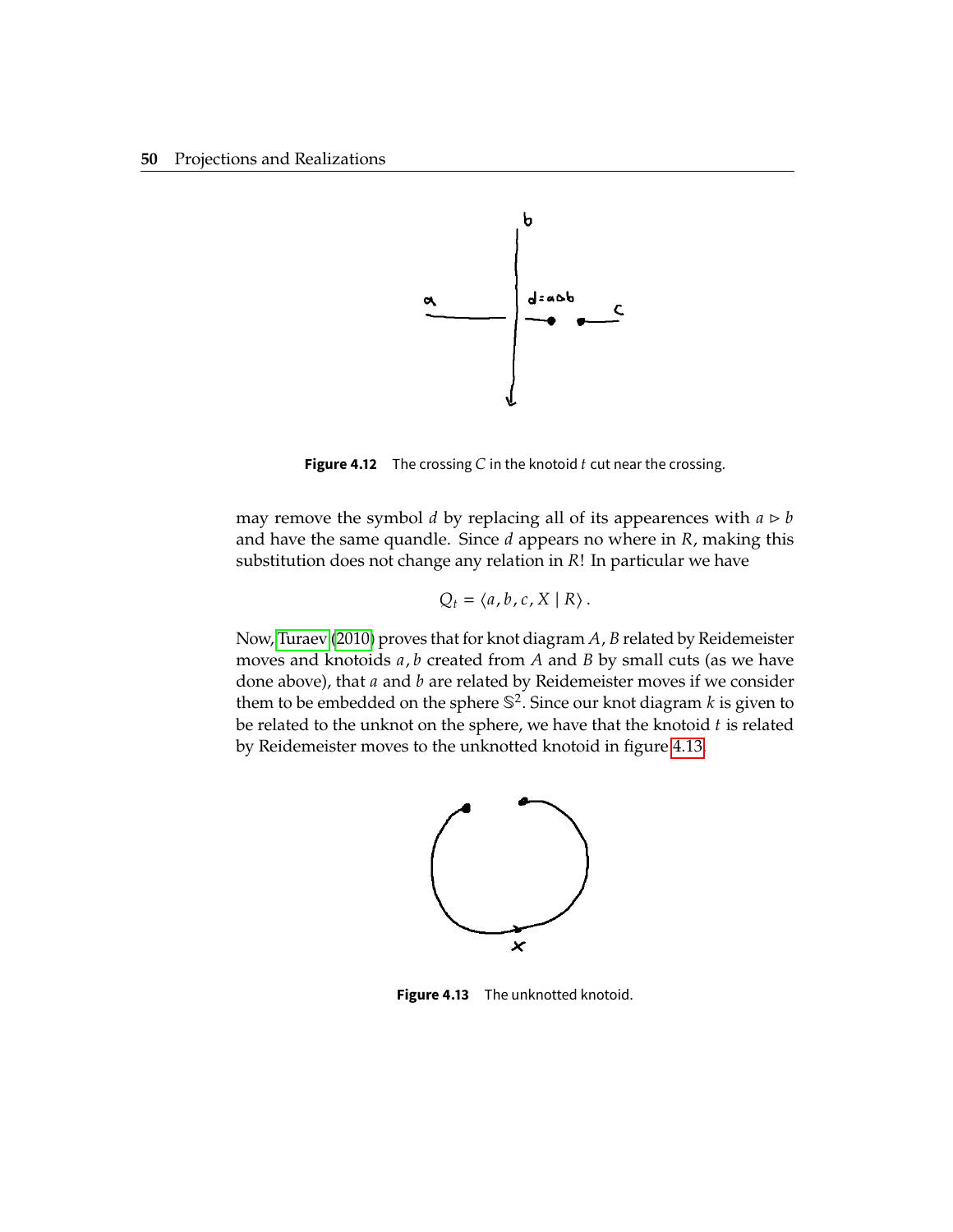We see immediately that the fundamental quandle of this knotoid is

 $\langle x | \rangle$ .

But  $t$  and this "unknotoid" are related by Reidemeister moves, which the fundamental quandle is an invariant of (knotoids related by Reidemeister moves must have isomorphic fundamental quandles). Thus we have that in fact

$$
Q_t = \langle a, b, c, X \mid R \rangle \cong \langle x \mid \rangle.
$$

Now, it follows that  $Q_t$  has one element. In particular, the generators  $a$  and c are equal by the relations of R. So we may freely add the relation  $a = c$ (since it is already implied by the others) so that

$$
Q_t = \langle a, b, c, X \mid R, a = c \rangle = \langle x \mid \rangle.
$$

But wait! This is exactly the presentation of the fundamental quandle of the canonical projection of  $k$ ,  $p!$ ! It follows that

$$
Q_p = \langle a, b, c, X \mid R, a = c \rangle = Q_t = \{x\}.
$$

And so the fundamental quandle of  $p$  is the singleton as desired!

 $\Box$ 

*Remark* (Indistinguishability)*.* This theorem gives us a reason why the the left knot diagram  $k$  in figure [4.5](#page-51-0) has singleton fundamental quandle. In example [4.3.4](#page-55-3) we saw that this diagram was the canonical projection of an unknotted diagram! What is really important here is that the diagram  $k$  in the abstract torus is both the canonical projection of an unknotted diagram *and* the trefoil! So even though the trefoil is not the unknot, since the diagram  $k$  is also a canonical projection of an unknot it will have singleton fundamental quandle!

We formalize this notion in the following corollary.

**Corollary 4.4.2.** Let *k* be a knot diagram on the sphere with a crossing C *such that mirroring just* 𝐶 *results in an unknotted diagram (that is related by Reidemeister moves to the unknot).*

*Then the canonical projection of k removing the crossing C will have singleton fundamental quandle.*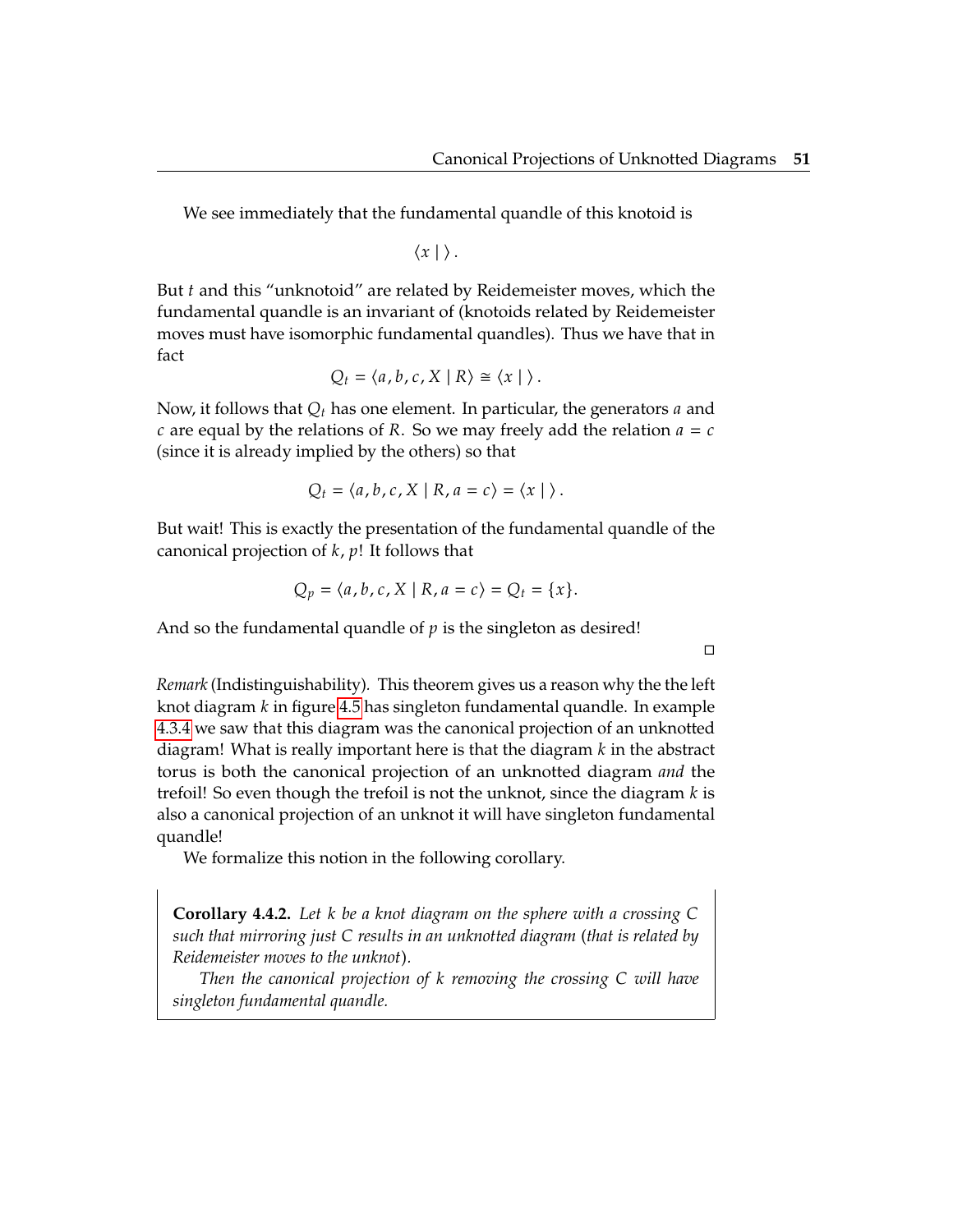*Proof.* Let  $k$  be as above and let  $m$  be the knot diagram identical to  $k$  except with the crossing C mirrored. Since  $m$  is unknotted by supposition, the canonical projection of  $m$  removing  $C$  will have singleton fundamental quandle by theorem [4.4.1.](#page-58-0)

Now, consider the canonical projection of  $k$  removing the crossing  $C$ . The knot diagram will have identical crossing and arc information as  $k$ except with  $\mathcal C$  removed and opposite arcs of  $\mathcal C$  set equal. But this description also perfectly describes  $m!$ ! Intuitively, by removing the crossing C the knot diagram "forgets" which direction  $C$  was in! Thus the canonical projections of *k* and *m* are identical. Since the fundamental quandle is an invariant of knot diagrams, the fundamental quandle of *k* is also trival. knot diagrams, the fundamental quandle of  $k$  is also trival.

*Remark.* Knot diagrams with the property that switching a single crossing unknots them are called "knots with unknotting number 1." It turns out that the unknotting number is an invariant and that all unknotting number 1 knots are prime (that is, cannot be realized as two nontrivial knots glued together) [Scharlemann](#page-74-3) [\(1985\)](#page-74-3).

#### **4.5 Bridge Projections**

We can extend the notion of the canonical projection removing one crossing to removing an entire bridge.

**Definition 4.5.1** (Bridge)**.** An *over bridge* in a knot diagram is a length of curve of the diagram such that the curve is "over" in every crossing it is involved in.

Conversely an *under bridge* in a knot diagram is a length of curve of the diagram such that the curve is "under" in every crossing it is involved in.

We can extend canonical projections by removing entire bridges instead of simply crossings.

**Definition 4.5.2** (Bridge Projections). Let K be a knot in space. First project K onto the sphere (trivially) and fix a particular knot diagram  $k$ which is equivalent to this projection which has at least  $n$  bridges. A *bridge projection* of K onto the *n*-holed torus is given by "removing" the bridges of  $k$  by extruding toruses out of the sphere. This process looks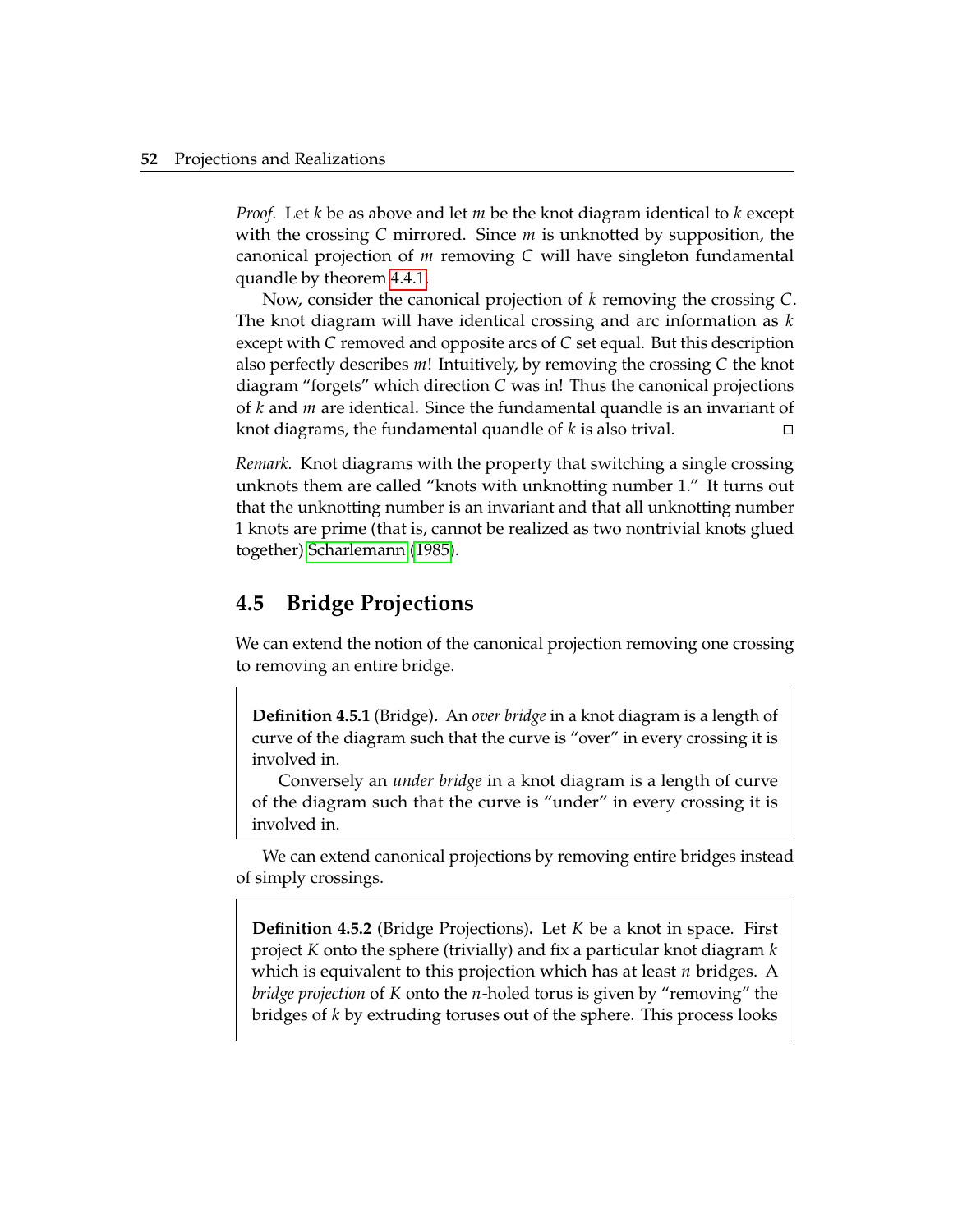

Figure 4.14 An over bridge (left) and under bridge (right).

like figure [4.15.](#page-64-0)

We get an analogous theorem for single bridge projections as for single canonical projections also using knotoids.

**Theorem 4.5.3.** *Any single bridge projection of the unknot has singlton fundamental quandle.*

*Proof.* The proof follows in much the same way as in the canonical projection. First it will be easier to work with under bridges. So if we have an over bridge, look at the knot from the other side before projecting it onto the sphere. Since the fundamental quandle is an invariant of knot diagrams on the sphere (which correspond exactly to knots in space) projecting the knot onto the sphere from the other side does not change anything except that we get to work with an under bridge.

Now we follow a similar argument. Let  $k$  be a knot diagram related to the unknot in the sphere with a chosen under bridge. First, we make a labelling of the arcs of the under bridge in figure [4.16.](#page-65-0)

Notice that since we do not know the orientation of the  $b_i$  arcs we cannot definitively write down the exact relations at the crossings. We know that the first  $n$  are each either

 $a_i = a_{i-1} \triangleright b_{i-1}$  or  $a_i = a_{i+1} \triangleright b_i$ 

and the last is similarly either

$$
c = a_n \rhd b_n
$$
 or  $a_n = c \rhd b_n$ 

We use the fact that the quandle operation must be a bijection (that is for each  $\cdot \triangleright b$  we have an inverse  $\cdot \triangleright^{-1} b$  to write the dependencies going one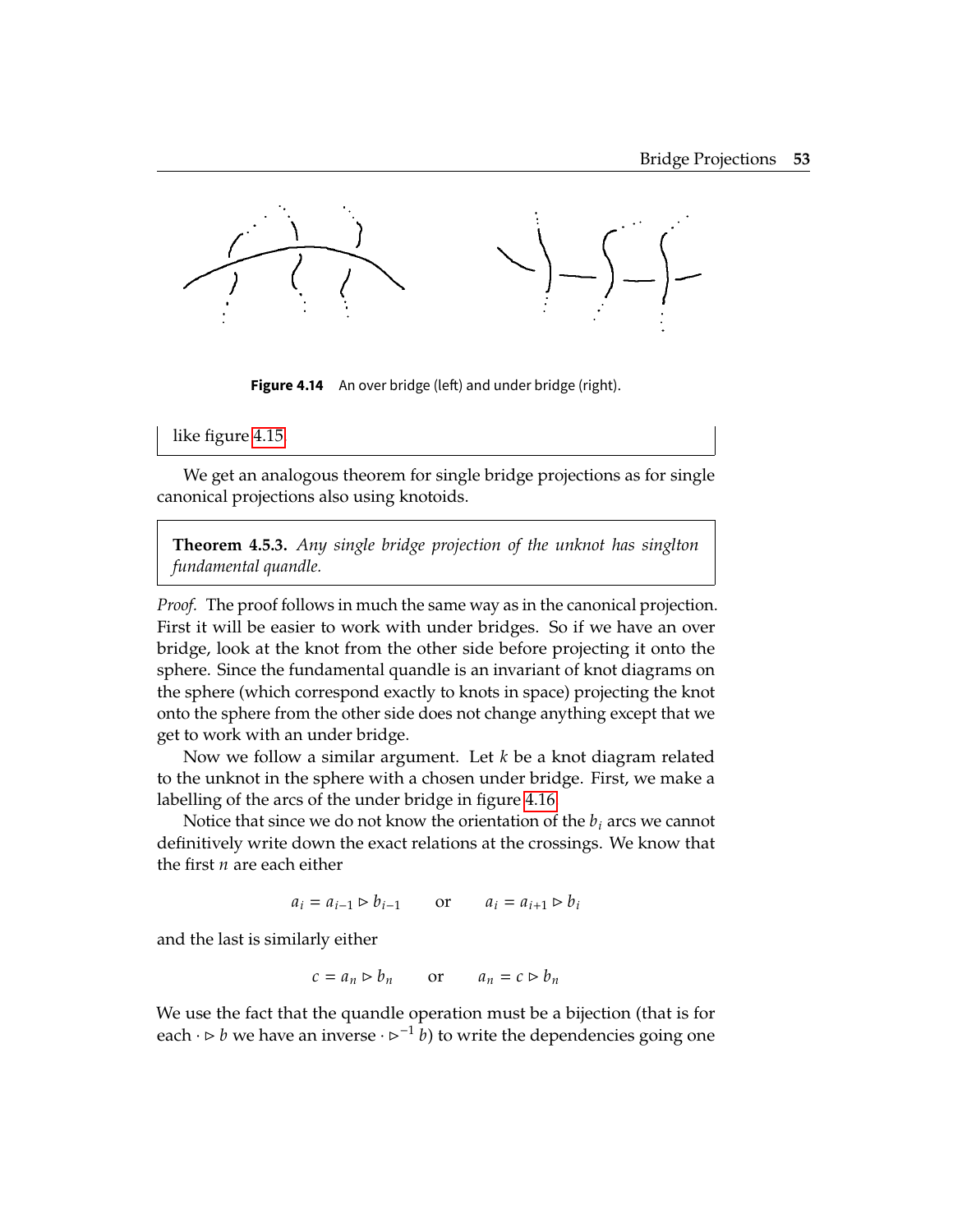#### **54** Projections and Realizations

<span id="page-64-0"></span>

**Figure 4.15** Removing an over bridge (top) and under bridge (bottom) by extruding a torus.

way:

$$
a_{i+1} = a_i \rhd b_i \qquad \text{or} \qquad a_{i+1} = a_i \rhd^{-1} b_i
$$
  

$$
c = a_n \rhd b_n \qquad \text{or} \qquad c = a_n \rhd^{-1} b_n
$$

Regardless, let us name the equality of  $a_{i+1}$  (for  $1 \leq i \leq n-1$ ) crossing  $r_i$ and note that  $r_i$  is of the form  $a_i = \ldots$ , whatever it is. Let C be the relation of the last crossing of the form  $c = \ldots$  lust as last time we group all the other of the last crossing of the form  $c = ...$  Just as last time we group all the other arcs  $X$  and the other relations  $R$  so that the fundamental quandle is

$$
Q_k = \langle X, \{a_i\}, \{b_i\}, c \mid R, \{r_i\}, C \rangle \cong \{x\}.
$$

Now, we make a cut to get a knotoid which separates  $c$  from the relations  $r_i$ in figure [4.17.](#page-65-1)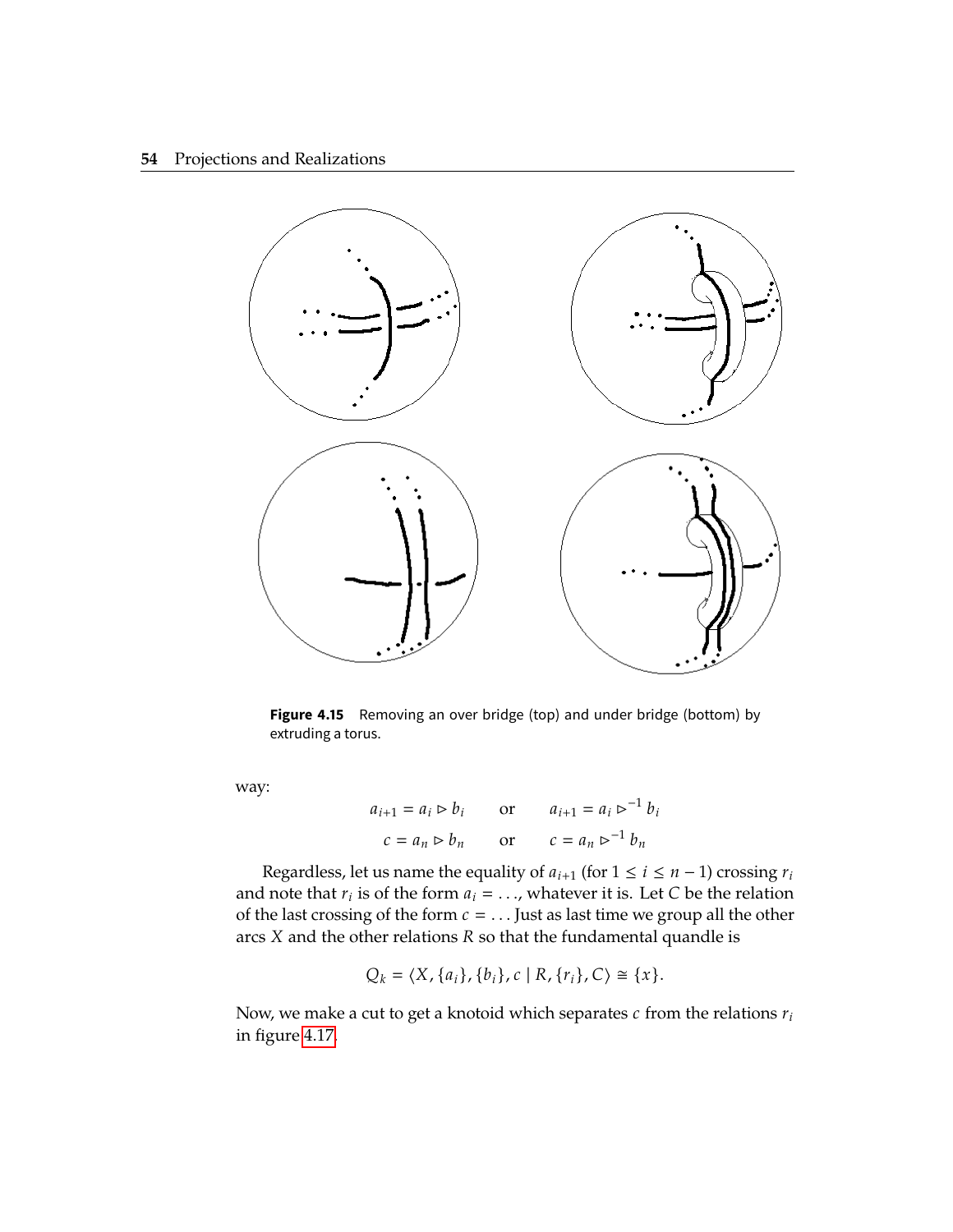<span id="page-65-0"></span>

**Figure 4.16** Labelling the arcs of an under bridge.

<span id="page-65-1"></span>

**Figure 4.17** The knotoid generated by cutting near an underbridge

Let *D* be the new relation between *d* and  $a_n$ , either  $d = a_n \triangleright b_n$  or  $a_n \geq b_n$  by the line between the fundamental quandle for this knotecd is  $d = a_n$   $\triangleright^{-1} b_n$  Just as before, the fundamental quandle for this knotoid is

$$
Q_t = \langle X, \{a_i\}, \{b_i\}, c, d \mid R, \{r_i\}, D \rangle \cong \{x\}.
$$

Because of how we set up our relations (using the fact that  $\cdot \triangleright b_i$  has an inverse) we can remove *d* by using its relation  $\ddot{d} = a_n \triangleright^{\pm 1} b_n$ . But we know that  $d$  appears nowhere so this change does not affect the fundamental quandle. Similarly each  $a_{i+1}$  can be removed this way until we are left with only  $a_1$ . Then our fundamental quandle becomes

$$
Q_t = \langle X, a_1, \{b_i\}, c \mid R \rangle \cong \{x\}.
$$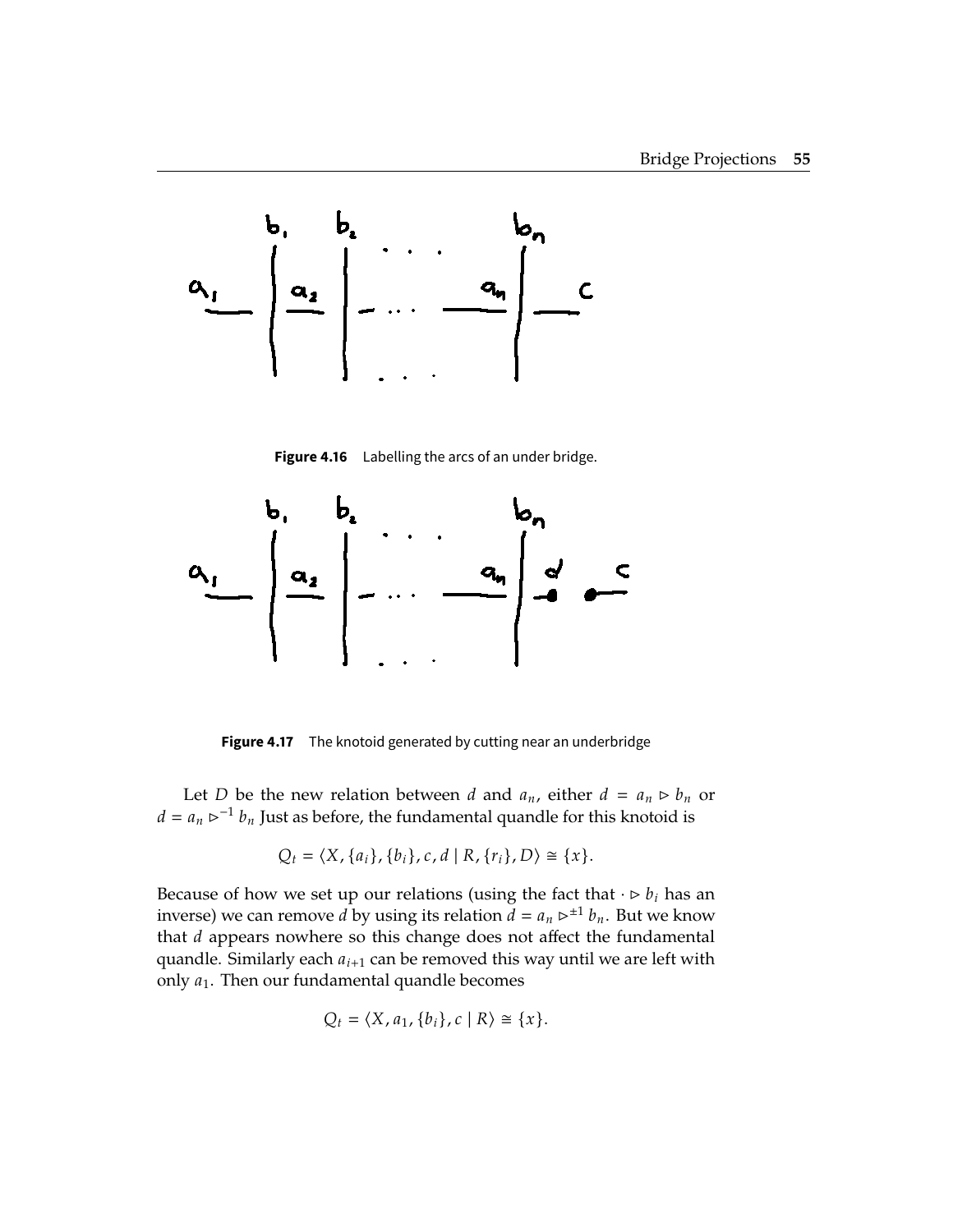The intuition here is that all of the  $a_i$  are determined exactly by  $b_i$  and  $a_1$ , so we don't need to know about them to determine the fundamental quandle.

Finally, since there is only one element in  $Q_t$  we may add in the relation  $a_1 = c$  to get

$$
Q_p = Q_t = \langle X, a_1, \{b_i\}, c \mid R, a_1 = c \rangle = \{x\}
$$

which is the fundamental quandle of the bridge projection.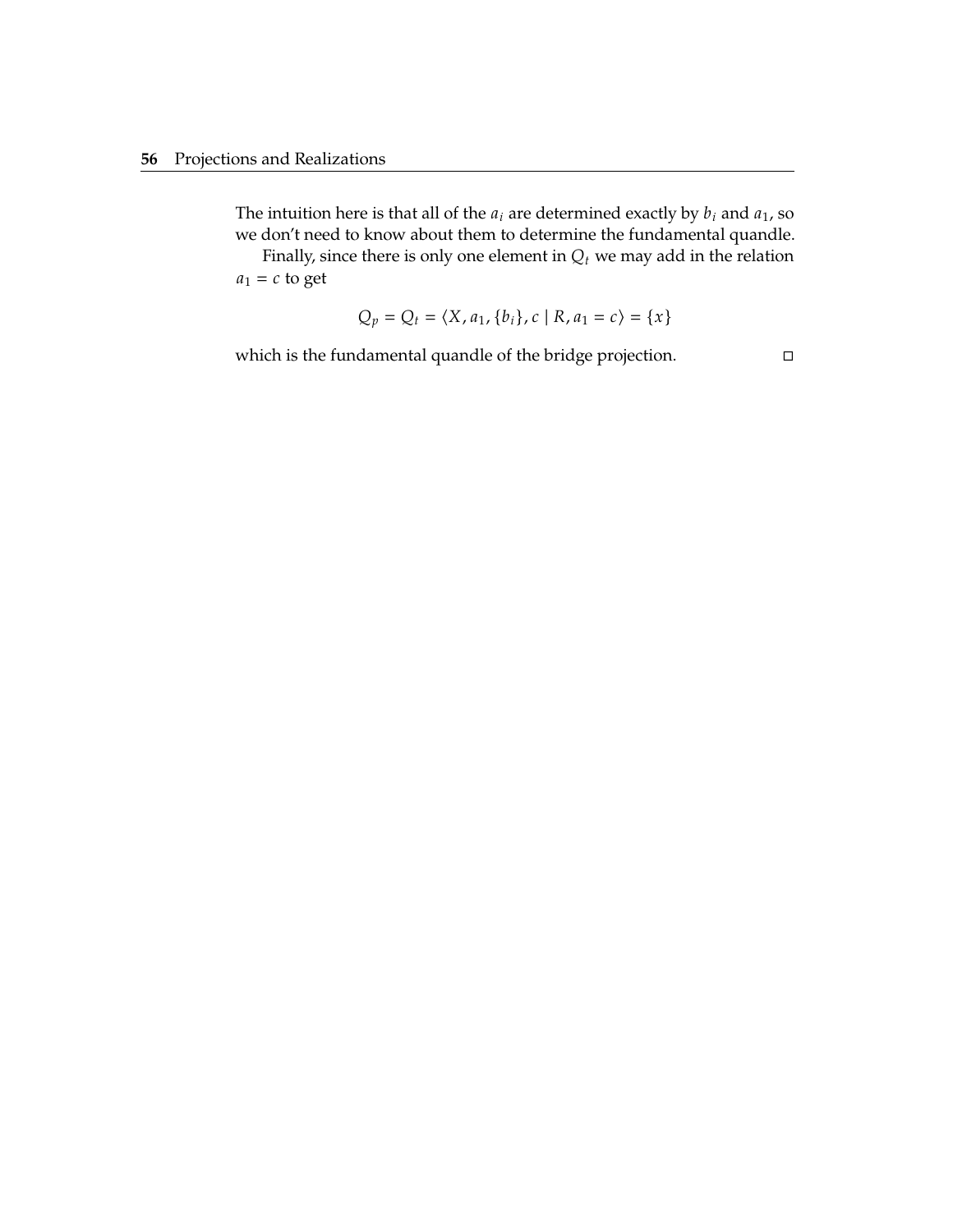# **Chapter 5**

# **Future Work**

## **5.1 Mesh Projection**

In chapter [4](#page-45-0) we defined canonical projections and extended them to bridge projections both of which had this property that projections of unknotted diagrams have singlton fundamental quandle. There is a further generalization which I'll call a mesh projection since the crossings we remove look like a mesh. The picture looks like figure [5.1.](#page-67-0)

<span id="page-67-0"></span>

**Figure 5.1** Removing a "mesh" by extruding a torus.

Interestingly every knot diagram on the torus is the mesh projection of a knot. The way we can see this is by considering an arbitrary diagram on the abstract torus, and move all of its crossings into an open disk (which can be done since there are finitely many crossings). Now, the remaining strands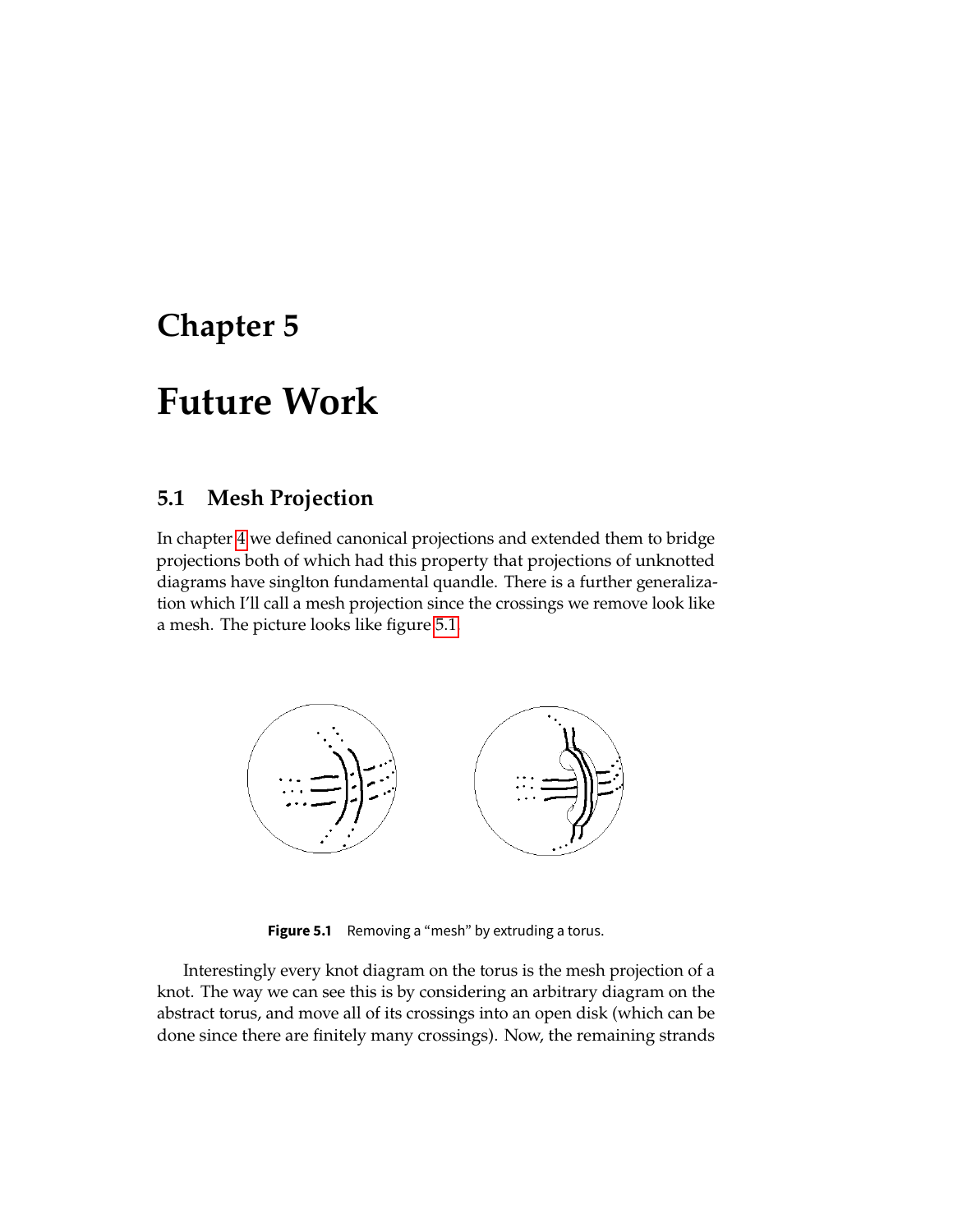

<span id="page-68-0"></span>look like figure [5.2.](#page-68-0) Either standard embedding of the torus in space gives the knot whose mesh projection is this diagram.

**Figure 5.2** Removing a "mesh" by extruding a torus.

I was unable to prove an analog for the triviality of projections of the unknot in this case but it seems possible. Since every projection of a knot onto the torus is a mesh projection, we have the following conjecture:

**Conjecture 5.1.1.** *Every projection of the unknot onto the torus has singlton fundamental quandle.*

# **5.2 Complete the Trivial Quandle Classification for the Torus**

In chapter [4](#page-45-0) we found a class of knots on the torus which had singlton fundamental quandle. In particular, these were canonical projections (and more generally bridge projections) of unknotted diagrams on the sphere (which need not be unknotted on the torus, as we saw).

However, these are not all the diagrams in the torus which have singlton fundamental quandle. In particular, there is a whole class of knots called torus knots which are knots that can be projected onto the torus with no crossings! These have singlton fundamental quandle because they have one arc and no crossings which gives them fundamental quandle

 $Q = \langle x | \rangle = \{x\}.$ 

An example of a torus knot is the trefoil shown in figure [5.3](#page-69-0) Are these the only knots with singlton fundamental on the torus? Is there some way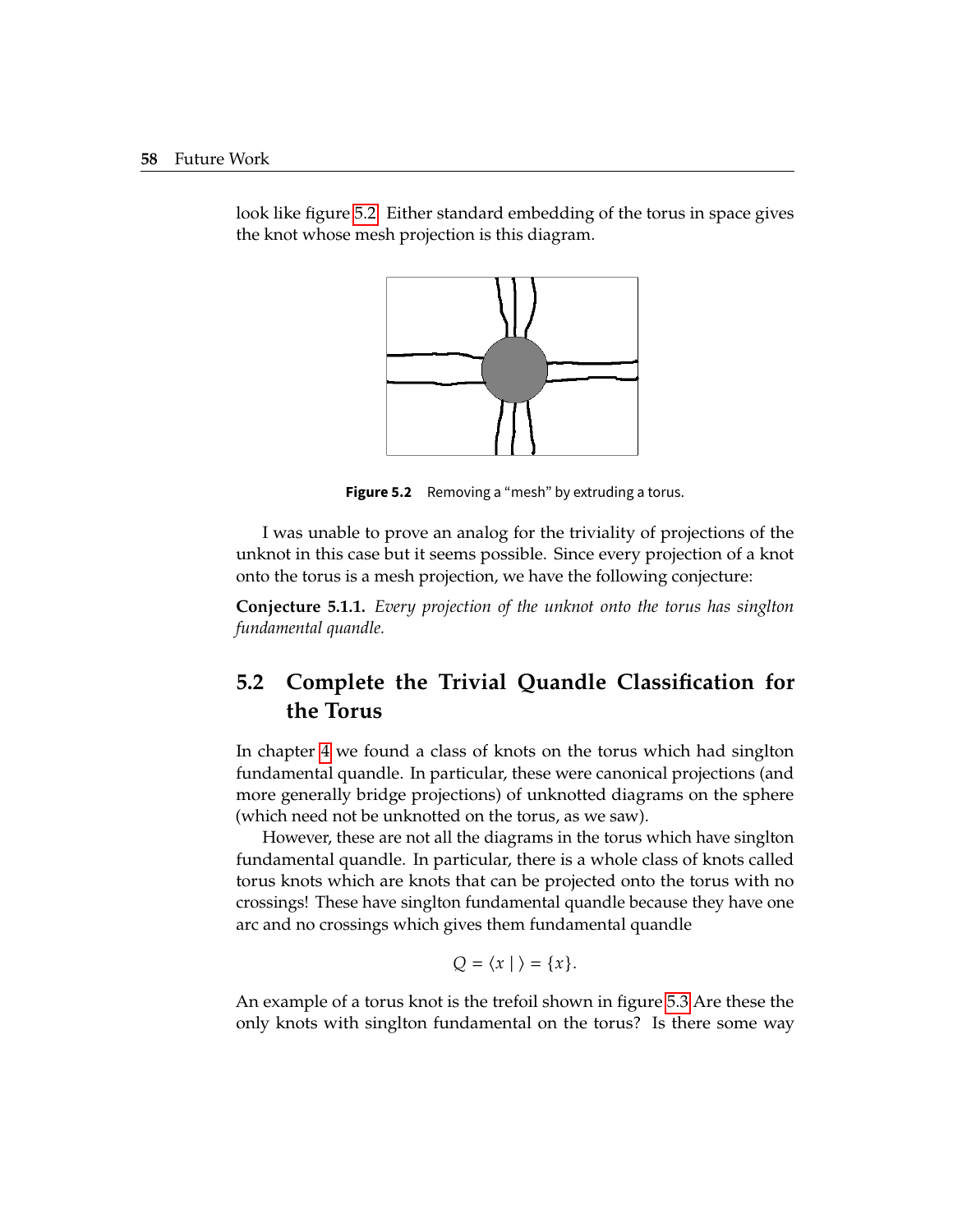<span id="page-69-0"></span>

**Figure 5.3** A projection of the trefoil onto the torus with no crossings.

in which both torus knots and these projections are in some larger class together?

We might expect that mesh projections of the unknot and these torus knots to be the only ways in which the fundamental quandle of a diagram can be the singleton quandle, although this is very far from being proven. Since every knot diagram on the torus which is the mesh projection of the unknot has an unknot for a realization, we can rearrange this claim into the following powerful conjecture:

**Conjecture 5.2.1.** *If the fundamental quandle of a knot diagram on the torus is the singleton quandle then one of its realizations (for some embedding of the torus into space) is ambient isotopic to a torus knot.*

The converse is not true because the trefoil is a torus knot and its trivial projection onto the torus has quandle distinct from the singleton quandle. Despite the lack of a converse, this conjecture would give us the following intuition: every knot diagram on the torus with singleton fundamental quandle is a projection of a knot realizable with a diagram with no crossings on the torus. In this way, every knot diagram with singleton fundamental quandle is "basically" unknotted.

### **5.3 Tribrackets on Surfaces**

We discussed tribrackets in [2.6](#page-33-0) and looked at extending cocycle invariants of tribrackets, but I could not come up with non-trivial examples. Maybe a place to extend tribrackets is to surfaces as we did for quandles. This could be really fruitful because in general surfaces are not cut into two pieces by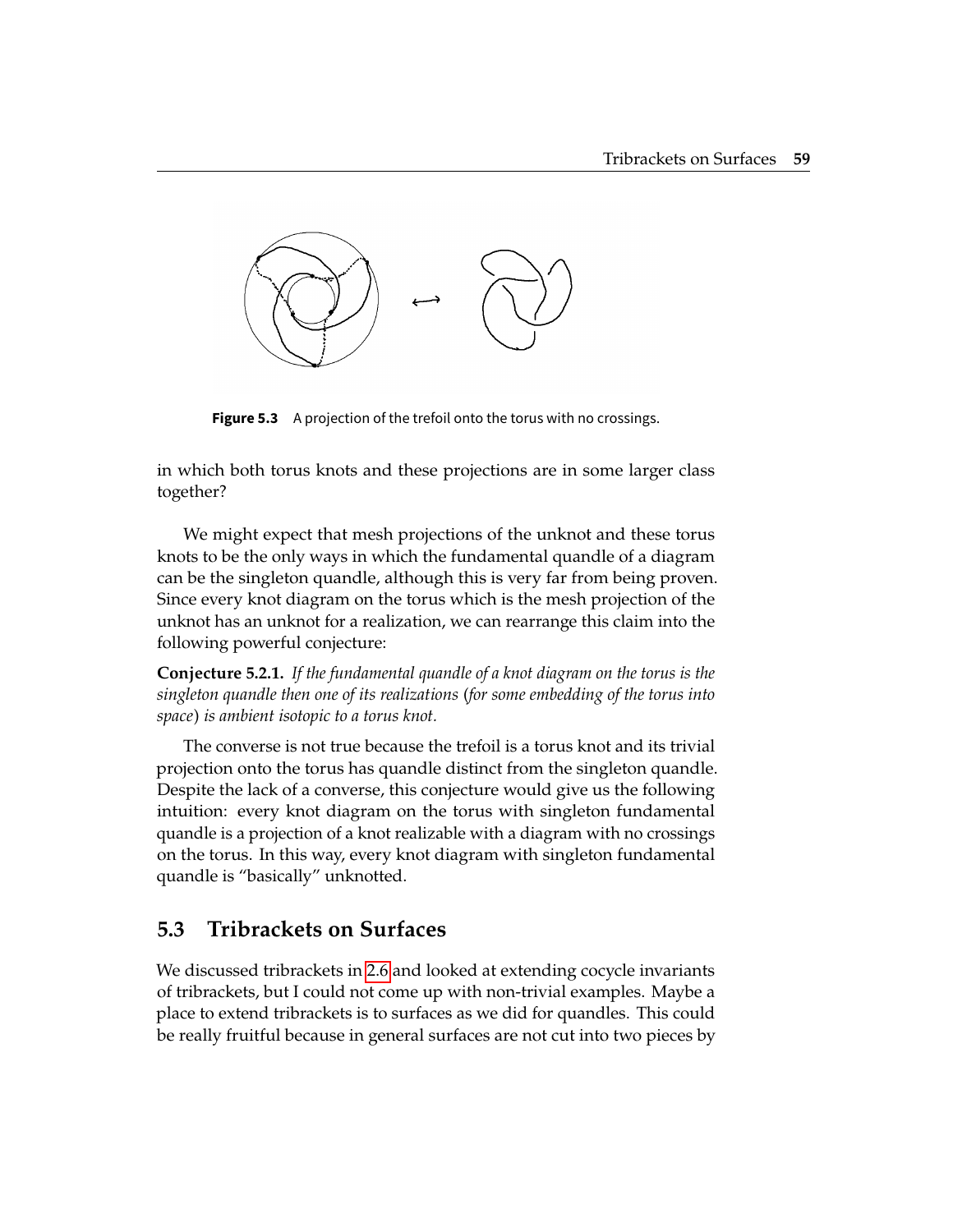any curve (a usual curve cuts the torus into one open disk). Thus, since tribrackets color these regions, they might have the power to say something about exactly how diagrams are projection on their surface (whereas the quandle is more of an intrinsic structure). For instance, the most free tribracket that colors the unknot may be wildly different depending on projection as in figure [5.4.](#page-70-0)

<span id="page-70-0"></span>



### **5.4 Virtual Knots**

There is a connection between virtual knots and work of this thesis.

**Definition 5.4.1** [\(Kauffman](#page-73-1) [\(1998\)](#page-73-1))**.** A virtual knot diagram is the same as in [4.1.1,](#page-45-1) except that we allow an addition crossing called a "virtual crossing," which we label as in figure [5.5.](#page-71-0) We say two virtual knots are "the same" or isomorphic if they are related by a finite set of normal Reidemeister moves and/or the virtual Reidemeister moves in figure [5.6](#page-71-1)

In particular, virtual knots can be thought of as knot diagrams on surfaces along with the ability to add and remove handles to the surface (called stabilization), which is what the "virtual crossings" represent [Chrisman and](#page-73-2) [Todd](#page-73-2) [\(2017\)](#page-73-2). Thus, the stabilization is the difference between the knot and virtual knot situations, and the work of this thesis is a kind of middle ground between the two. In particular, quandles turn into so called virtual quandles or virtual bi-quandles (bi-quandles are a generalization of quandles in the normal case) [Kauffman and Manturov](#page-73-3) [\(2004\)](#page-73-3). These objects have an extra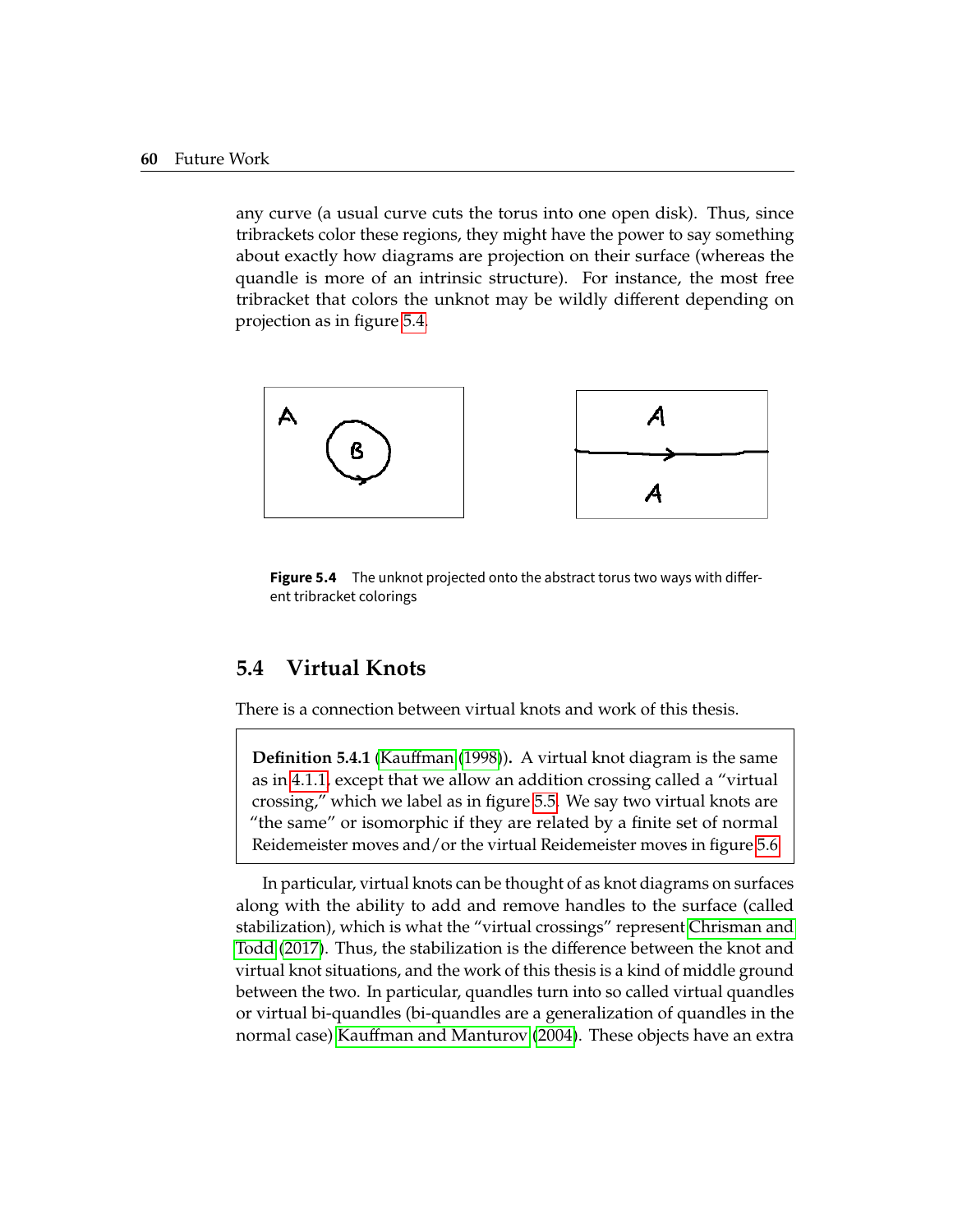

**Figure 5.5** The symbol for a virtual crossing

<span id="page-71-1"></span><span id="page-71-0"></span>

**Figure 5.6** Virtual Reidemeister moves (Kauffman [\(1998\)](#page-73-1))

one-input operation to keep track of "virtual crossings." Since this thesis does not use stabilization, it doesn't make sense to talk about the virtual crossings since they don't move around on a fixed surface. What is the relationship here? Can virtual quandles give us some intuition about what kinds of quandles we should expect on diagrams, or do quandles already capture the case of virtual quandles without stabilization?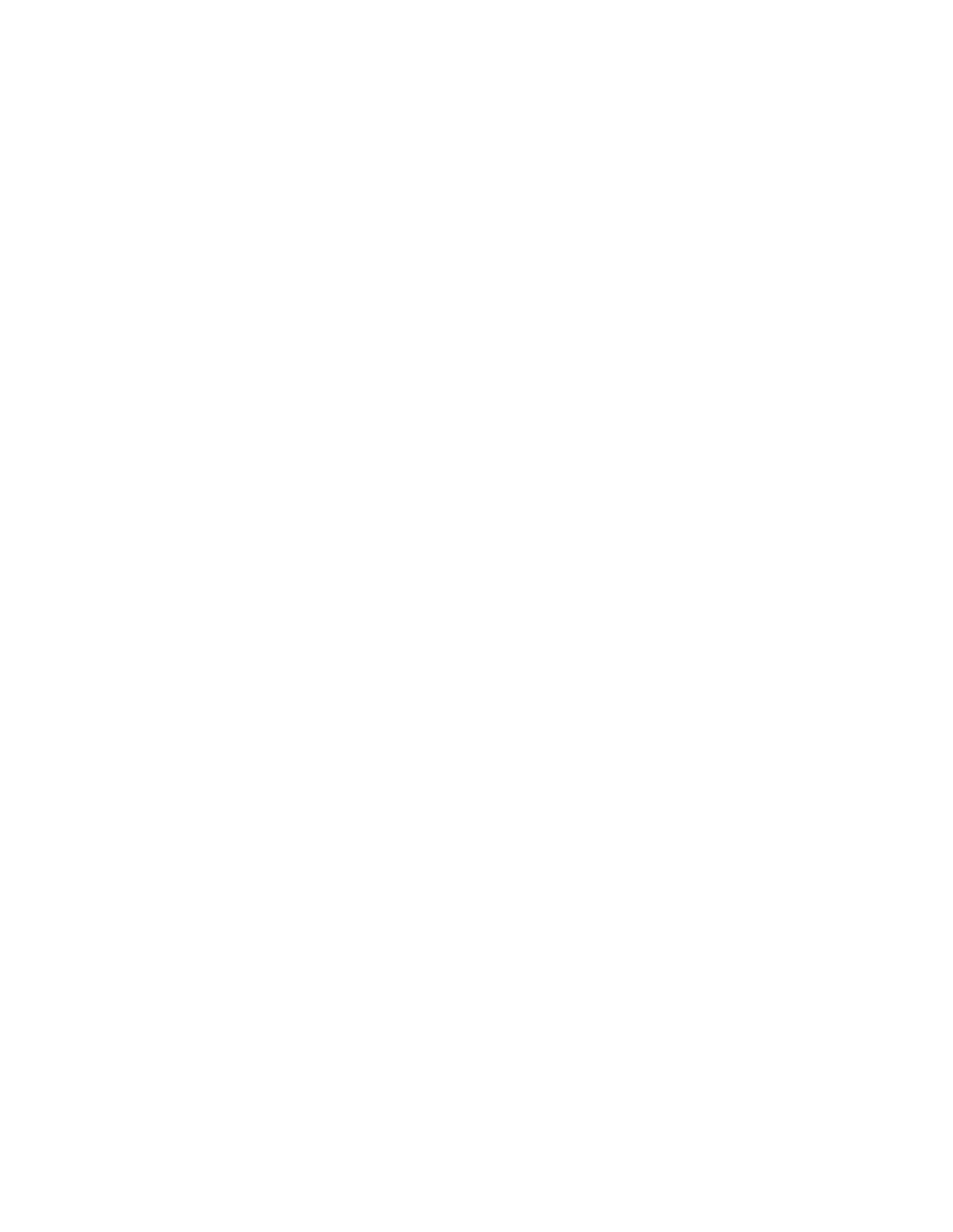## **Bibliography**

Carter, J. Scott, Daniel Jelsovsky, Seiichi Kamada, Laurel Langford, and Masahico Saito. 2008. Quandle cohomology and state-sum invariants of knotted curves and surfaces. <math/9903135v3>.

Chrisman, Micah, and Robert G. Todd. 2017. Relating virtual knot invariants to links in  $\mathbb{S}^3$ . doi:10.48550/ARXIV.1706.07756. URL [https://arxiv.org/abs/](https://arxiv.org/abs/1706.07756) [1706.07756](https://arxiv.org/abs/1706.07756).

Colberg, Erin. 2017. A brief history of knot theory. URL [https://www.math.](https://www.math.ucla.edu/~radko/191.1.05w/erin.pdf) [ucla.edu/~radko/191.1.05w/erin.pdf](https://www.math.ucla.edu/~radko/191.1.05w/erin.pdf).

Ellis, Graham, and Cédric Fragnaud. 2018. Computing with knot quandles. doi:10.1142/S0218216518500748.

Hatcher, Allen. 2002. *Algebraic Topology*. Cambirdge University Press. URL <https://pi.math.cornell.edu/~hatcher/AT/ATpage.html>.

Joyce, David. 1982. A classifying invariant of knots, the knot quandle. *Journal of Pure and Applied Algebra* 23(1):37–65. doi:10.1016/0022-4049(82)90077-9. URL <https://www.sciencedirect.com/science/article/pii/0022404982900779>.

Kauffman, Louis, and Vassily Olegovich Manturov. 2004. Virtual biquandles. doi:10.48550/ARXIV.MATH/0411243. URL [https://arxiv.org/abs/math/](https://arxiv.org/abs/math/0411243) [0411243](https://arxiv.org/abs/math/0411243).

Kauffman, Louis H. 1998. Virtual knot theory. doi:10.48550/ARXIV.MATH/ 9811028. URL <https://arxiv.org/abs/math/9811028>.

Nelson, Sam. 2018. A survey of quantum enhancements. doi:10.48550/ ARXIV.1805.12230. URL <https://arxiv.org/abs/1805.12230>.